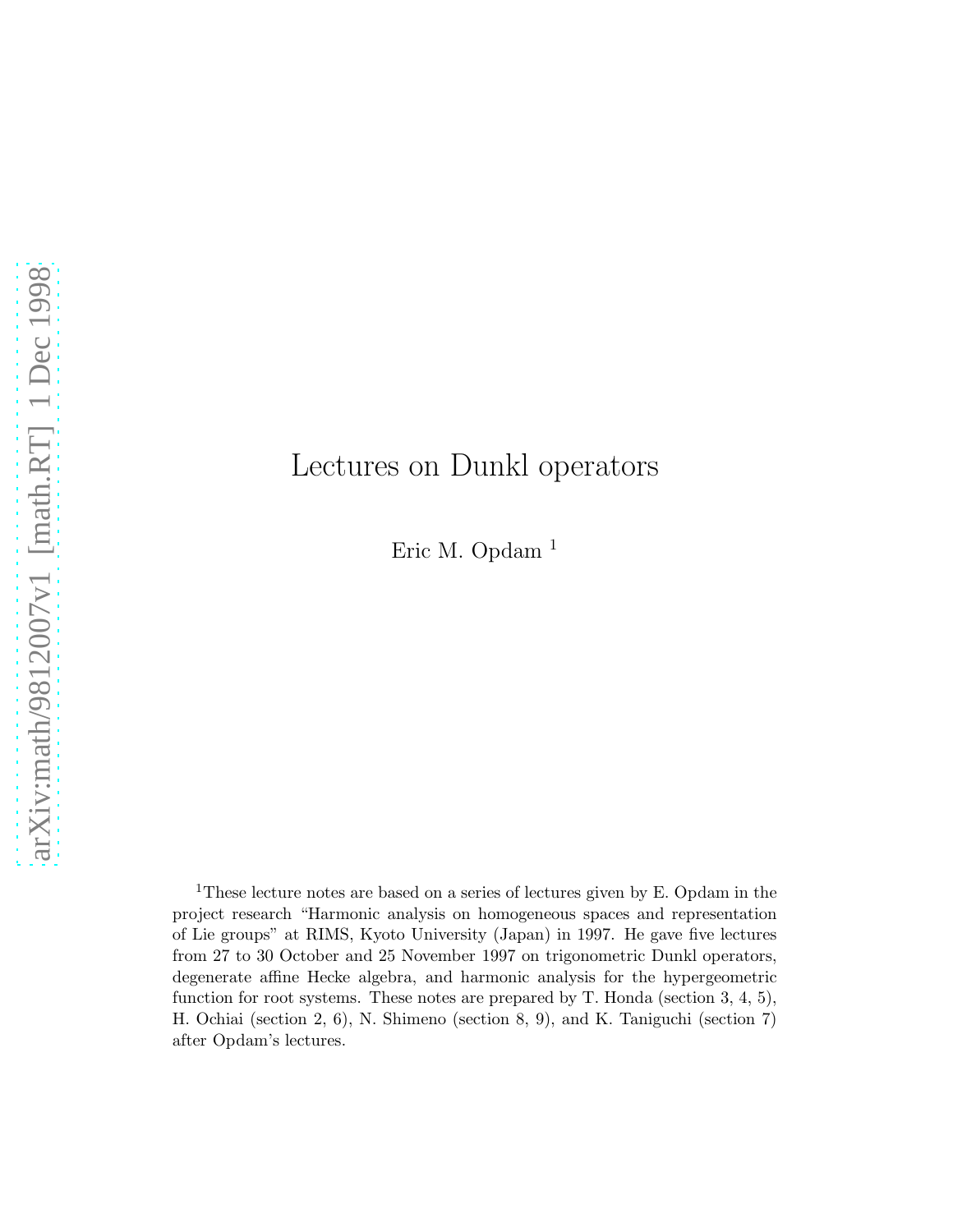# Contents

| $\mathbf{1}$   | Prologue                                                                                                                                                                                                           |                                                  |  |  |  |  |
|----------------|--------------------------------------------------------------------------------------------------------------------------------------------------------------------------------------------------------------------|--------------------------------------------------|--|--|--|--|
| $\overline{2}$ | Dunkl operators in the trigonometric setting<br>2.1<br>2.2<br>2.3                                                                                                                                                  | $\overline{4}$<br>$\overline{4}$<br>$\,6\,$<br>8 |  |  |  |  |
| 3              | Degenerate double affine Hecke algebra                                                                                                                                                                             | 11                                               |  |  |  |  |
| 4              | <b>Intertwiners</b>                                                                                                                                                                                                |                                                  |  |  |  |  |
|                | 4.1<br>Intertwining elements in the degenerate double affine Hecke<br>$algebra \ldots \ldots \ldots \ldots \ldots \ldots \ldots \ldots \ldots \ldots \ldots$<br>Application: Macdonald's conjectures<br>4.2<br>4.3 | 17<br>19<br>20                                   |  |  |  |  |
| $\bf{5}$       | The shift principle<br>21                                                                                                                                                                                          |                                                  |  |  |  |  |
|                | Translation symmetry in the multiplicity parameter<br>5.1                                                                                                                                                          | 21                                               |  |  |  |  |
|                | Another reflection symmetry and application<br>5.2                                                                                                                                                                 | 26                                               |  |  |  |  |
| 6              | Away from polynomials                                                                                                                                                                                              |                                                  |  |  |  |  |
|                | Harish-Chandra series<br>6.1                                                                                                                                                                                       | 28                                               |  |  |  |  |
|                | 6.2                                                                                                                                                                                                                | 34                                               |  |  |  |  |
|                | 6.3                                                                                                                                                                                                                | 37                                               |  |  |  |  |
| 7              | The KZ connection                                                                                                                                                                                                  | 40                                               |  |  |  |  |
|                | Nonsymmetric hypergeometric functions<br>7.1                                                                                                                                                                       | 40                                               |  |  |  |  |
|                | The role of the Knizhnik-Zamolodchikov connection $\hfill\ldots\ldots\ldots$<br>7.2                                                                                                                                | 45                                               |  |  |  |  |
| 8              | Harmonic Analysis on A                                                                                                                                                                                             | 48                                               |  |  |  |  |
|                | Paley-Wiener theorem<br>8.1                                                                                                                                                                                        | 48                                               |  |  |  |  |
|                | Inversion and Plancherel formula $\ldots \ldots \ldots \ldots \ldots$<br>8.2                                                                                                                                       | 50                                               |  |  |  |  |
| 9              | The attractive case (Residue Calculus)                                                                                                                                                                             | 54                                               |  |  |  |  |
|                | Paley-Wiener theorem and Plancherel theorem<br>9.1                                                                                                                                                                 | 54                                               |  |  |  |  |
|                | Residues.<br>9.2<br>.<br>and a control                                                                                                                                                                             | 57                                               |  |  |  |  |
|                | The arrangement of shifted root hyperplanes $\dots \dots \dots$<br>9.3                                                                                                                                             | 59                                               |  |  |  |  |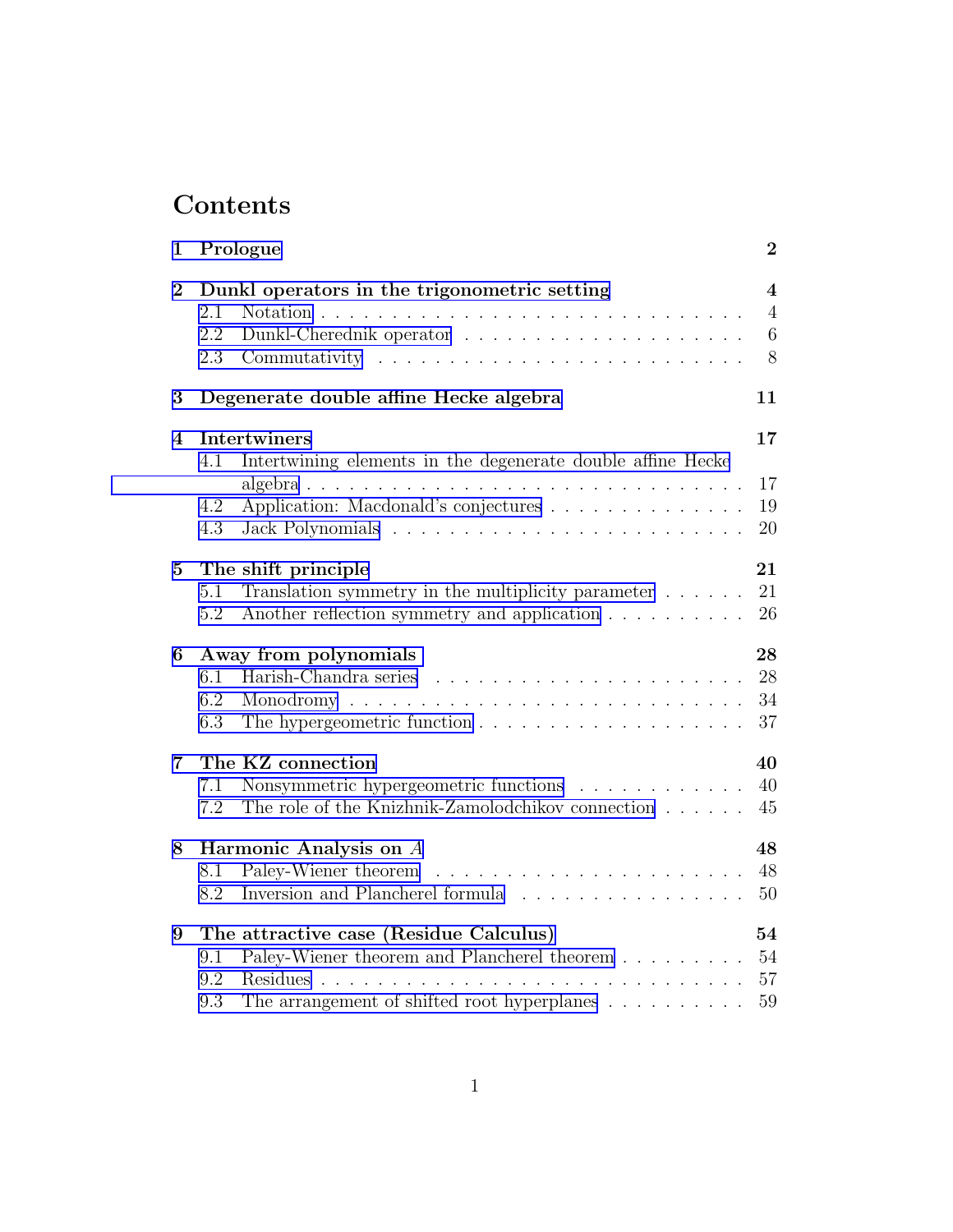# <span id="page-2-0"></span>1 Prologue

These are the lecture notes of a series of 5 lectures held at RIMS in October/November 1997, in one of the workshops of the research project "Harmonic analysis on homogeneous spaces and representation of Lie groups". In these lectures I have discussed Dunkl operators in the trigonometric, differential setting. This subject has been very dear to me for many years, and it was a great pleasure to have the opportunity to lecture on this subject in a stimulating environment. My warm thanks go out to those who made this possible: to prof. T. Oshima for inviting me to participate in the research project "Harmonic analysis on homogeneous spaces and representation of Lie groups" at RIMS; to prof. M. Kashiwara for being my host at the RIMS institute; and to the note takers T. Honda, H. Ochiai, N. Shimeno, and K. Taniguchi for their kindness to prepare these notes.

The choice of the subject is based on my personal experience and taste. In view of the recent developments concerning Dunkl operators, one may object that my choice represents a rather limited point of view. Indeed, in view of Cherednik's work, the trigonometric differential Dunkl operators seem to be only a degenerate limit of a theory of commuting difference operators. These difference operators arise from commutation formulae inside Cherednik's double affine Hecke algebra. This magnificent insight has changed the way in which we ought to think about Dunkl operators and their applications.

Nonetheless, I have restricted myself to discuss the differential case. There are various reasons for doing so. First of all, there are a number of recent expositions ([\[19\]](#page-64-0),[[24\]](#page-65-0),[[5](#page-63-0)]) of the new algebraic theory of Dunkl operators and the double affine Hecke algebra. Second, the trigonometric differential limit that we consider, is very rich and it has served as a guideline for developments in the general theory. Third, there are aspects in the differential theory that have resisted generalization to the general theory so far. Especially with respect to harmonic analysis, the differential theory has currently reached a higher level of maturity (although an exciting start of the harmonic analysis for the difference equations can be found in [\[6](#page-63-0)]). It is this analytic aspect of the theory of Dunkl operators I shall concentrate on. Finally, although we will only deal with the differential theory, on our way we shall meet with the (degenerated) double affine Hecke algebra several times. As has been mentioned before, Cherednik's approach has profoundly changed our perception of Dunkl operators, and of course this also manifests itself in the differential theory. In fact, I hope and even expect that for some readers,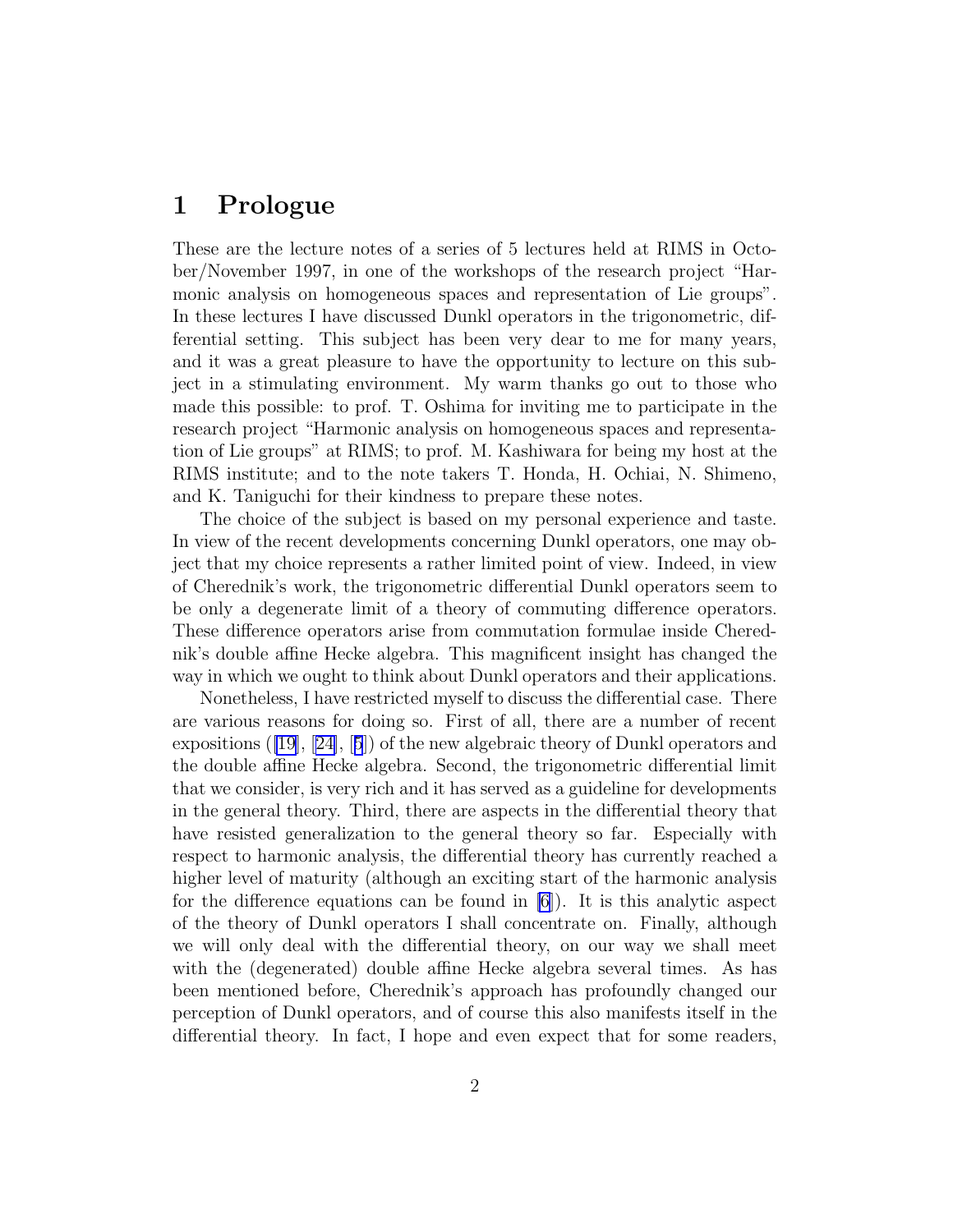this modern treatment of Dunkl operators will be a motivation to look more closely at the double affine Hecke algebra.

Let me make some personal historical comments on the development of the theory we will be studying in these notes. Dunkl operators were conceived by Charles Dunkl in 1989 (see[[8\]](#page-63-0)). He found these operators in the so-called rational differential situation, which is the basic example. He proved the two fundamental properties, the W-equivariance (which is in fact immediate here) and the marvellous commutativity, and he used this to set up a theory analogous to the theory of spherical harmonics.

Almost at the same time, but unaware of Dunkl's fundamental results, Gerrit Heckman and I were seeking to generalize the theory of the spherical function of Harish-Chandra. Our goal was a theory of multivariable hypergeometric functions associated with a root system. Inspired by Tom Koornwinder's work[[21](#page-64-0)] in this direction (already in the early seventies) we setup such a theory in a series of papers  $[14]$  $[14]$  $[14]$ ,  $[9]$ ,  $[26]$  $[26]$  $[26]$ ,  $[27]$  $[27]$ .

Soon afterwards I noticed ([[28\]](#page-65-0)) that this theory provided natural tools (shift operators) that could be succesfully applied to a number of combinatorial and analytic problems that were related to root systems (most notably, Macdonald's constant term conjectures for root systems [\[23\]](#page-65-0)). In spite of these applications, the hypergeometric theory itself was not in a very satisfactory state at the time. The main arguments were indirect and complicated, avoiding at all times to use explicit knowledge of the defining differential equations of our hypergeometric function. The obstacle, psychologically, was that it seemed hopeless to write down these defining differential equations explicitly, since this was already impossible (in general) for Harish-Chandra's spherical function itself.

These difficulties were resolved in a rather drastic way when Gerrit Heckman noticed ([[11\]](#page-64-0)) the connection with Dunkl's work. Dunkl's operators provided a very simple method for constructing the differential equations we needed, in the rational version of our theory. Heckman defined a trigonometric version of these operators as well  $([12])$  $([12])$  $([12])$ . There was however a remarkable difference with the rational case: the trigonometric operators that Heckman found were W-equivariant, but they did not commute. Nonetheless these "Dunkl-Heckman" operators were important and useful, because they were the building blocks for the desired commuting (higher order) differential operators (and shift operators) in the trigonometric case.

The next development was Ivan Cherednik's discovery of the connection between (degenerated) affine Hecke algebras on the one hand, and Dunkl and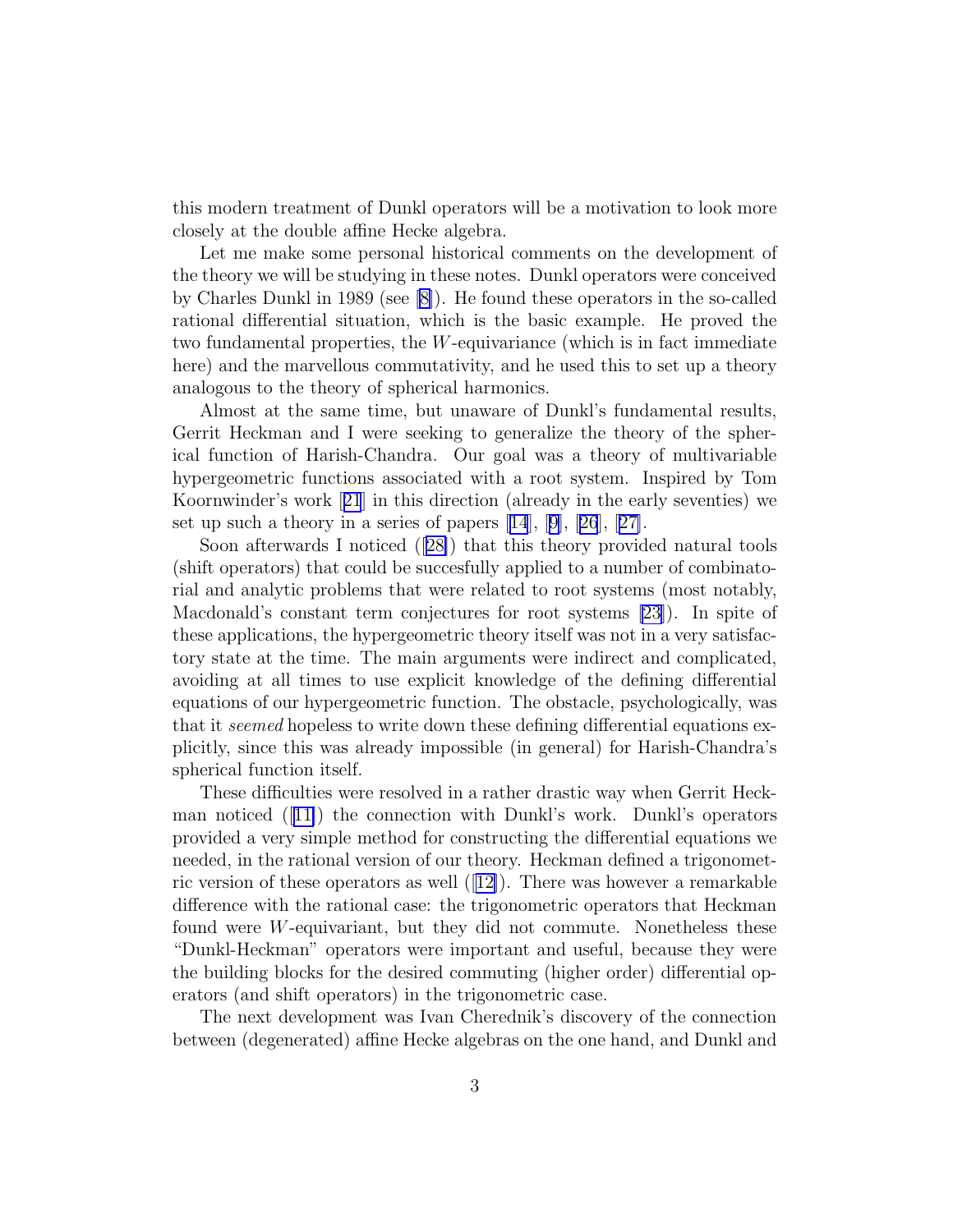<span id="page-4-0"></span>Dunkl-Heckmanoperators on the other hand  $([2], [3])$  $([2], [3])$  $([2], [3])$  $([2], [3])$  $([2], [3])$ . This discovery had some important consequences. From the structure theory of Hecke algebras it was now obvious that there also existed commuting Dunkl-type operators in the trigonometric case. It is an interesting fact that these commuting operators are not W-equivariant in the trigonometric case. The joint spectral theory of these commuting "Dunkl-Cherednik" operators will be the main subject of study in these notes. Noncompact spectral theory started with De Jeu's important paper[[18\]](#page-64-0) (the rational case), and was then further explored in the trigonometric case in [\[31\]](#page-65-0),[[32](#page-65-0)] and in Cherednik's paper [\[4\]](#page-63-0).

Cherednik's discovery also created a natural way to discretize the theory (creating the difference operators alluded to in the second paragraph of this prologue), by using the affine Hecke algebra instead of the degenerated version. This led to the complete solution of the Macdonald conjecures (including the "q-version"), and many new results (see[[5\]](#page-63-0) for a very good account of these developments).

# 2 Dunkl operators in the trigonometric setting

The basic reference for this section is [\[31\]](#page-65-0).

#### 2.1 Notation

We assume that the reader is familiar with root systems and their basic properties. However, in order to fix notations and conventions we will review the definitions of these and related fundamental structures in this subsection.

Let  $\mathfrak a$  be a Euclidean vector space of dimension n. For  $\alpha \in \mathfrak a^*$  we denote by  $X_\alpha \in \mathfrak{a}$  the element corresponding to  $\alpha$ . When  $\alpha$  is nonzero we introduce the covector  $\alpha^{\vee} \in \mathfrak{a}$  of  $\alpha$  by the formula

$$
\alpha^{\vee} = \frac{2X_{\alpha}}{(X_{\alpha}, X_{\alpha})}.
$$

A nonzero  $\alpha$  in  $\mathfrak{a}^*$  determines the orthogonal reflection  $r_{\alpha} \in O(\mathfrak{a})$  in the hyperplane ker( $\alpha$ ) of **a**. This reflection is given by the formula

$$
r_{\alpha}(\xi) = \xi - \alpha(\xi)\alpha^{\vee}.
$$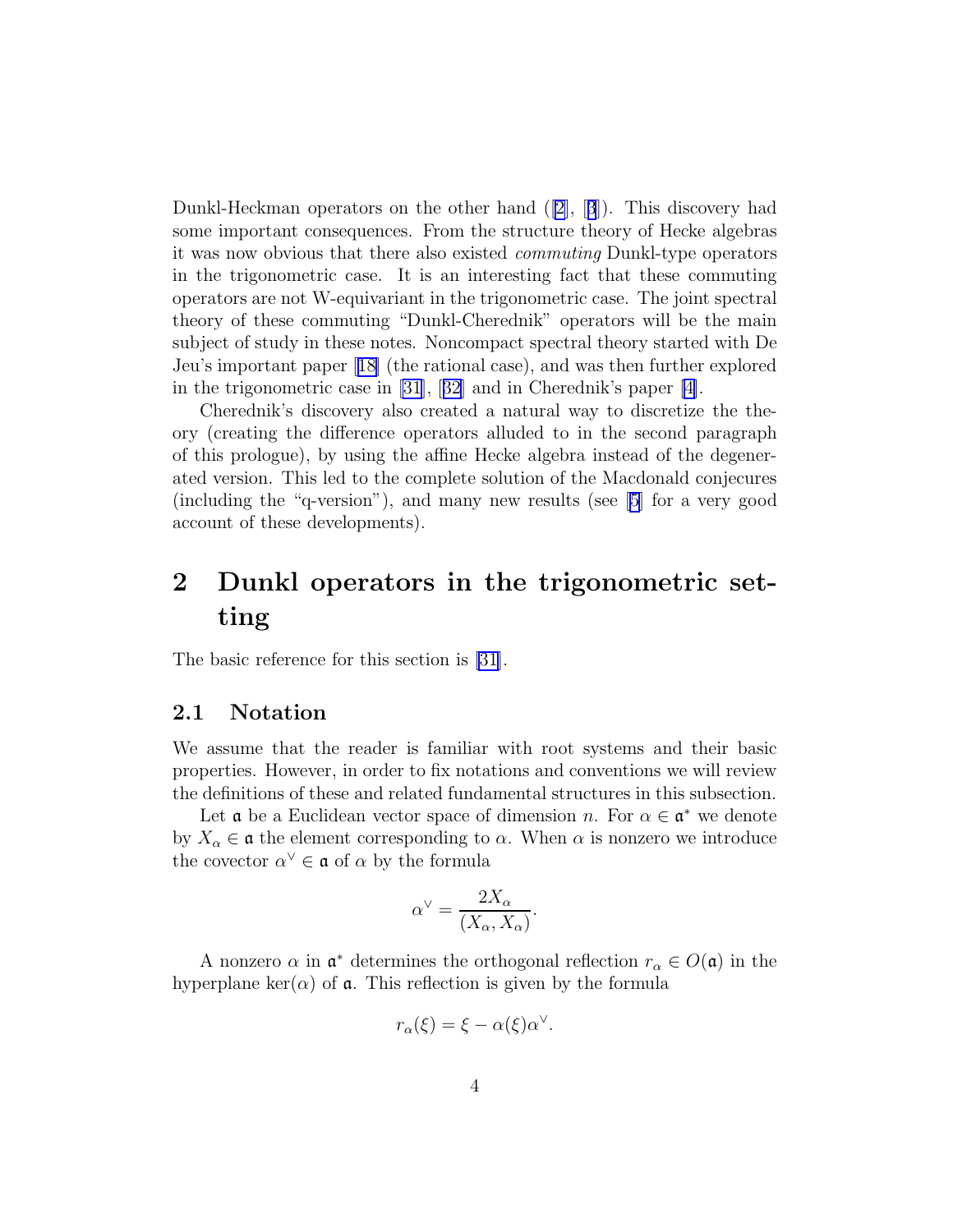In many instances the orthogonal transformation  $r_{\alpha}$  will act on spaces derived from  $\alpha$ , such as the complexification of  $\alpha$ , certain stable lattices in  $\alpha$ , tori that are a quotient of  $\alpha$  by such a stable lattice, and also on the dual  $\alpha^*$ . In all these situations we will simply use the same notation  $r_{\alpha}$ , since there is no danger of confusion (in the last case, notice that  $r_{\alpha} = r_{\alpha} \vee$  when we identify  $\mathfrak{a}$  and  $\mathfrak{a}^*$ ).

A finite subset  $R \subset \mathfrak{a}^*\backslash\{0\}$  is called a root system when it satisfies the following properties:

- $(R1)$  R spans  $\mathfrak{a}^*$ .
- (R2)  $\forall \alpha \in R$ ,  $r_{\alpha}(R) = R$ .
- (R3)  $\forall \alpha, \beta \in R, \alpha(\beta^{\vee}) \in \mathbf{Z}.$

The elements of R are called roots. We shall always assume that R is reduced<sup>1</sup>, which means that  $\mathbf{R}\alpha \cap R = \pm \alpha$  for every  $\alpha \in R$ .

Clearly the set  $R^{\vee} = {\alpha^{\vee} \mid \alpha \in R} \subset \mathfrak{a}$  is also a root system, called dual or coroot system.

The group generated by the reflections  $r_{\alpha}$  is a finite reflection group, called the Weyl group and denoted by  $W = W(R)$ . Because of  $(R3)$ ,  $Q = Q(R) = \mathbf{Z}R$  and  $Q^{\vee} = Q(R^{\vee})$  are stable lattices for the action of W. These lattices are called the root lattice and the coroot lattice respectively. The dual lattice  $P = \text{Hom}_{\mathbf{Z}}(Q^{\vee}, \mathbf{Z}) \subset \mathfrak{a}^*$  is called the weight lattice of R, and is of course also W stable.

We put  $\mathfrak{h} = \mathfrak{a}_{\mathbf{C}}$  and  $\mathfrak{t} = \sqrt{-1}\mathfrak{a}$ , hence we have  $\mathfrak{h} = \mathfrak{a} + \mathfrak{t}$ . Let H be the complex torus  $H = \text{Hom}_{\mathbf{Z}}(P, \mathbf{C}^{\times}) = Q^{\vee} \otimes_{\mathbf{Z}} \mathbf{C}^{\times}$ . The Weyl group W stabilizes P and  $Q^{\vee}$ , hence W also acts on H. We have  $H = TA$ , where T is a compact torus and A is the real split torus, corresponding to t and  $\alpha$  in  $\mathfrak h$ respectively.

Choose and fix a halfspace in  $\mathfrak{a}^*$  such that none of the roots of R are in the boundary of this halfspace. The roots in this halfspace are said to be positive, and the set of positive roots is called a positive subsystem  $R_+ \subset R$ . Let  $Q_+$  be the  $\mathbb{Z}_+$ -span of  $R_+$ . It is well known that  $Q_+$  is a simplicial cone over  $\mathbf{Z}_+$ , and is generated over  $\mathbf{Z}_+$  by a basis of roots  $\{\alpha_1, \ldots, \alpha_n\}$ . Put  $r_i = r_{\alpha_i}$ , then  $S = \{r_1, \ldots, r_n\}$  is a set of generators of W. In fact these

<sup>&</sup>lt;sup>1</sup> This assumption is not necessary. Actually, an important class of orthogonal polynomials (Koornwinder- polynomials) arises from the non-reduced root system of type  $BC_n$ . However, we employ this assumption for simplicity.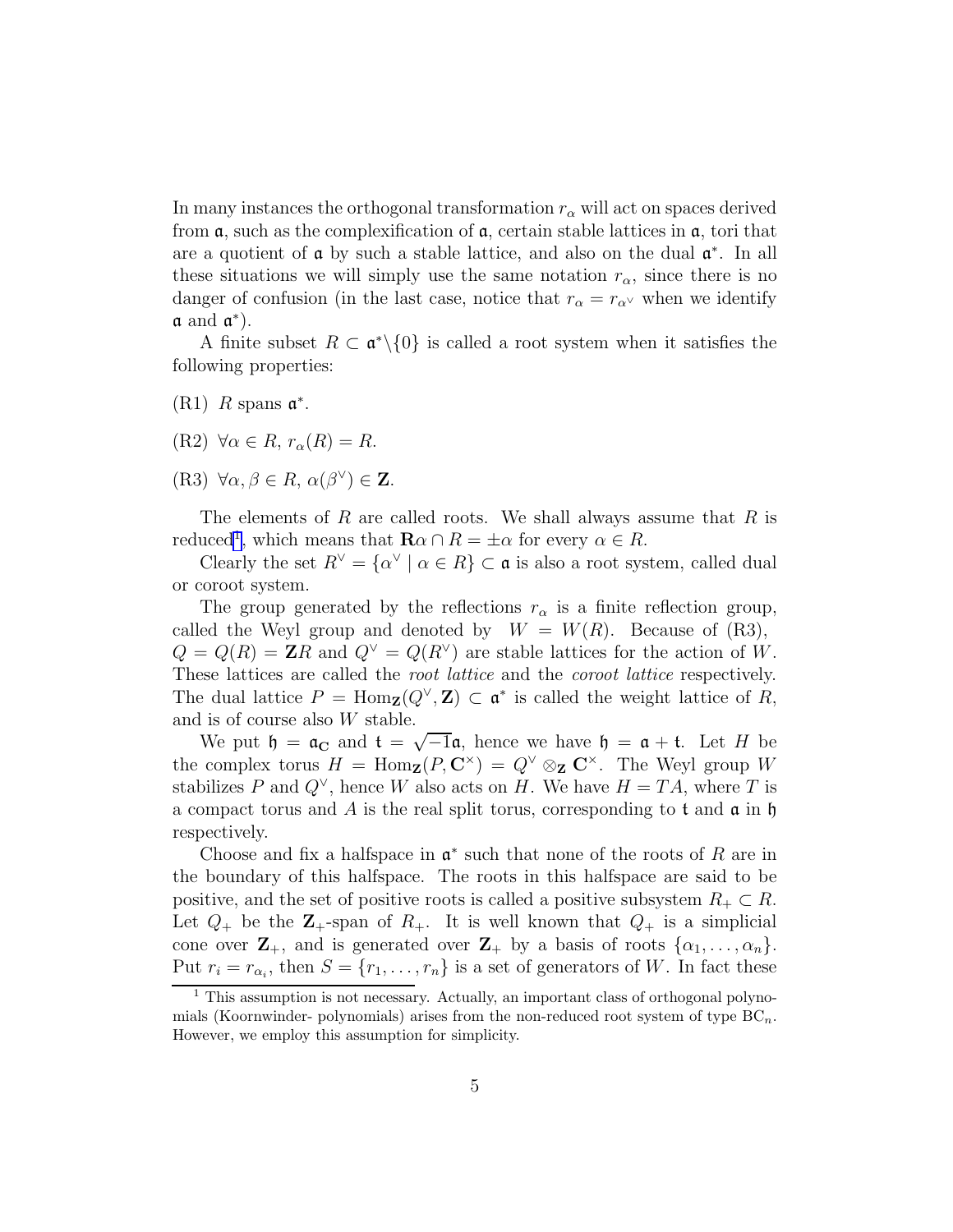<span id="page-6-0"></span>generaters give a presentation of W as a Coxeter group, with relations  $r_i^2 = 1$ and  $(r_i r_j)^{m_{ij}} = 1$ .

The set  $Q_+$  defines an important partial ordering  $\lt$  in  $\mathfrak{a}^*$  by  $\lambda \lt \mu$  iff  $\mu - \lambda \in Q_+$ . This ordering is called the dominance ordering.

When  $\lambda(\alpha_i^{\vee}) \geq 0 \forall i \in \{1, ..., n\}$  we call  $\lambda$  dominant (and we call  $\lambda$ strongly dominant when all the inequalities are strict). The set  $\mathfrak{a}^*_+$  of all strongly dominant elements is called the Weyl chamber. It is well known that the closure of the Weyl chamber  $\overline{\mathfrak{a}^*_{+}}$  is a fundamental domain for the action of W. Let  $P_+ \subset P$  denote the set of dominant weights. It is generated over  $\mathbf{Z}_{+}$  by the basis  $\{\lambda_{i}\}\$  dual to  $\{\alpha_{i}^{\vee}\}\$ . The weights  $\lambda_{i}$  are called fundamental weights.

Let  $\mathbb{C}[H]$  be the space of Laurent polynomials (finite linear combinations of algebraic characters  $e^{\lambda}$  with  $\lambda \in P$ ). By restiction to T one may identify this space of functions with the space of Fourier polynomial on T.

### 2.2 Dunkl-Cherednik operator

**Proposition 2.1.** The divided difference operator  $\frac{1}{1}$  $\frac{1}{1-e^{-\alpha}}(1-r_{\alpha})$  maps  $\mathbf{C}[H]$ into itself.

Proof. This easily follows from the summation over geometric series. This operator sends

$$
e^{\lambda} \mapsto \begin{cases} e^{\lambda} (1 + e^{-\alpha} + \dots + e^{(1 - \lambda(\alpha^{\vee}))\alpha}) & \text{if } \lambda(\alpha^{\vee}) > 0 \\ 0 & \text{if } \lambda(\alpha^{\vee}) = 0 \\ -e^{r_{\alpha}\lambda} (1 + e^{-\alpha} + \dots + e^{(1 + \lambda(\alpha^{\vee}))\alpha}) & \text{if } \lambda(\alpha^{\vee}) < 0 \end{cases}.
$$

This proves the required property.

Notice the asymmetry, the difference between the formulae for positive exponents and for negative exponents. Only the largest element of  $\lambda$  and  $r_{\alpha}\lambda$ , (in the dominance order) shows up in the support of the image of  $e^{\lambda}$ . This property plays an important role in the sequel.

Let us introduce the Weyl denominator

$$
\Delta = \prod_{\alpha \in R_+} \left( e^{\alpha/2} - e^{-\alpha/2} \right) = e^{\delta} \prod_{\alpha \in R_+} \left( 1 - e^{-\alpha} \right) \in \mathbf{C}[H],
$$
  
=  $\frac{1}{2} \sum \alpha \in P.$ 

where  $\delta$ 2  $\alpha \in R_+$  $\alpha \in P$ .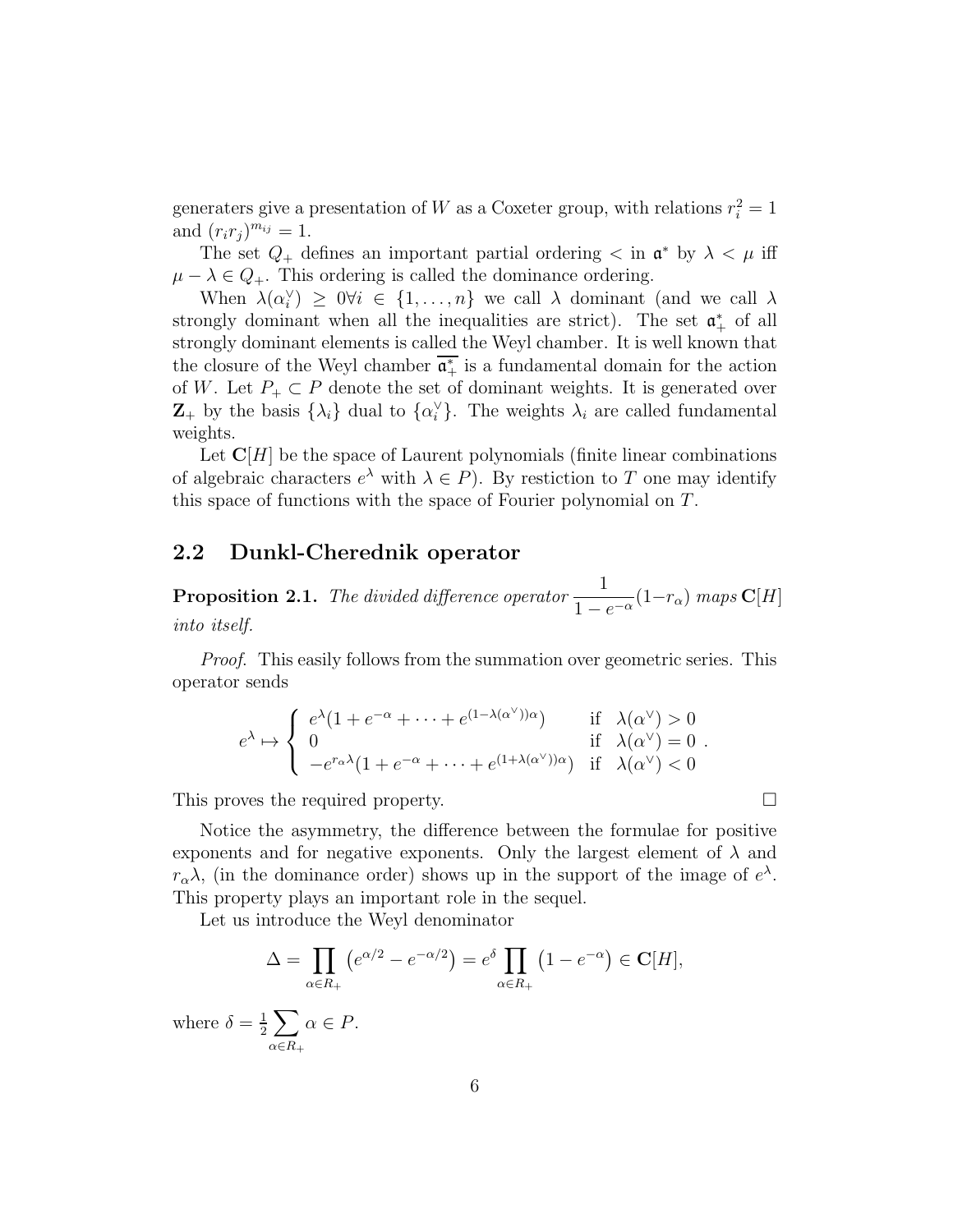<span id="page-7-0"></span>Corollary 2.2. Skew functions in C[H] are divisible by  $\Delta$ . If we denote the set of W-skew Laurent polynomials by  $\mathbf{C}[H]^{-W}$ , then  $\mathbf{C}[H]^{-W} = \Delta \mathbf{C}[H]^W$ .

*Proof.* Let  $p \in \mathbb{C}[H]^{-W}$ . The previous proposition says that  $p \in (1-\epsilon)$  $e^{-\alpha}$ )**C**[H]. Since the algebra **C**[H] has the unique factorization property, and  $(1 - e^{-\alpha})$  are coprime, *p* can be divided by  $\Delta$ . □

**Corollary 2.3.** We put  $\varepsilon(w) = \det_{\mathfrak{a}} w$ . Then we have

$$
\Delta = \sum_{w \in W} \varepsilon(w) e^{w\delta}.
$$

Proof. Since the right hand side is skew, we have

$$
\frac{1}{\Delta} \sum_{w \in W} \varepsilon(w) e^{w\delta} \in \mathbf{C}[H]^W.
$$

Moreover the leading term in the dominance ordering must be 1.  $\Box$ 

Let  $k_{\alpha} \in \mathbb{C}$  be W-invariant root labels, that is,  $k_{\alpha} = k_{\beta}$  if  $\alpha, \beta$  are in the same W-orbit. We call  $k = (k_{\alpha})_{\alpha \in R}$  a multiplicity function on R. In this lecture we mainly consider real multiplicity functions and often assume that  $k_{\alpha} \geq 0$  for any  $\alpha \in R$ . We set

$$
\rho(k) = \frac{1}{2} \sum_{\alpha \in R_+} k_{\alpha} \alpha \in \mathfrak{h}^*.
$$

The hero of our story is the *Dunkl-Cherednik operator*, given by the following formula:

Definition 2.4 (Dunkl-Cherednik operator). For  $\xi \in \mathfrak{h}$  define

$$
T_{\xi}(k) = \partial_{\xi} + \sum_{\alpha \in R_+} k_{\alpha} \alpha(\xi) \frac{1}{1 - e^{-\alpha}} (1 - r_{\alpha}) - \rho(k)(\xi).
$$

Here  $\partial_{\xi}$  denote the invariant vector field on the torus H corresponding to ξ ∈ h.

**Remark 2.5.** By Proposition 1.1,  $T_{\xi}(k)$  maps  $\mathbb{C}[H]$  to itself. We may also think of  $T_{\xi}(k)$  as an operator acting on other function spaces on b, for example, holomorphic functions, or  $C^{\infty}(A)$ , or  $C_c^{\infty}(A)$ .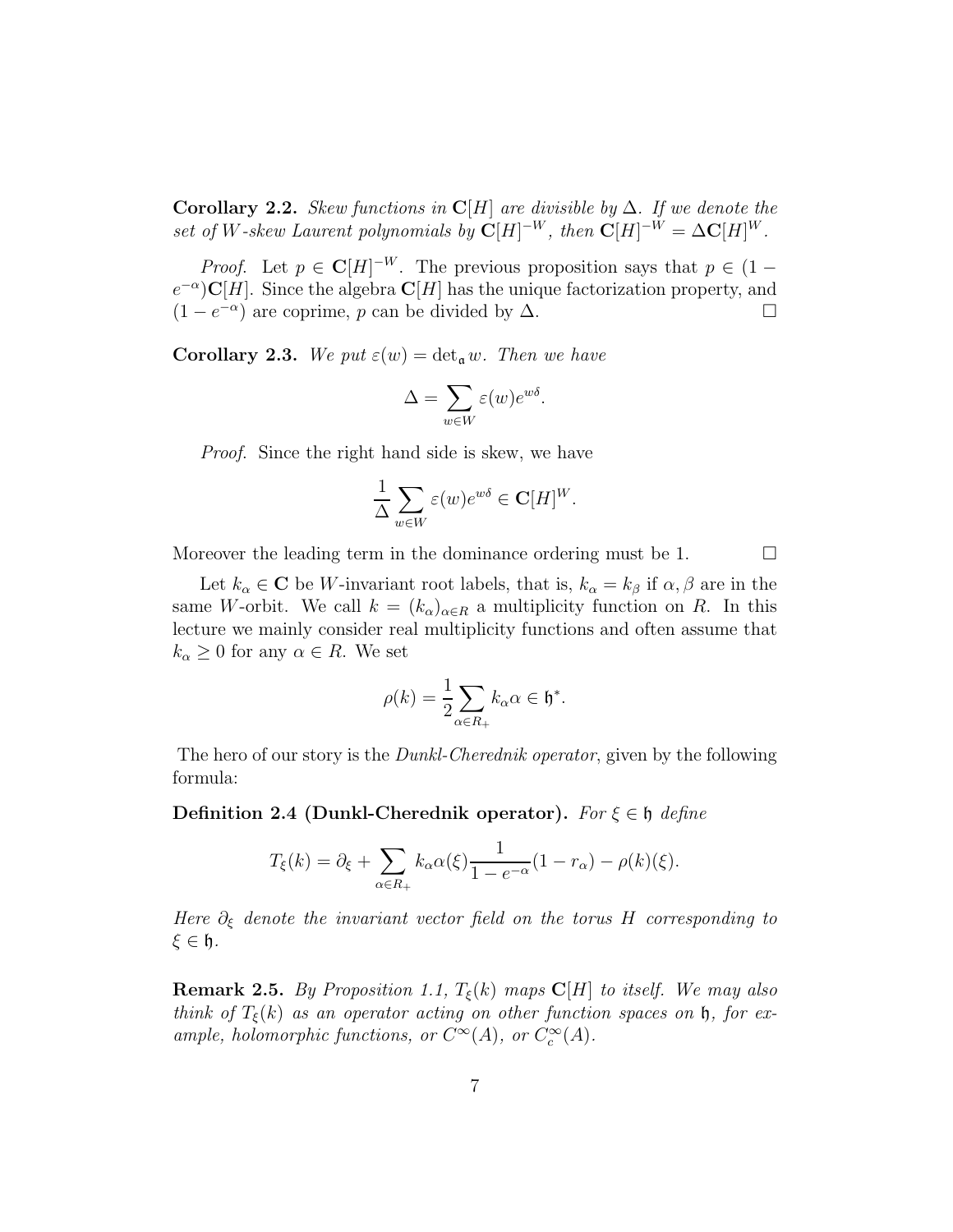#### <span id="page-8-0"></span>2.3 Commutativity

**Theorem 2.6.** For any  $\xi, \eta \in \mathfrak{h}$ , we have

$$
[T_{\xi}(k), T_{\eta}(k)] = 0.
$$

Proof. There are basically three proofs. A direct computation as in Dunkl's original paper, Cherednik's approach from conformal field theory (KZ equation), and Heckman's proof using orthogonality. We give Heckman's proof here.

We introduce two important structures on  $\mathbb{C}[H]$ . In the rest of this section we assume  $k_{\alpha} \geq 0$  for any  $\alpha \in R$ . First, we define the hermitian inner product

$$
(f,g)_k = \int_T f \,\bar{g} \,\delta_k \,dt,
$$

where the weight function is given by

$$
\delta_k = \prod_{\alpha \in R_+} \left| e^{\alpha/2} - e^{-\alpha/2} \right|^{2k_\alpha} = \prod_{\alpha \in R} \left| 1 - e^{\alpha} \right|^{k_\alpha}.
$$

Second, we introduce a partial ordering  $\triangle$  on P as follows :  $\lambda \triangleleft \mu$  if either  $\lambda_{+} < \mu_{+}$  in dominance ordering (with  $\lambda_{+}$  the unique dominant weight in  $W\lambda$ , or if  $\lambda_+ = \mu_+$  and  $\lambda > \mu$ . This the last inequality is not a typographical error! The following lemma explains the importance of the ordering and the inner product defined above:

**Lemma 2.7.** The operator  $T_{\xi}(k)$  is upper triangular with respect to  $\triangleleft$ , and  $T_{\xi}(k)$  is symmetric with respect to  $(\cdot, \cdot)_k$  if  $\xi \in \mathfrak{a}$ .

*Proof.* Using Proposition [2.1,](#page-6-0) we check that  $T_{\xi}(k)$  is upper triangular with respect to  $\triangleleft$ . The symmetry property is a simple direct computation left to the reader.  $\Box$ 

**Definition 2.8.** Define a basis  $\{E(\lambda, k) : \lambda \in P\}$  of  $\mathbb{C}[H]$  by the following conditions.

(a) 
$$
E(\lambda, k) = e^{\lambda} + \sum_{\mu \triangleleft \lambda} c_{\lambda, \mu} e^{\mu}
$$
.

(b) For any  $\mu \triangleleft \lambda$ ,  $(E(\lambda, k), e^{\mu})_k = 0$ .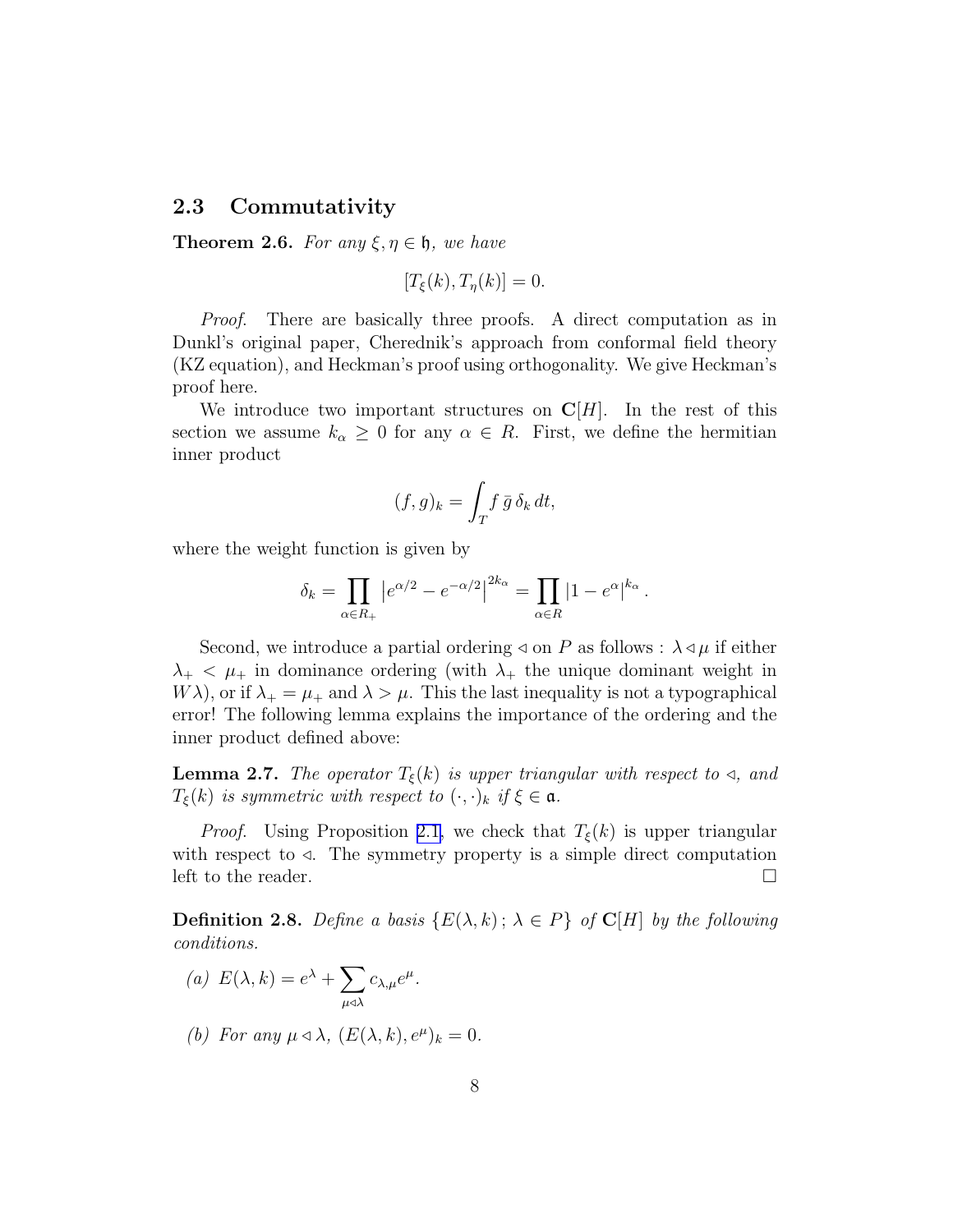<span id="page-9-0"></span>Now we come back to the proof of Theorem 2.6.  $T_{\xi}(k)E(\lambda, k)$  also satisfies (a) and (b), except that its expansion in (a) has leading term  $(\tilde{\lambda}(\xi))e^{\lambda}$  for some  $\lambda$ . The uniqueness shows that

$$
T_{\xi}(k)E(\lambda,k) = \tilde{\lambda}(\xi)E(\lambda,k).
$$
\n(2.1)

Therefore  $\{E(\lambda, k) : \lambda \in P\}$  diagonalize simultaneously the Dunkl-Cherednik operators  $T_{\epsilon}(k)$ , hence these operators must mutually commute. operators  $T_{\xi}(k)$ , hence these operators must mutually commute.

The eigenvalue  $\lambda(\xi)$  can be calculated easily by Proposition 1.1:

Corollary 2.9.  $Define \varepsilon : \mathbf{R} \to \{\pm 1\}$  by

$$
\varepsilon(x) = \begin{cases} 1 & x > 0 \\ -1 & x \le 0 \end{cases}
$$

Given  $\lambda \in P$ , the eigenvalue in equation 2.1 is given by

$$
\tilde{\lambda} = \lambda + \frac{1}{2} \sum_{\alpha \in R_+} k_{\alpha} \varepsilon (\lambda(\alpha^{\vee})) \alpha = \lambda + w_{\lambda}^*(\rho(k)),
$$

where  $w_{\lambda}^{*}$  is the longest element in W sending  $\lambda_{+}$  to  $\lambda$ .

*Proof.* By Proposition 1.1, the eigenvalue  $\lambda$  is given by

$$
\tilde{\lambda} = \lambda - \rho(k) + \sum_{\alpha \in R_+, \lambda(\alpha^{\vee}) > 0} k_{\alpha} \alpha
$$
\n
$$
= \lambda + \frac{1}{2} \sum_{\alpha \in R_+} k_{\alpha} \varepsilon(\lambda(\alpha^{\vee})) \alpha
$$
\n
$$
= w_{\lambda}^{*}(\lambda_{+} + \rho(k))
$$
\n
$$
= \lambda + w_{\lambda}^{*}(\rho(k)).
$$

 $\Box$ 

Notice that the function  $\varepsilon$  is not skew symmetric at  $x = 0$ . We can decompose  $\mathfrak{a}^*$  in a non symmetric way in the disjoint "chambers"  $C_w = \{ \lambda \in$  $\mathfrak{a}^* \mid \lambda(\alpha^{\vee}) > 0 \,\forall \alpha \in R_+ \cap w(R_+) \text{ and } \lambda(\alpha^{\vee}) \leq 0 \,\forall \alpha \in R_+ \cap w(R_-) \}$  (with w traversing W) which lie between  $w(\mathfrak{a}^*_+)$  and  $w(\mathfrak{a}^*_+)$ . The map  $\lambda \to \tilde{\lambda}$ restricted to  $C_w$  is a translation by the vector  $w(\rho(k))$ . So the chambers  $C_w$ are shifted apart from each other by this map, and the joint spectrum of the  $T_{\xi}(k)$  operators on  $\mathbb{C}[H]$  is obtained by applying this map to the lattice P.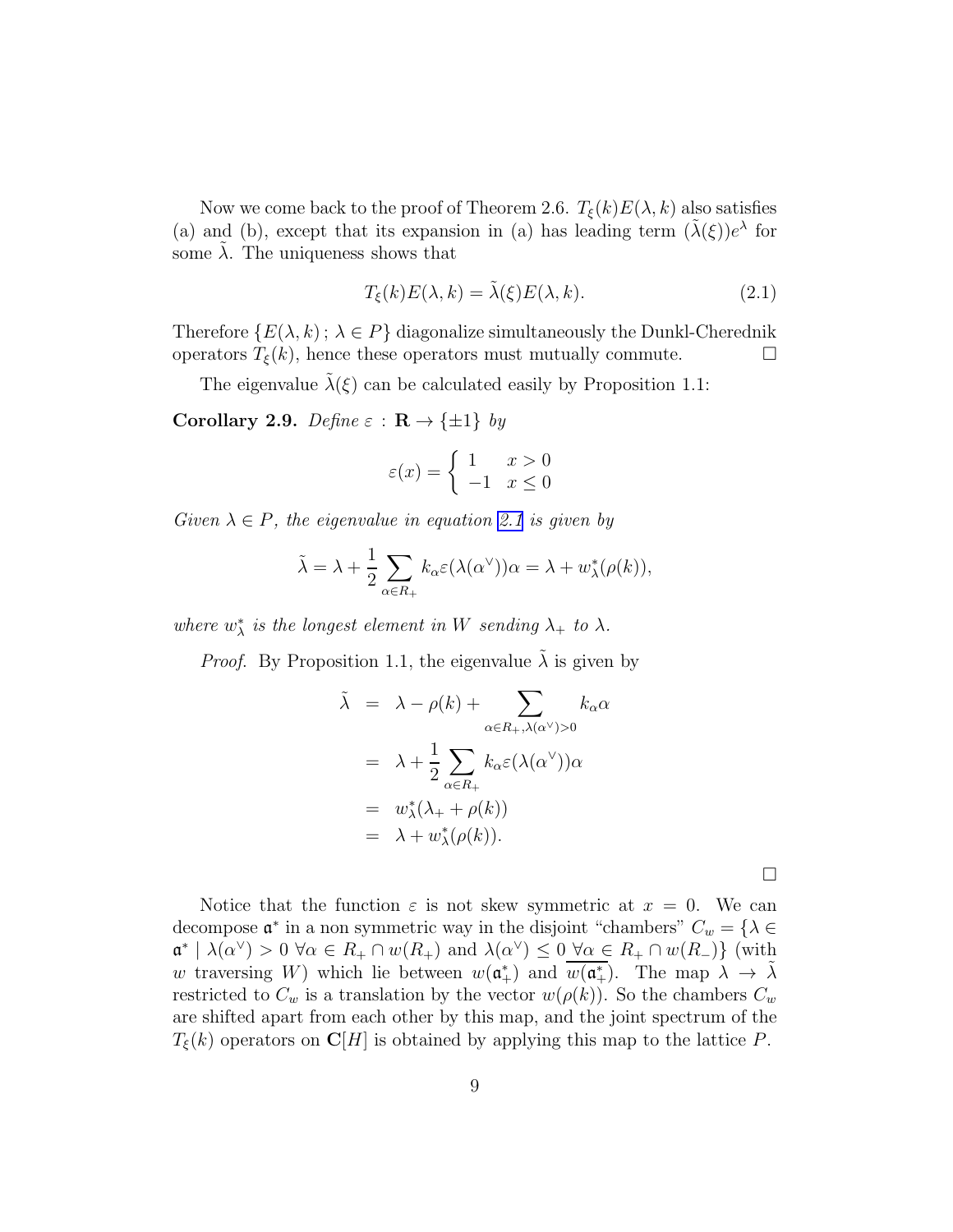Corollary 2.10.  $\{E(\lambda, k) : \lambda \in P\}$  is an orthogonal basis of C[H] (assuming still that  $k_{\alpha} \geq 0$  for any  $\alpha$ ).

*Proof.* The eigenvalues  $\tilde{\lambda}$  are mutually distinct.  $\square$ 

"Macdonald theory" is concerned with these polynomials  $E(\lambda, k)$  and their further properties, for example, the computation of their  $L^2$  norm with respect to  $(\cdot, \cdot)_k$ , and their value at  $e \in H$ . To attack these problems effectively, we must investigate the algebraic structures attached to the  $T_{\xi}(k)$ . This is the main subject of the next three sections.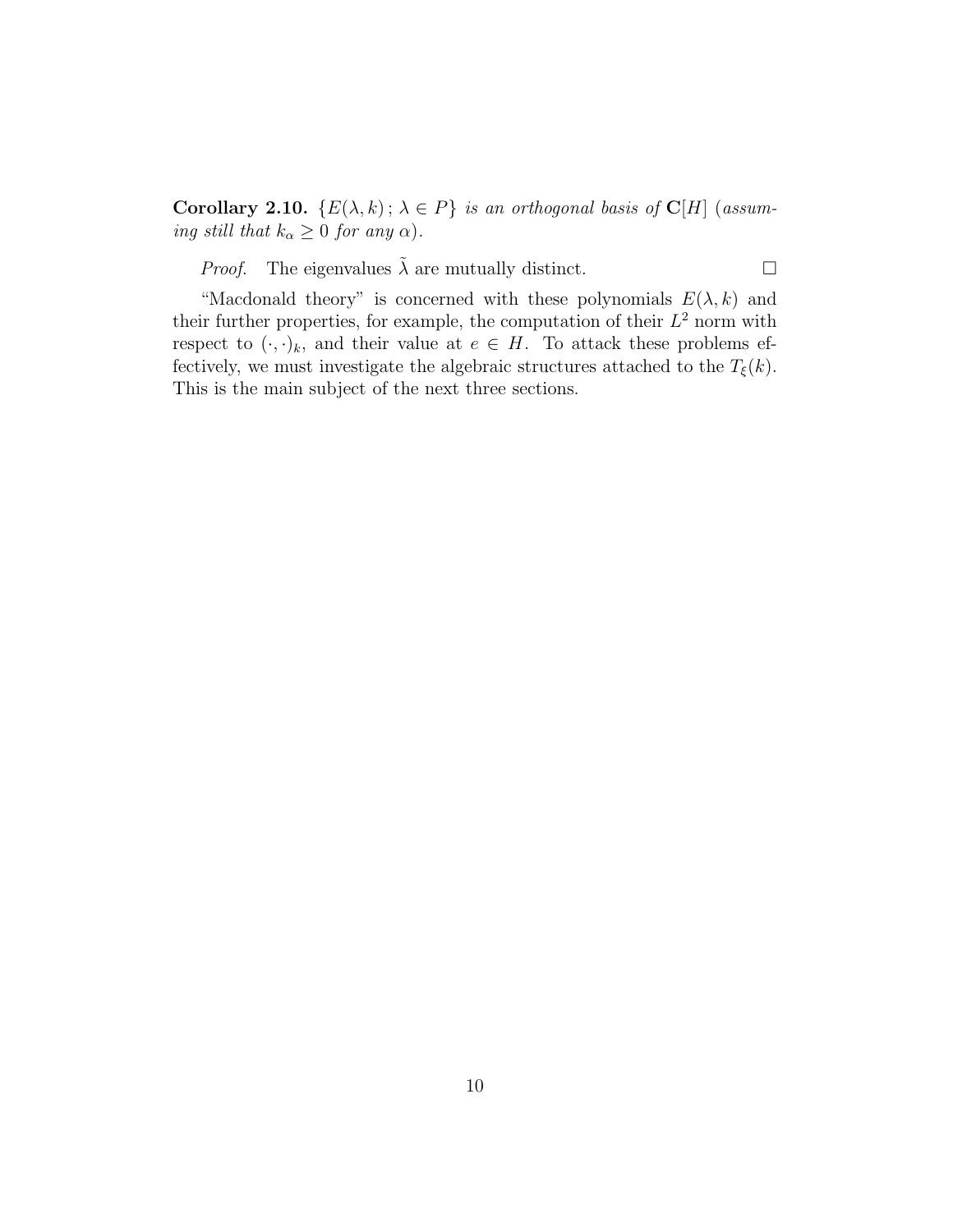# <span id="page-11-0"></span>3 Degenerate double affine Hecke algebra

The results in this section are due to Ivan Cherednik, see [\[4](#page-63-0)],[[5\]](#page-63-0).

The *affine Weyl group*  $W^a$  is the group acting on  $\mathfrak{h}^*$ , generated by the reflections  $r_a$ ,  $a = [\alpha^{\vee}, n] \in R^{\vee} + \mathbf{Z} \subset S(\mathfrak{a})$ , defined by

$$
r_a(\lambda) = r_{[\alpha^\vee, n]}(\lambda) = \lambda - (\lambda(\alpha^\vee) + n)\alpha.
$$

We shall often write  $a = \alpha^{\vee} + n$  as an element of  $S(\mathfrak{a})$  instead of  $[\alpha^{\vee}, n]$ . In particular, this group contains all translations in  $Q$ , since for any  $\alpha \in R$ ,

$$
r_{\alpha^\vee}r_{[\alpha^\vee,1]}=r_{[-\alpha^\vee,1]}r_{\alpha^\vee}=t_\alpha.
$$

In fact, one has  $W^a = W \ltimes Q$ , the semidirect product of Q by W. This is a Coxeter group of affine type, if we take the set of simple reflections for  $W^a$ equal to  $\{r_0, r_1, \dots, r_n\}$ , with  $r_i = r_{a_i}, a_0 = [-\theta^{\vee}, 1]$ , and  $a_i = \alpha_i^{\vee}, i > 0$ . Here  $\theta$  denotes the unique *highest short root*.

The affine positive roots are  $R_+^a = R_+ \cup (R + \mathbf{Z}_{>0})$ , and the corresponding set of simple roots is denoted

$$
S^a = \{a_0, a_1, \cdots, a_n\}.
$$

The fundamental alcove C is

$$
C = \{ \lambda \in \mathfrak{a}^* \, ; \, \lambda(a_i) > 0, \quad i = 0, 1, \cdots, n \}.
$$

Then  $\overline{C}$  is a fundamental domain for the action of  $W^a$ .

We shall work with  $W^e = W \ltimes P$ , the extended affine Weyl group. This is not a Coxeter group in general, but  $W^a \triangleleft W^e$  and if

$$
\Omega = \{\omega \in W^e \, ; \, \omega(C) = C\},
$$

then  $\Omega \cong P/Q$ , and

$$
W^e = W^a \ltimes \Omega.
$$

Clearly  $\omega \in \Omega$  defines a permutation of the set  $S^a$ .

By *duality* the action of  $W^e$  on  $\mathfrak{h}^*$  via affine transformations gives rise to a representation of  $W^e$  on the symmetric algebra  $S(\mathfrak{h})$  of  $\mathfrak{h}$  (viewed as polynomial functions on  $h^*$ ). Notice that  $S_n(h)$  (the part of  $S(h)$ ) of degree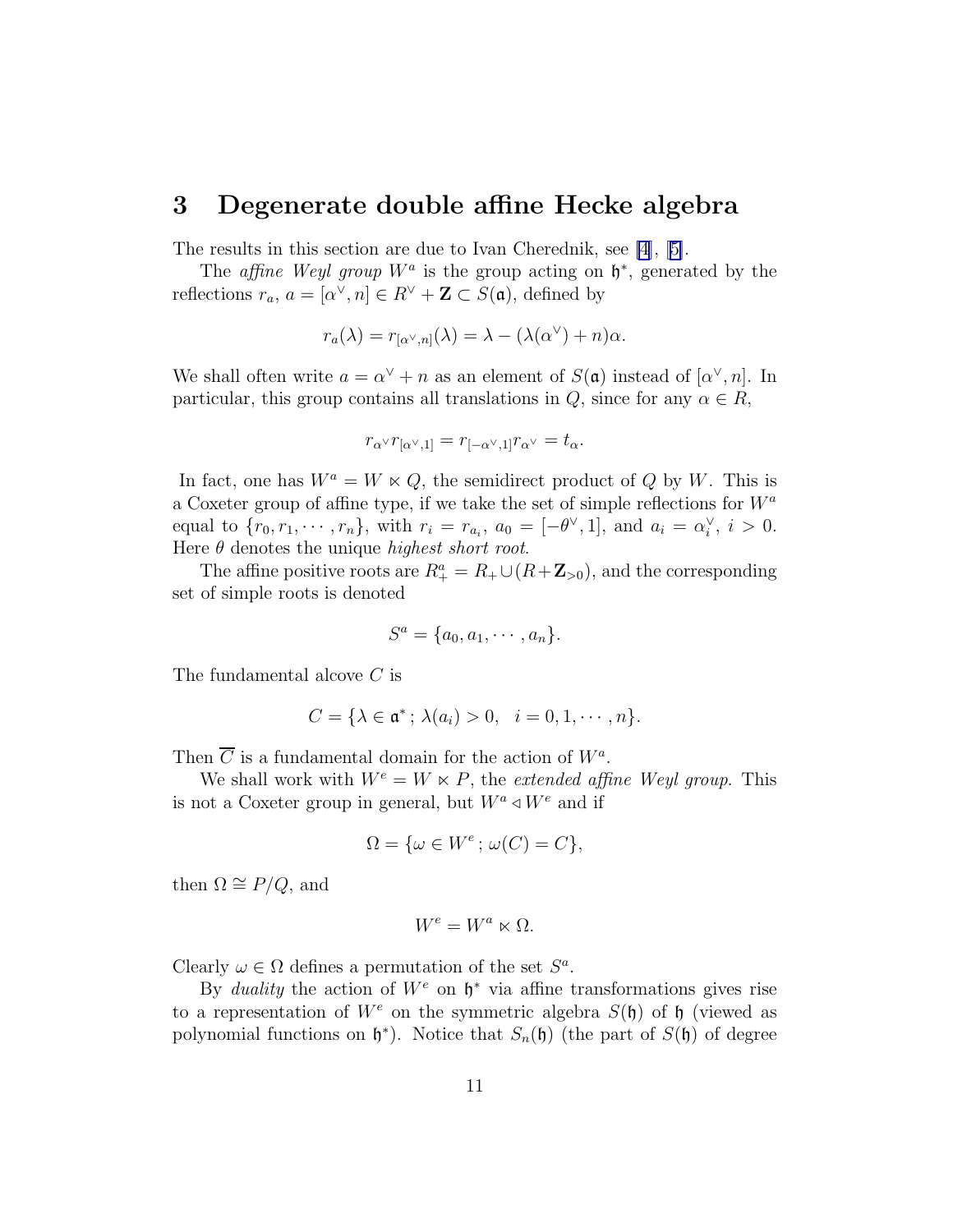$\leq n$ ) is stable under this action; for  $n = 1$  this action gives the *reflection representation* of  $W^e$  on  $\mathfrak{h} \oplus \mathbb{C}$ , explicitly given by:

$$
r_{[\alpha^\vee,n]}[\xi,u] = [\xi,u] - \alpha(\xi)[\alpha^\vee,n],
$$

and

$$
t_{\lambda}[\xi, u] = [\xi, u - \lambda(\xi)],
$$

where  $[\xi, u](\lambda) = \lambda(\xi) + u$ . If  $p \in S(\mathfrak{h})$ , and  $w \in W^e$ , then write  $p^w(\lambda) =$  $p(w^{-1}\lambda)$ .

Since we need to understand precisely the relation  $\Omega \cong P/Q$  we introduce the following notion.

**Definition 3.1.** An element in  $\overline{C} \cap P \setminus \{0\}$  is called a minuscule weight.

**Proposition 3.2.** Let  $\{\lambda_1, \lambda_2, \cdots, \lambda_n\}$  denote the set of fundamental weights for the simple system  $\{r_1, r_2, \cdots, r_n\}$  and  $\theta^{\vee} = \sum_{i=1}^n n_i a_i$  the maximal coroot.  $Put O^* = \{i \in \{1, 2, \dots, n\}; m_i = 1\}.$  Then  $C \cap P \setminus \{0\} = \{\lambda_i; i \in O^*\}.$ 

*Proof.* Obviously  $C \cap P \setminus \{0\} \supset \{\lambda_i : i \in O^*\}$ . In the other direction we argue as follows. If  $\lambda \in \overline{C} \cap P \setminus \{0\}$  then  $\lambda(\theta^{\vee}) = 1$ . Write  $\lambda = \sum_{i=1}^{n} m_i \lambda_i$ , and notice that  $m_i \in \mathbf{Z}_{\geq 0}$  and that  $\lambda_i(\theta^{\vee}) \in \mathbf{Z}_{> 0}$ . Hence from

$$
\lambda(\theta^{\vee}) = \sum_{i=1}^{n} m_i \lambda_i(\theta^{\vee}) = 1,
$$

it follows that there exists an i such that  $m_i = \lambda_i(\theta^{\vee}) = 1$  and  $m_j = 0$  (for  $i \neq j$ ). Thus  $\lambda = \lambda_i$  and  $i \in O^*$ . .

For  $r \in O^*$ , let  $\omega_r = t_{\lambda_r} w_{\lambda_r} w_0 \in W^e$ , where  $w_{\lambda_r}$  is the longest element in the parabolic subgroup  $W_{\lambda_r}$  of W generated by  $\{r_1, \dots, r_{r-1}, r_{r+1}, \dots, r_n\}$ (the stabilizer of  $\lambda_r$ ) and  $w_0$  is the longest element in W. The parabolic subsystem of roots that corresponds to  $W_{\lambda_i}$  is denoted by  $R_{\lambda_i}$ . Its basis of simple roots is  $\{\alpha_1, \ldots, \alpha_{r-1}, \alpha_{r+1}, \ldots, \alpha_n\}.$ 

**Proposition 3.3.**  $\Omega = {\omega_r \in W^e \, ; \, r \in O^*} \cup {\{id_{\mathfrak{a}^*}\}}$ . In particular the set of all minuscule weights is a complete set of representatives of  $P/Q \setminus \{0\}$ .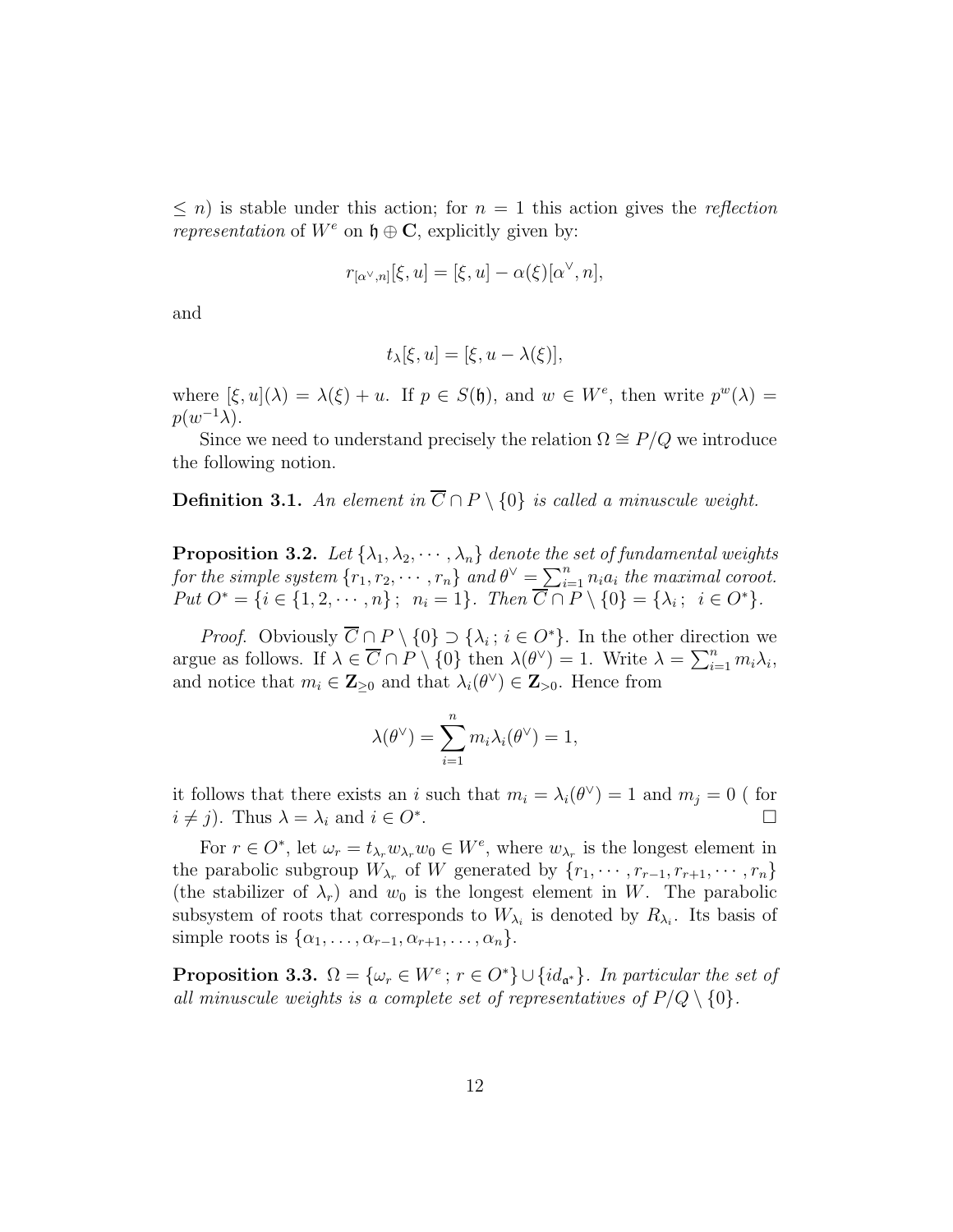<span id="page-13-0"></span>*Proof.* Let  $\omega \in W^e$  such that  $\omega(C) = C$ . Then  $\omega(S^a) = S^a$ , where  $S^a = \{a_0 = 1 - \theta^{\vee}, a_1, \cdots, a_n\}.$  If  $\omega(a_0) = a_0$ , then  $\omega(\{\alpha_1, \cdots, \alpha_n\}) =$  $\{\alpha_1, \dots, \alpha_n\}$ , therefore  $\omega = id_{\mathfrak{a}^*}$  by simple transitivity of the action on chambers of W. Hence we may and will label  $\omega \in \Omega$  uniquely by the index  $r \in \{0, \ldots, n\}$  such that  $\omega_r(a_0) = a_r$ . Now let  $r \in \{1, 2, \cdots, n\}$ , and write  $\omega_r = t_{\mu_r} w_r$ . Then  $w_r(\theta^{\vee}) = -a_r$  and  $\mu_r \in C \cap P \setminus \{0\}$ . Hence  $\mu_r$  is a minuscule fundamental weight and  $\mu_r(a_r) = 1$ . In other words, it is the fundamental weight  $\lambda_r$  of  $a_r$ . Because  $\omega_r^{-1} = w_r^{-1} t_{-\lambda_r}$  we have  $w_0 w_r^{-1} (\lambda_r) \in \overline{C}$ . Hence  $w_0w_r^{-1}(\lambda_r) = \lambda_r$ . Moreover, for  $i \neq r$  we have  $w_0w_r^{-1}(\alpha_i) = w_0(\alpha_j) \in R$  for some  $j \in \{1, 2, \dots, n\}$ . Therefore we have  $w_0 w_r^{-1} = w_{\lambda_r}$ , hence  $w_r = w_{\lambda_r} w_0$ .

Vice versa, let  $\lambda_r$  be a minuscule fundamental weight. Since  $w_0\mu \in -C$ for  $\mu \in C$  and  $w_{\lambda_r}(a_i) \in R_{\lambda_{r,-}}$   $(i \neq 0, r)$ , we have

$$
\omega_r \mu(a_i) = \lambda_r(a_i) + w_0 \mu(w_{\lambda_r}(a_i)) = w_0 \mu(w_{\lambda_r}(a_i)) > 0.
$$

Since  $\theta^{\vee} \geq w_{\lambda_r}(a_r)$  and  $w_0\mu(\theta^{\vee}) > -1$ , we have

$$
\omega_r \mu(a_r) = \lambda_r(\alpha_r) + w_0 \mu(w_{\lambda_r}(a_r)) = 1 + w_0 \mu(w_{\lambda_r} a_r) > 1 + w_0 \mu(\theta^{\vee}) > 0.
$$

On the other hand,  $w_{\lambda_r}(\theta^{\vee}) \in R_+^{\vee}$  and  $\lambda_r$  is a minuscule weight, thus

$$
\omega_r \mu(\theta^\vee) = 1 + w_0 \mu(w_{\lambda_r} \theta^\vee) < 1.
$$

Thus we have  $\omega_r C \subset C$ , that is  $\omega_r \in \Omega$ . The map  $O^* \ni r \to \omega_r \in \Omega$  is injective since  $\omega_r(0) = \lambda_r$ injective since  $\omega_r(0) = \lambda_r$ .

**Corollary 3.4.** (of proof) If  $\lambda_r$  is a minuscule weight, then  $\omega_r(1-\theta^{\vee}) = a_r$ .

Definition 3.5. (Cherednik) The degenerated extended double affine Hecke algebra  $\mathbf{H}^e(R_+,k)$  is the unique associative algebra over **C** such that (1)  $\mathbf{H}^e(R_+,k) \cong S(\mathfrak{h}) \otimes \mathbf{C}[W^e]$  as vector space over  $\mathbf{C}$ ,

(2)  $S(\mathfrak{h}) \ni p \mapsto p \otimes e \in \mathbf{H}^e(R_+, k)$ , and  $\mathbf{C}[W^e] \ni w \mapsto 1 \otimes w \in \mathbf{H}^e(R_+, k)$ are algebra homomorphisms,

(3)  $(p \otimes e)(1 \otimes w) = p \otimes w$ .

Write  $p \cdot w$ , or pw instead of  $p \otimes w$  from now on.

(4) 
$$
r_i \cdot p - p^{r_i} \cdot r_i = -k_i(p - p^{r_i})/a_i
$$
,  $(i = 0, 1, \dots, n)$ , where  $k_0 = k_\theta$ .

(5)  $\omega \cdot p = p^{\omega} \cdot \omega$  for all  $\omega \in \Omega$ .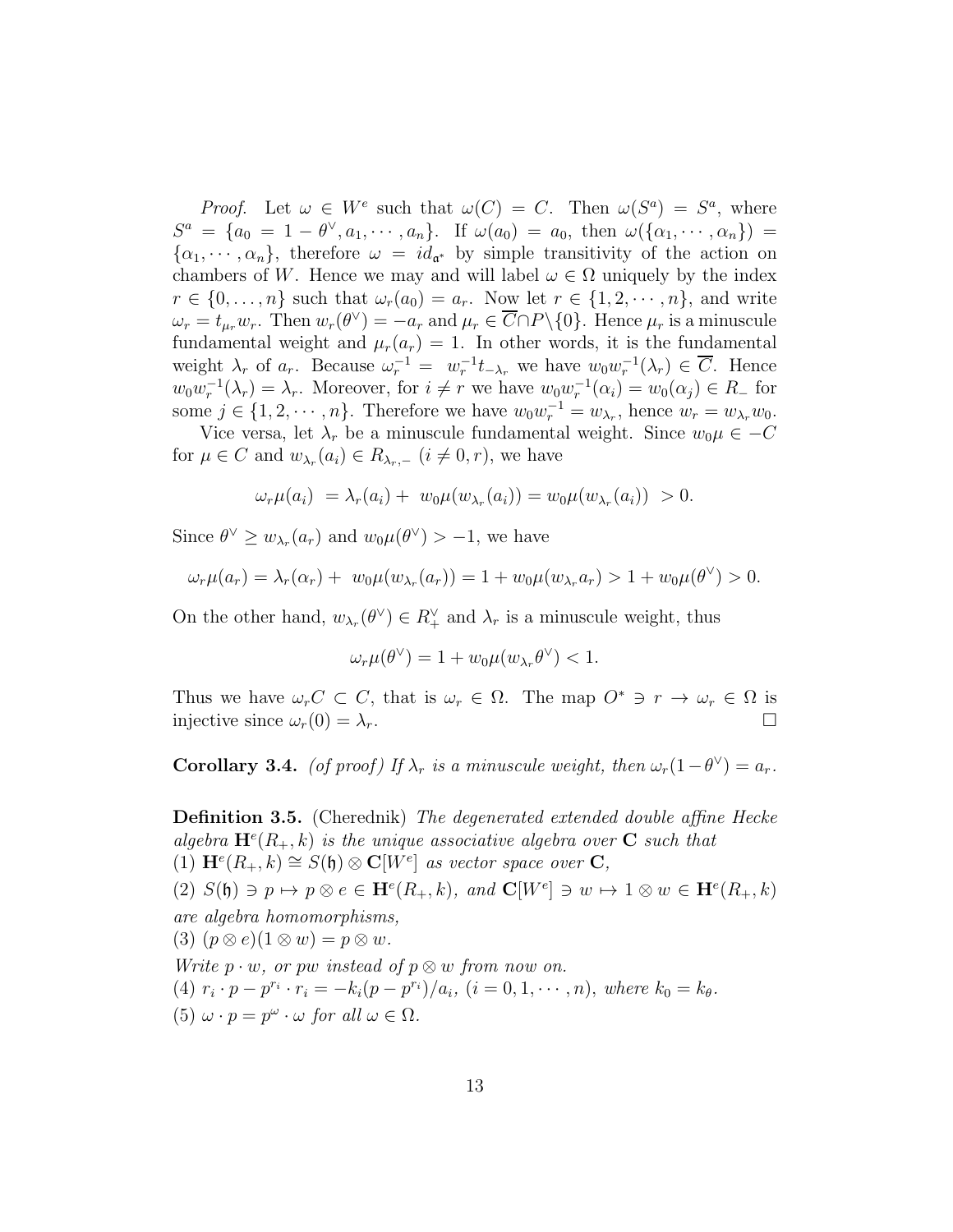**Theorem 3.6.** (Cherednik) Let A denote a subalgebra of  $\text{End}(\mathbf{C}[H])$  generated by  $e^{\lambda}$   $(\lambda \in P)$ ,  $w \in W$ , and  $T_{\xi}(k)$   $(\xi \in \mathfrak{h})$ . Then

$$
\pi: W^e \ni t_\lambda w \mapsto e^\lambda w \in \text{End}(\mathbf{C}[H])
$$

and

$$
\pi: \mathfrak{h} \ni \xi \mapsto T_{\xi}(k) \in \text{End}(\mathbf{C}[H])
$$

extend to a representation of  $\mathbf{H}^e(R_+,k)$  on  $\mathbf{C}[H]$ , and  $\mathbf{H}^e(R_+,k)$  is isomorphic to  $\bf{A}$  via  $\pi$ .

*Proof.* We need to check (4) and (5), the other points being obvious.

First notice that  $\pi : W^e \to \text{End}(\mathbf{C}[H])$ , and  $\pi : S(\mathfrak{h}) \to \text{End}(\mathbf{C}[H])$  are well defined. We can check by simple direct computation that  $T_{\xi}(k)$  and  $r_i$  $(i = 1, 2, \dots, n)$  satisfy the relation (4). The case  $r = 0$  requires a bit of special care: put

$$
S_{\xi}(k) = \partial_{\xi} + \frac{1}{2} \sum_{\alpha \in R_+} k_{\alpha} \alpha(\xi) \frac{1 + e^{-\alpha}}{1 - e^{-\alpha}} (1 - r_{\alpha}),
$$

This operator is called the *Dunkl-Heckman operator*. Define  $u_{\xi}(k)$  by  $T_{\xi}(k)$  =  $S_{\xi}(k) - u_{\xi}(k)$ , then

$$
u_{\xi}(k) = \frac{1}{2} \sum_{\alpha \in R_+} k_{\alpha} \alpha(\xi) r_{\alpha}.
$$

The operator  $S_{\xi}(k)$  is independent of the choice of a positive system  $R_{+}$ of R and  $wS_{\xi}(k)w^{-1} = S_{w\xi}(k)$  for all  $w \in W$ ,  $\xi \in \mathfrak{h}$  (but  $\{S_{\xi}; \xi \in \mathfrak{h}\}\)$  is not commutative). We leave it to the reader to verify by direct computation that

$$
\pi(r_0)S_{\xi}(k)\pi(r_0) = S_{r_0(\xi)}(k) - \frac{1}{2}\sum_{\alpha \in R_+} k_{\alpha}\alpha(r_0(\xi))\left\{\frac{(1 - e^{\theta(\alpha^{\vee})\alpha})(1 + e^{\alpha})}{1 - e^{\alpha}}\right\}r_{\alpha},
$$

and

$$
\pi(r_0)u_{\xi}(k)\pi(r_0)=-\frac{1}{2}\sum_{\alpha\in R_+}k_{\alpha}\varepsilon(\theta(\alpha^{\vee}))\alpha(r_0(\xi))e^{\theta(\alpha^{\vee})\alpha}r_{\alpha}.
$$

Using that  $\theta(\alpha^{\vee}) = 0$  or 1 we now check the desired relation  $\pi(r_0)T_{\xi}(k)\pi(r_0) =$  $T_{r_0(\xi)}(k) + k_0 \theta(\xi) \pi(r_0).$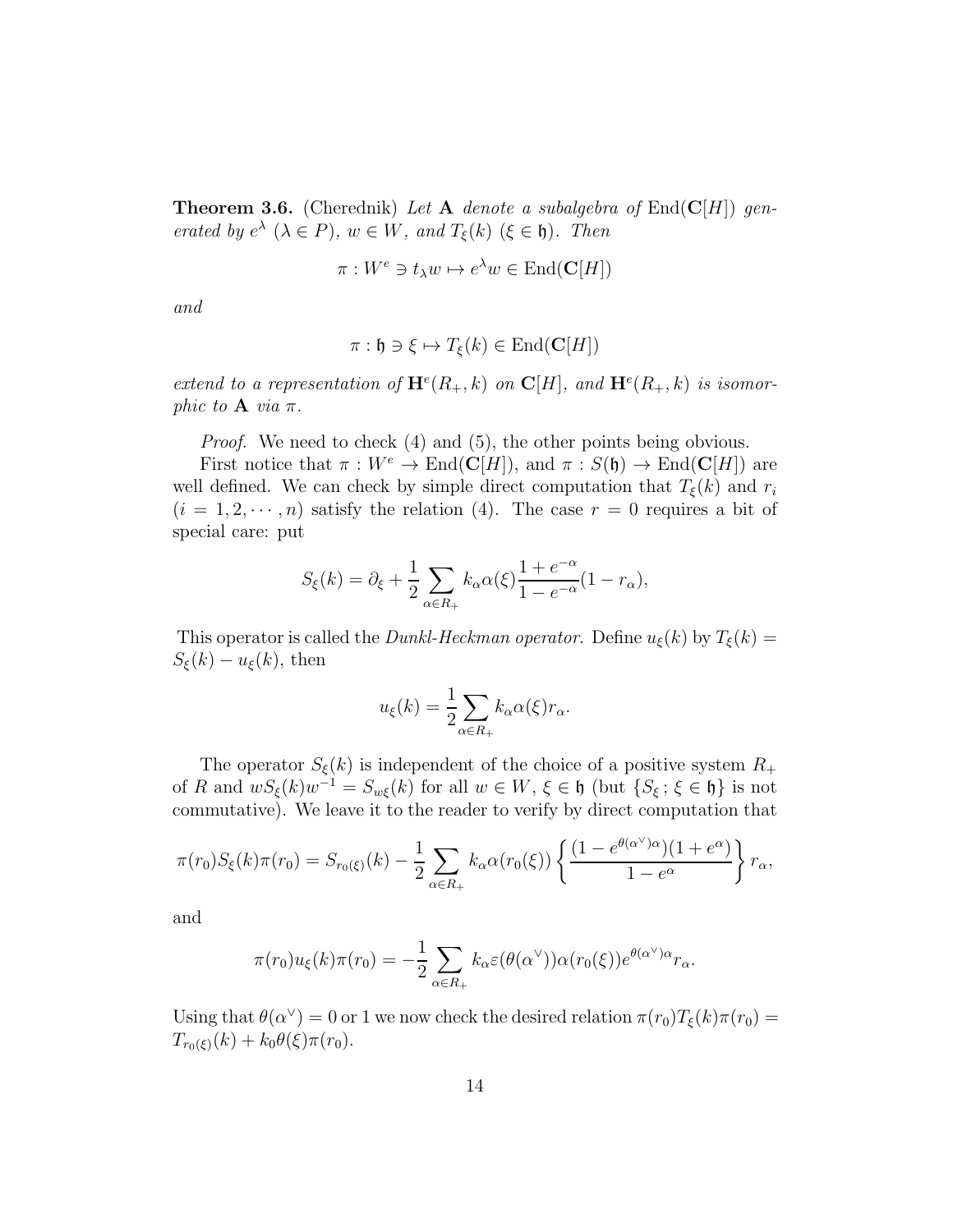Let's look at relation (5). For the minuscule fundamental weight  $\lambda_r$  of a simple root  $\alpha_r$ , we put  $\pi_r : \mathbf{C}[H] \to \mathbf{C}[H]$ ,  $\pi_r = \pi(\omega_r) = e^{\lambda_r} w_r$ . Straightforward computations show:

$$
\pi_r S_{\xi}(k) \pi_r^{-1} = S_{\omega_r(\xi)}(k) + \frac{1}{2} \sum_{\alpha \in R_+} k_{\alpha} \alpha(\xi) (r_{w_r \alpha} - r_{\omega_r \alpha})(-\lambda_r(w_r \alpha^{\vee}))
$$

and

$$
\pi_r u_{\xi}(k) \pi_r^{-1} = -\frac{1}{2} \sum_{\alpha \in R_+} k_{\alpha} \alpha(\xi) r_{\omega_r \alpha},
$$

hence

$$
\pi_r T_{\xi}(k) \pi_r^{-1} = S_{\omega_r(\xi)}(k) + \frac{1}{2} \sum_{\alpha \in R_+} \varepsilon (-\lambda_r(w_r \alpha^{\vee})) k_{\alpha} \alpha(\xi) r_{w_r \alpha}
$$

$$
= T_{\omega_r(\xi)}(k).
$$

Finally we show that  $\pi$  is an isomorphism. Obviously  $\pi$  is surjective. Suppose that  $\sum_{w \in W} p_w(T(k))w = 0$  in **A**. If we write  $\sum_{w \in W} p_w(T(k))w =$ <br> $\sum_{w \in W} D_w w$ , then  $D_w = 0$  for all  $w \in W$ . On the other hand, let w' be such  $w \in W$   $D_w w$ , then  $D_w = 0$  for all  $w \in W$ . On the other hand, let w' be such that the degree of  $p_{w'}$  is maximal and let q denote its highest degree part. Then the highest order part of  $D_{w'}$  equals  $\partial_p$ , hence  $q = 0$ . Consequently,  $p_w = 0$  for all  $w \in W$ .

We can give a more intrinsic definition of the model representation:

**Definition 3.7.** ([\[7](#page-63-0)], [\[22\]](#page-64-0)) **H**( $R_+$ ,  $k$ ) ≅  $S(\mathfrak{h}) \otimes \mathbf{C}[W] \subset \mathbf{H}^e(R_+, k)$  is called the degenerate affine Hecke algebra or graded affine Hecke algebra.

**Definition 3.8.** We can define a one dimensional representation of  $\mathbf{H}(R_+,k)$ by

$$
\begin{cases} \xi \cdot 1 = -\rho(k)(\xi)1 & (\xi \in \mathfrak{h}) \\ w \cdot 1 = 1 & (w \in W). \end{cases}
$$

This representation is called the trivial representation of  $\mathbf{H}(R_+,k)$ , which we denote by triv.

**Theorem 3.9.** The representation  $\pi$  is isomorphic to the induced representation  $\mathrm{Ind}_{\mathbf{H}(R_+,k)}^{\mathbf{H}^e(R_+,k)}$  ${\bf H}^{(n_+,k)}_{{\bf H}(R_+,k)}(\text{triv}).$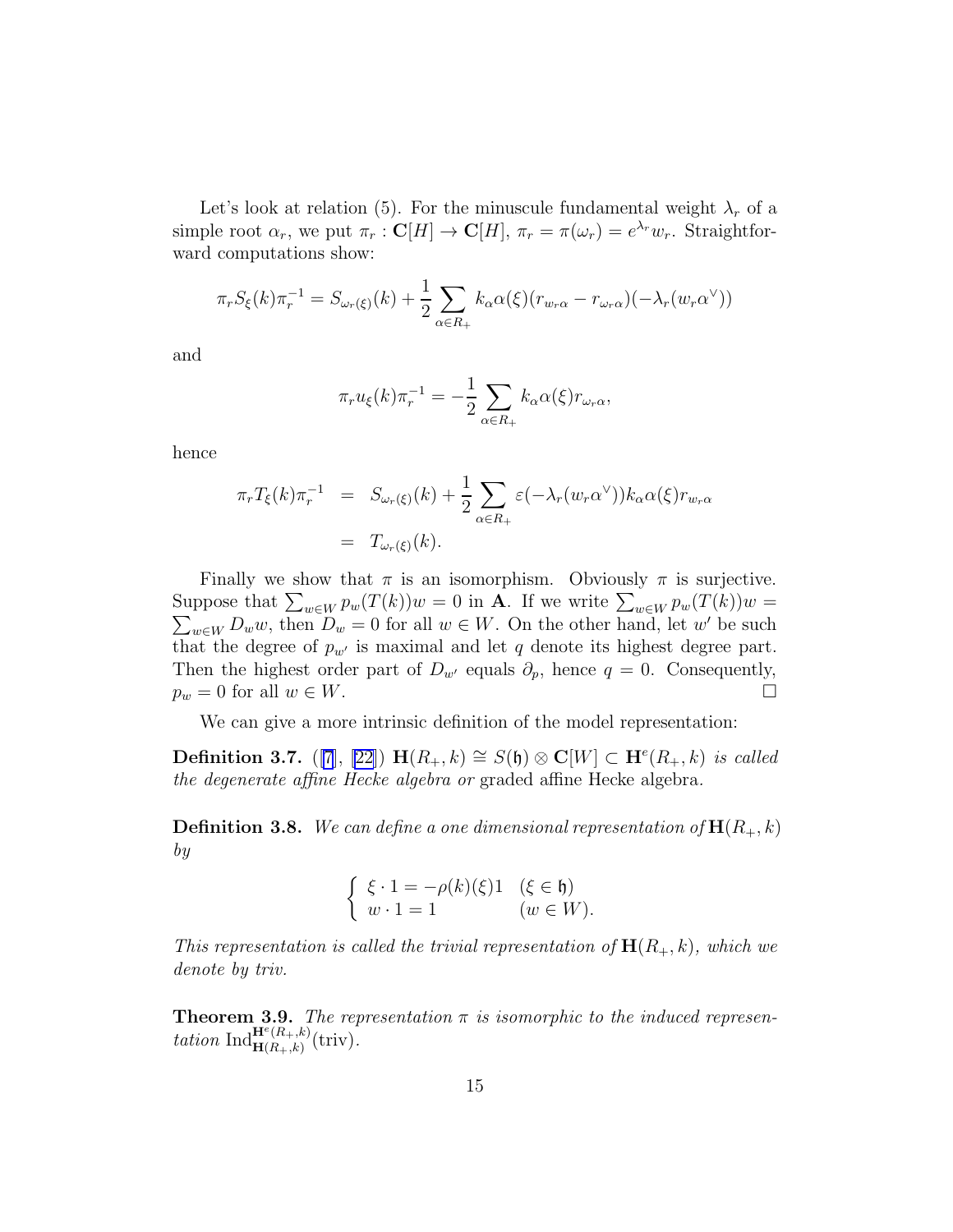*Proof.* For  $1 \in \mathbb{C}[H]$ ,  $T_{\xi}(k) \cdot 1 = -\rho(k)$  and  $w \cdot 1 = 1$ . Hence there exist a unique epimorphism  $\varphi : \operatorname{Ind}_{\mathbf{H}(R_+,k)}^{\mathbf{H}^e(R_+,k)}$  $H^{(R_+,k)}_{\mathbf{H}(R_+,k)}(\text{triv}) \to \pi$  such that  $\varphi(1) = 1$ . On the other hand, as a  $\mathbf{C}[H]$  module,  $\text{Ind}_{\mathbf{H}(R_+,k)}^{\mathbf{H}^e(R_+,k)}$  $\mathbf{H}_{(R_+,k)}^{(\mathbf{R}_+,k)}$  (triv) is isomorphic to the left regular representation of  $\mathbf{C}[H]$ . Hence, as a  $\mathbf{C}[H]$  module,  $\text{Ind}_{\mathbf{H}(R_+,k)}^{\mathbf{H}^e(R_+,k)}$  ${\bf H}^{(n_+,k)}_{\mathbf{H}(R_+,k)}(\text{triv}) \cong$ π. Therefore, as a  $\mathbf{H}^{e}(R_{+},k)$  module,  $\mathrm{Ind}_{\mathbf{H}(R_{+},k)}^{\mathbf{H}^{e}(R_{+},k)}$  $\mathbf{H}_{(R_+,k)}^{(\Lambda_+,k)}(\text{triv})$  is isomorphic to  $\pi$  via  $\varphi$ .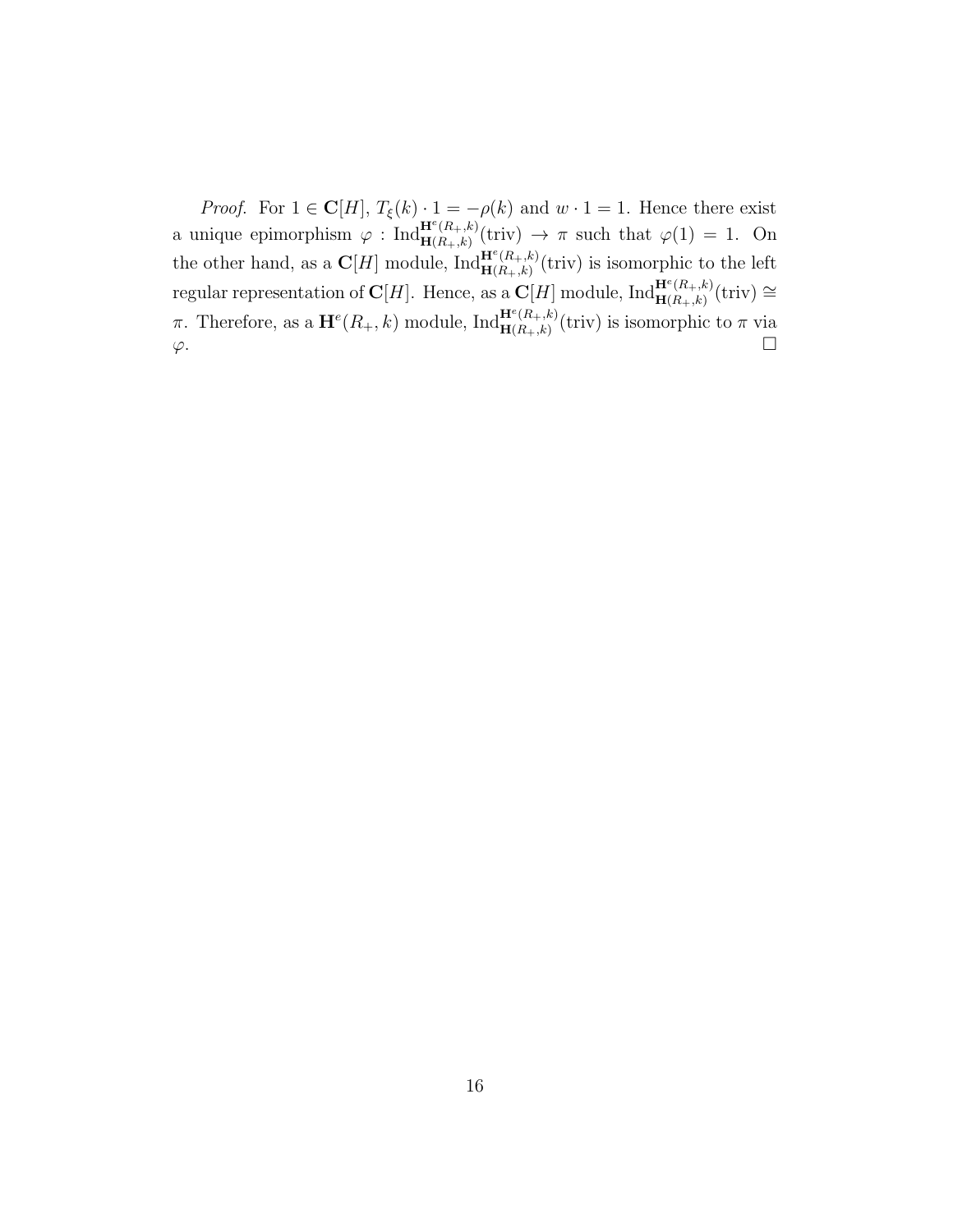# <span id="page-17-0"></span>4 Intertwiners

The intertwining operators between minimal principal series representations of (graded) affine Hecke algebras are built from certain intertwining elements of these algebras. This is a main topic of study in the representation theory of Hecke algebras. In this section we will extend this construction to the double affine situation, and discuss the basic applications to Macdonald theory. The ideas in this section are mainly due to Ivan Cherednik.

# 4.1 Intertwining elements in the degenerate double affine Hecke algebra

In the degenerate graded Hecke algebra there exist elements  $I_w$  for  $w \in W^e$ with the property that the conjugate inside  $\mathbf{H}^e(R_+,k)$  of an element  $p \in S(\mathfrak{h})$ by  $I_w$  is equal to  $p^w$ . These elements are called "intertwiners", because they give rise to intertwining maps between minimal principal series modules. In our context this means that we find operators  $\pi(I_w)$  which map solutions of [2.1](#page-9-0) to solutions of [2.1](#page-9-0) with spectral parameter  $w\lambda$ .

#### Definition 4.1.

$$
I_i = r_i a_i + k_i \in \mathbf{H}^e(R_+, k) \ (i = 0, 1, \dots, n)
$$

**Theorem 4.2.** (a)  $I_i^2 = k_i^2 - a_i^2$ . (b)  $I_i p = p^{r_i} I_i \; \forall p \in S(\mathfrak{h}).$ (c)  $I_i I_j I_i \cdots = I_j I_i I_j \cdots$ with  $m_{ij}$  factors on both sides. Here  $m_{ij}$  denotes the order of the element  $r_ir_j\in W^a.$ (d) Assume that  $k_{\alpha} \geq 0$  for all  $\alpha \in R$ . Then we have  $(I_i, g)_k = -(f, I_i g)_k$ for all  $i = 0, 1, \cdots, n$ .

*Proof.* (a) and (b) are trivial reformulation of  $(4)$  in Definition [3.5](#page-13-0), and  $(d)$ follows directly from the symmetry of  $T_{\xi}(k)$ . Statement (c) is equivalent with the following; if we have two reduced expressions  $r_{i_1}r_{i_2}\cdots r_{i_n} = r_{i'_1}r_{i'_2}\cdots r_{i'_n}$ for w, then  $I_{i_1}I_{i_2}\cdots I_{i_n}=I_{i'_1}I_{i'_2}\cdots I_{i'_n}$ . For a reduced expression  $r_{i_1}r_{i_2}\cdots r_{i_n}$ , we put  $I_w = I_{i_1} I_{i_2} \cdots I_{i_n}$ . Notice that we can write

$$
I_w = w \prod_{a \in R^a_+, w(a) \in R^a_-} a + \sum_{w' < w} p_{w,w'} w',
$$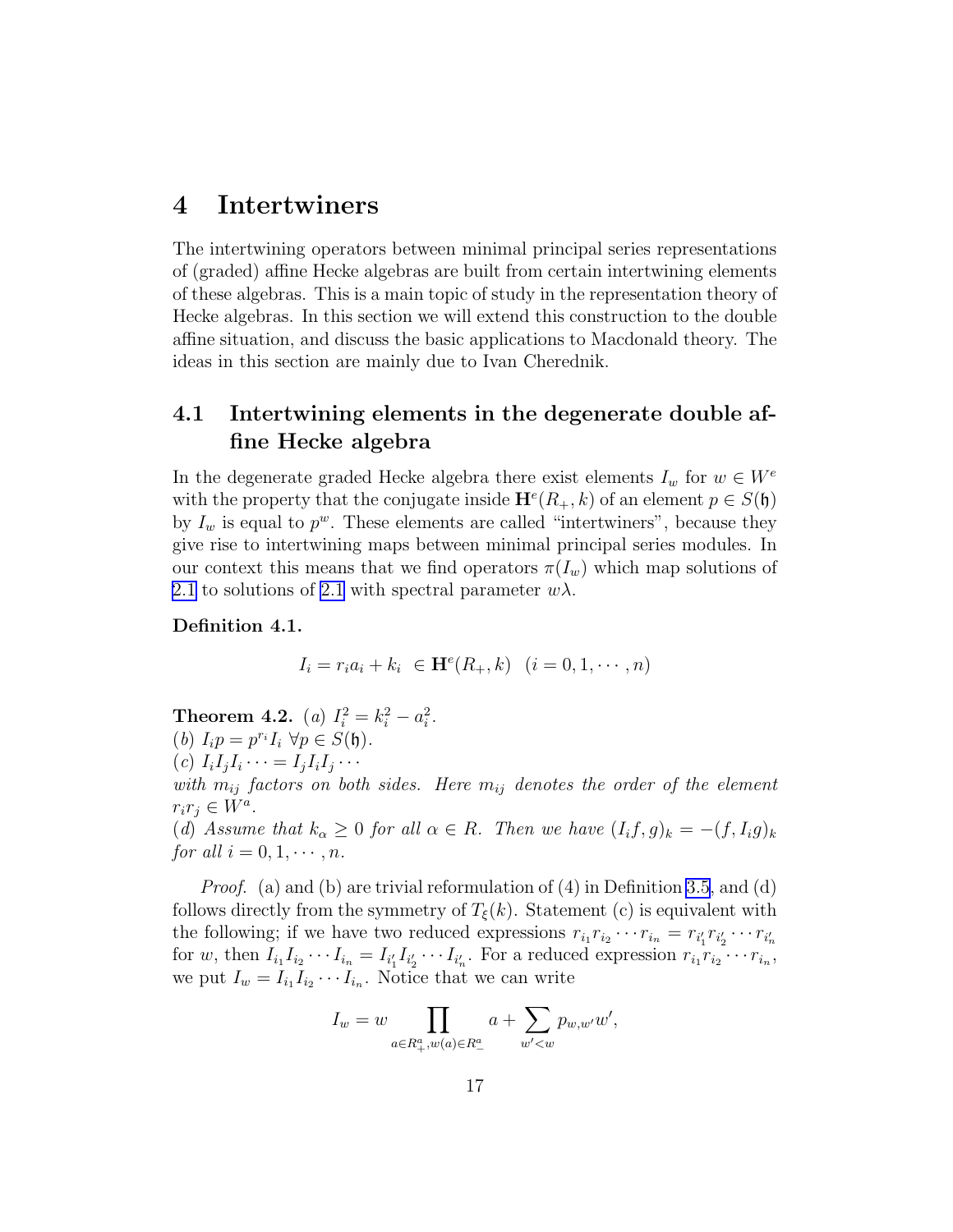<span id="page-18-0"></span>where  $p_{w,w'} \in S(\mathfrak{h})$ , thus, if we allow rational coefficients, we also have

$$
I_w = w \prod_{a \in R^a_+, w(a) \in R^a_-} a + \sum_{w' < w} r_{w,w'} I_{w'}.
$$

The top coefficient is independent of the reduced expression for  $w$ ; so if  $I_w$  and  $I'_w$  are different, then the difference  $I''_w = I_w - I'_w$  is of the form  $\sum_{w' < w} r'_{w,w'} I_{w'}$ and also have intertwining property  $I_w^{\prime\prime} p = p^w I_w^{\prime\prime}$   $(p \in S(\mathfrak{h}))$ . Thus we have  $I''_w$  $w''_w = 0.$ 

By the above theorem, we can define  $I_w$  for  $w \in W^a$  as follows; if  $w =$  $r_{i_1}r_{i_2}\cdots r_{i_n}$  is a reduced expression for w, then we put

$$
I_w = I_{i_1} I_{i_2} \cdots I_{i_n}.
$$

Obviously, we also have  $\omega I_i = I_i \omega$  if  $\omega \in \Omega$  and  $\omega r_i = r_i \omega$ . Hence we may also use  $\Omega$  to build intertwiners for arbitrary elements of  $W^e$ :

**Definition 4.3.** For a reduced expression  $w = \omega r_{i_1} r_{i_2} \cdots r_{i_n}$  for  $w \in W^e$ , we define the general intertwiner  $I_w \in \mathbf{H}^e(R_+,k)$  for w by

$$
I_w = \omega I_{i_1} I_{i_2} \cdots I_{i_n}.
$$

Corollary 4.4. For  $w \in W^e$  we have

$$
I_w(1) = d(w,k)E(w(0),k),
$$

where

$$
d(w,k) = \prod_{a \in R_+^a \cap w^{-1}R_-^a} a(-\rho(k)).
$$

**Remark 4.5.** The equality  $I_w = \omega I_{i_1} I_{i_2} \cdots I_{i_n}$  is true only if the expression  $w = \omega r_{i_1} r_{i_2} \cdots r_{i_n}$  is reduced. Denote by  $I_w(\lambda)$  the right evaluation of  $I_w$  at  $\lambda$ . In other words,  $I_w(\lambda)$  is the element of  $\mathbb{C}[W^e]$  defined by

$$
I_w(\lambda) = \omega I_{i_1}(r_{i_2}\dots r_{i_n}\lambda)I_{i_2}(r_{i_3}\dots r_{i_n}\lambda)\cdots I_{i_n}(\lambda)
$$

with  $I_i(\lambda) = \lambda(a_i)r_i + k_i$ . If we normalize these elements of  $\mathbf{C}[W]$  as follows:

$$
\tilde{I}_{w}(\lambda) = \frac{I_{w}(\lambda)}{\prod_{\alpha \in R_{+}^{a} \cap w^{-1}(R_{-}^{a})}(\lambda(a) + k_{a})}
$$

then the  $\tilde{I}_w(\lambda)$  behave as a  $W^e$  cocycle:

$$
\tilde{I}_{ww'}(\lambda) = \tilde{I}_w(w'\lambda)\tilde{I}_{w'}(\lambda)
$$

for all  $w$  and  $w'$ .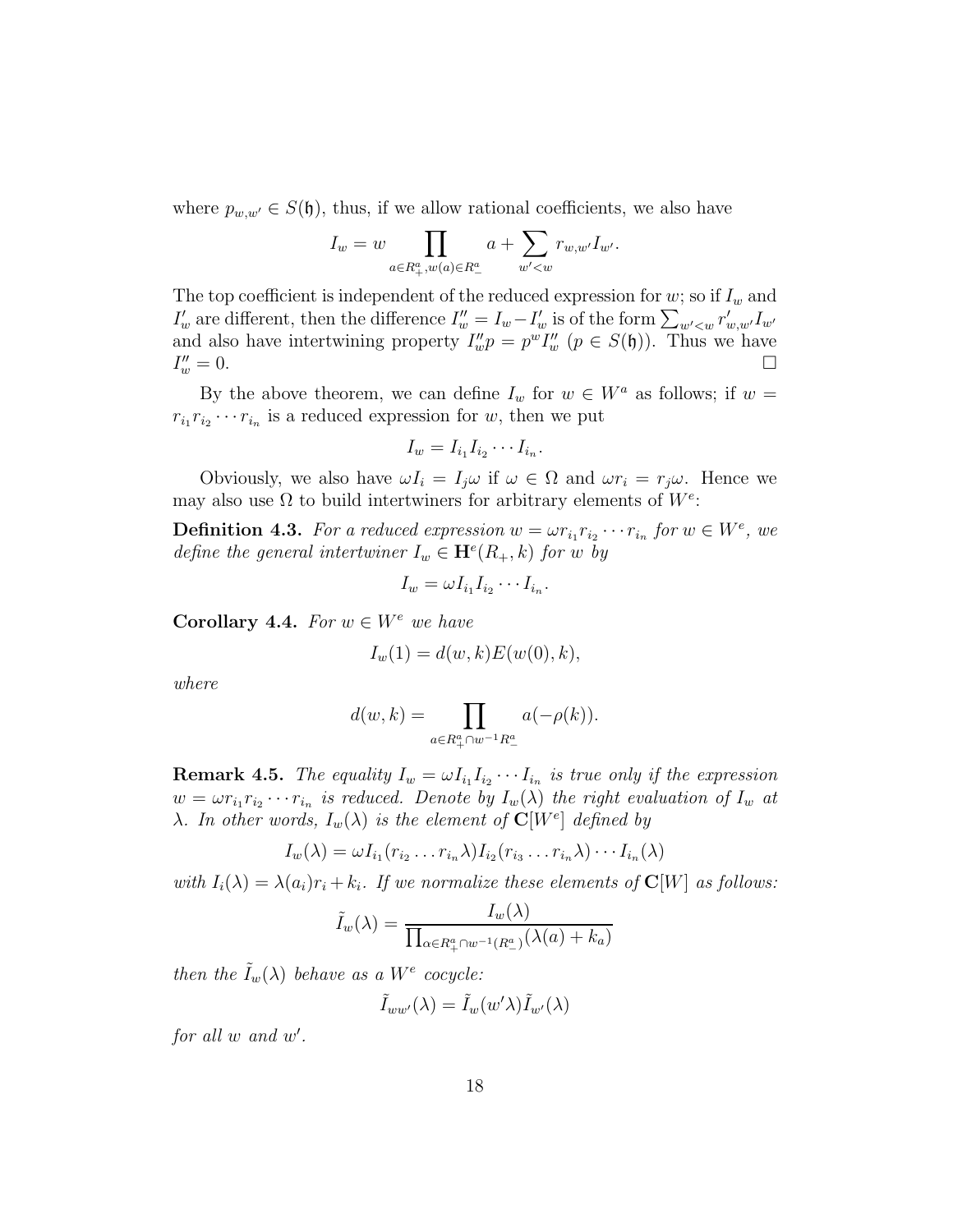### <span id="page-19-0"></span>4.2 Application: Macdonald's conjectures

Intertwiners can be used to verify the Macdonald's norm and evaluation conjectures. This was not the first proof of these conjectures, but it is the most natural proof at this point. (The original approach was based on the so-called shift principle, which will be discussed in the next section.)

**Definition 4.6.** For  $w \in W$  we put

$$
\delta_w(\alpha) = \begin{cases} 0 & \text{if } \alpha \in w^{-1}R_+ \\ 1 & \text{if } \alpha \in w^{-1}R_- \end{cases} .
$$

We define meromorphic functions  $c_w^*$  and  $\tilde{c}_w$  in  $\lambda$ , k by

$$
c_w^*(\lambda, k) = \prod_{\alpha \in R_+} \frac{\Gamma(-\lambda(\alpha^\vee) - k_\alpha + \delta_w(\alpha))}{\Gamma(-\lambda(\alpha^\vee) + \delta_w(\alpha))},\tag{4.1}
$$

$$
\tilde{c}_w(\lambda, k) = \prod_{\alpha \in R_+} \frac{\Gamma(\lambda(\alpha^{\vee}) + \delta_w(\alpha))}{\Gamma(\lambda(\alpha^{\vee}) + k_\alpha + \delta_w(\alpha))}.
$$
\n(4.2)

In particular we put  $\tilde{c} = \tilde{c}_e$ .

For  $\lambda \in P_+$ , we put  $W_\lambda = \{w : w\lambda = \lambda\}$  and  $W^\lambda = \{w : l(ww') \geq$  $l(w)$  for all  $w' \in W_\lambda$ . Let  $w_\lambda$  denote the longest element in  $W_\lambda$ .

**Theorem 4.7.** Assume that  $k_{\alpha} \geq 0$  for all  $\alpha \in R$ . For  $\lambda \in P_+$  and  $w \in W^{\lambda}$ , we have

$$
||E(w\lambda,k)||_{k}^{2} = \frac{c_{ww_{\lambda}}^{*}(-(\lambda + \rho(k)),k)}{\tilde{c}_{ww_{\lambda}}(\lambda + \rho(k),k)},
$$

and

$$
E(w\lambda,k)(e) = \frac{\tilde{c}_{w_0}(\rho(k),k)}{\tilde{c}_{ww_{\lambda}}(\lambda+\rho(k),k)}.
$$

Proof. Use Corollary [4.4](#page-18-0).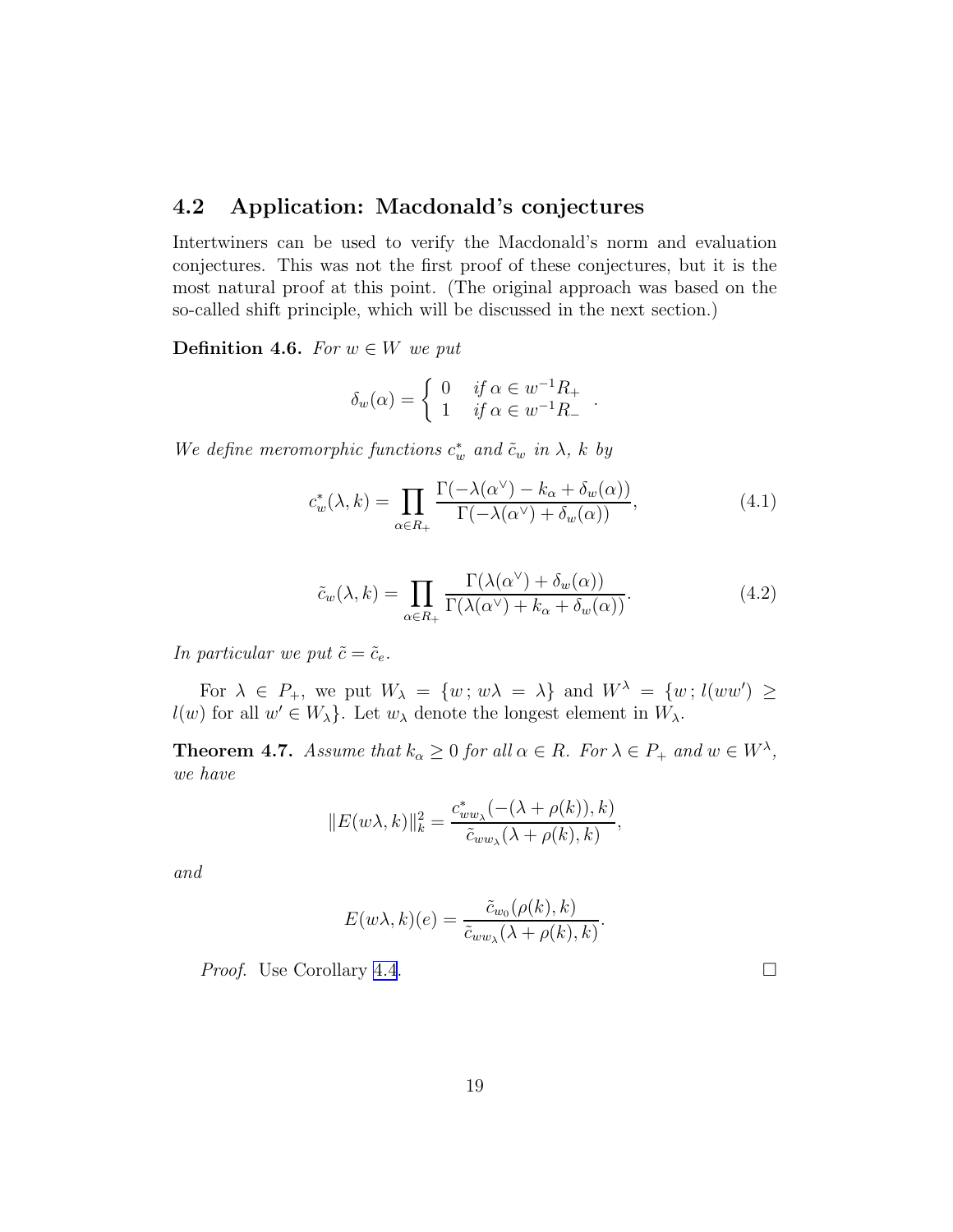#### <span id="page-20-0"></span>4.3 Jack Polynomials

When R is of type  $A_n$ , Knop and Sahi used this approach to verify the integrality and positivity conjecture for Jack polynomials (also in the nonsymmetric case).

**Theorem4.8.** (F.Knop and S.Sahi [[20](#page-64-0)]) For a partition  $\lambda$  of n let  $m_i(\lambda)$ be the number of parts which are equal to i and let  $u_{\lambda} = \prod_{i \geq 1} m_i(\lambda)!$ . If the Jack polynomial  $J_{\lambda}(x; \alpha)$  has a expansion

$$
J_{\lambda}(x;\alpha) = \sum_{\nu \ge 0} v_{\lambda,\nu}(\alpha) m_{\nu}(x)
$$

by monomial symmetric functions  $m_{\nu}$  ( $\nu$ : partition of n), then all functions  $\tilde{v}_{\lambda,\nu} = u_{\lambda}^{-1} v_{\lambda,\nu}(\alpha)$  are polynomials in  $\alpha$  with positive integral coefficients.

Here, in terms of our notations,  $\alpha$  is the inverse of the multiplicity k and

$$
J_{\lambda}(x;\alpha) = \prod_{b \in \lambda} c_{\lambda}(b) \frac{1}{|W_{\lambda}|} \sum_{w \in W} E^{w}(\lambda, k),
$$

where, for  $\lambda$  and  $b = (i, j) \in \lambda$ ; a box in  $\lambda$ ,  $c_{\lambda}(b) = \alpha(\lambda_i - j) + (\log(b) + 1)$ .

Remark 4.9. In fact Knop and Sahi proved a stronger result, namely a combinatorial formula for the Jack polynomial.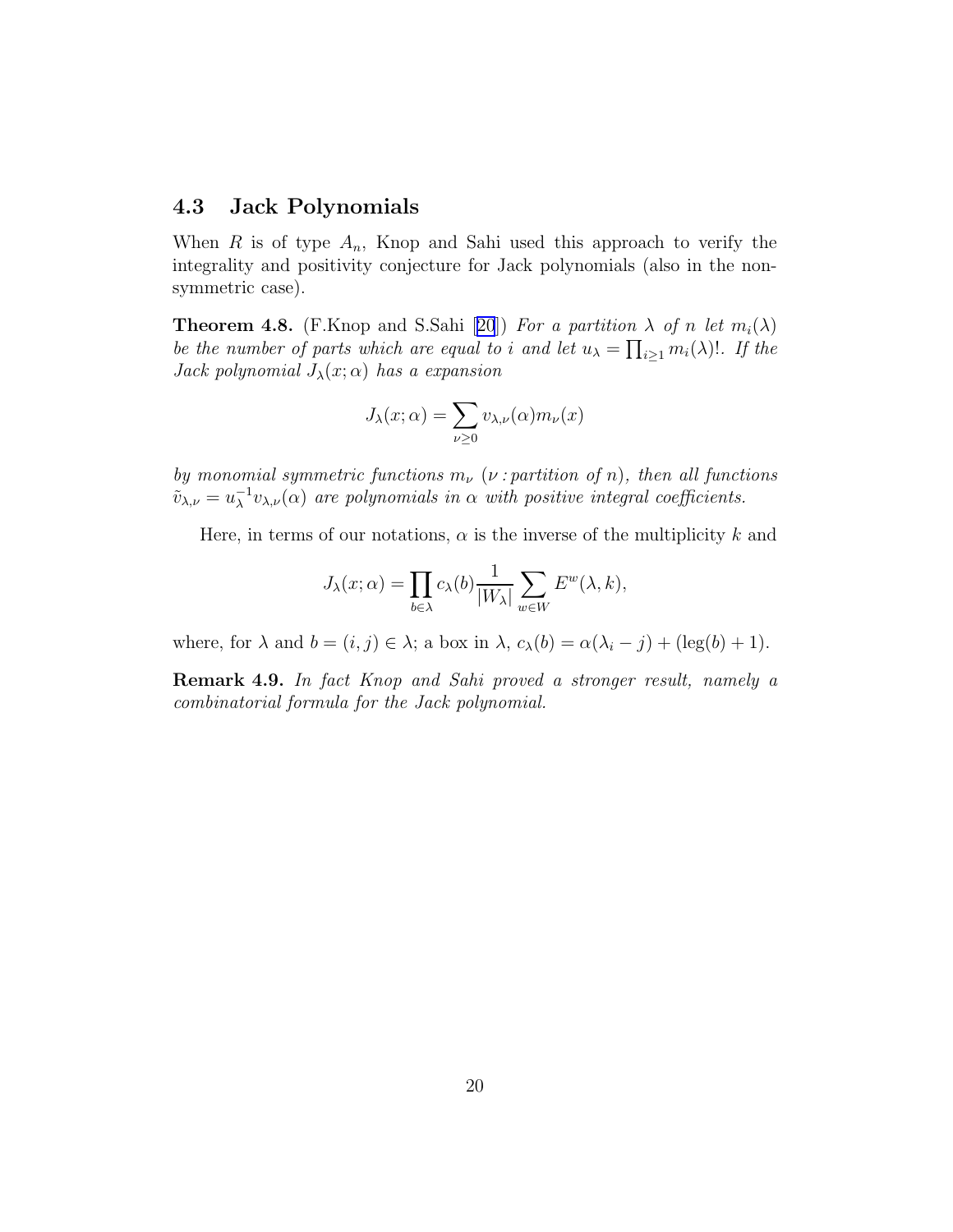# <span id="page-21-0"></span>5 The shift principle

In the previous section we introduced operators that act on the spectral parameter  $\lambda$  of [2.1](#page-9-0). In this section we will study operations on the multiplicity parameter k. There exist so-called shift operators that induce translations in a certain lattice in the parameter space  $K$ . The most fundamental example of this kind of operator is already sufficient to prove Macdonald's constant term and evaluation conjectures, and therefore we will restrict ourselves to the discussion of this simplest example of a shift operator.

It is remarkable that these shift operators act naturally on the W symmetrizations of solutions of [2.1,](#page-9-0) rather than on the solutions themselves. However, on the solution space of [2.1](#page-9-0), symmetrization for the action of  $W$  is invertible by a differential operator. This will become clear in the section on the KZ equation (see Remark [7.4\)](#page-42-0).

The W symmetrizations of solutions of [2.1](#page-9-0) are eigenfunctions of an important system of commuting differential operators that will play the leading part in the next section. This system is called the hypergeometric system of differential equations. In the section on the KZ equations we shall see that this system is generically equivalent to [2.1](#page-9-0) (Matsuo's theorem), but it represents a different point of view (somewhat like spherical representations versus principal series representations).

When considering these hypergeometric differential operators, yet another symmetry in the parameter space  $K$  arises naturally. This is the reflection symmetry  $k'_\n\alpha = 1 - k_\alpha$ , and this will also be discussed in this section.

# 5.1 Translation symmetry in the multiplicity parameter

In this section we use the notation  $\mathbf{H} = \mathbf{H}(R_+, k)$  for the degenerate affine Hecke algebra. Here k is a multiplicity such that  $k_{\alpha} \geq 0$  for all  $\alpha \in R$ .

**Lemma 5.1.**  $Z(H) = S(\mathfrak{h})^W$ .

Proof. The following formula can be checked by induction on the length of  $w$ :

$$
w \cdot \xi \cdot w^{-1} = w(\xi) + \sum_{\alpha \in R_+ \cap wR_-} k_\alpha \alpha(w\xi) r_\alpha.
$$
 (5.1)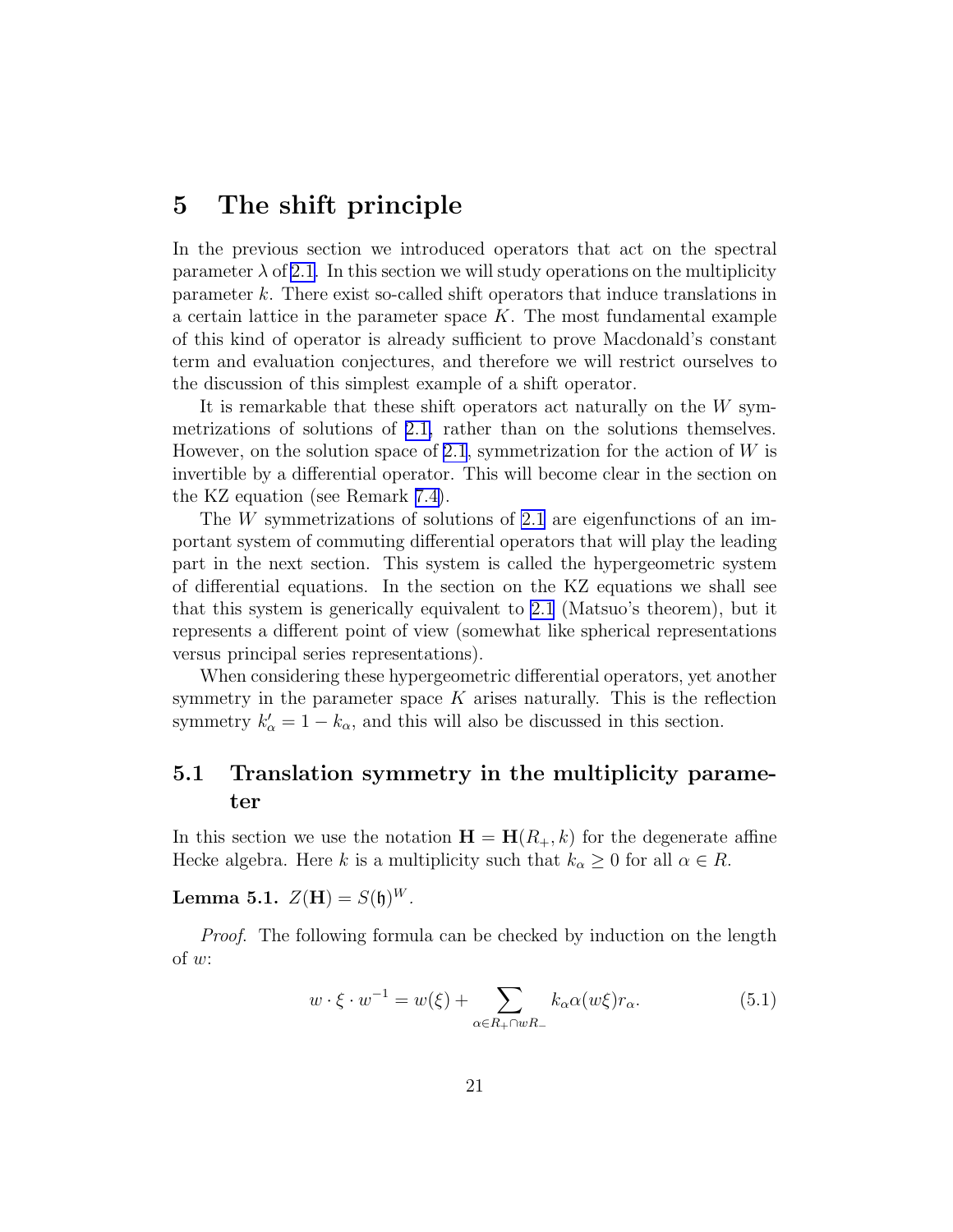From this formula one deduces easily that  $Z(\mathbf{H}) \subset S(\mathfrak{h})$ . Then one may use Definition 3.5 (4) to prove the result. Definition [3.5](#page-13-0) (4) to prove the result.

**Definition 5.2.** Let us define a subspace  $M(\lambda, k)$  of  $\mathbb{C}[H]$  by

$$
M(\lambda, k) = \{ f \in \mathbf{C}[H] \, ; \, p(T_{\xi}(k))f = p(\lambda)f, p \in S(\mathfrak{h})^W \}.
$$

**Proposition 5.3.** For all  $\lambda \in \mathfrak{h}^*$  we have;

$$
M(\lambda, k) = \begin{cases} \text{Span}\{E(\nu, k)\}_{\nu \in W\bar{\lambda}} & \text{if } \exists \bar{\lambda} \in P_+ \text{ s.t. } \lambda \in W(\bar{\lambda} + \rho(k)), \\ \{0\} & \text{otherwise.} \end{cases}
$$

Proof. This follows from Corollary [2.9.](#page-9-0)

$$
\Box
$$

Corollary 5.4.  $M(\lambda, k)$  is a module over H

As a module for  $\mathbb{C}[W], M(\lambda, k)$  is independent of k, of course, so  $M(\lambda, k) \cong$  $\mathbf{C}[W/W_{\lambda}] = \mathbf{C}[W^{\lambda}]$ . In particular, there is a *unique W*-invariant element up to a scalar multiple.

**Definition 5.5.** For  $\lambda \in P_+$ , the Jacobi polynomial  $P(\lambda, k) \in M(\lambda, k)$  is defined by

$$
P(\lambda, k) = \sum_{w \in W^{\lambda}} E^{w}(\lambda, k),
$$

where  $E^w$  denote the function on T defined by  $E^w(t) = E(w^{-1}t)$ . Then it is of the form

$$
P(\lambda, k) = \sum_{\nu \in P_+, \nu \le \lambda} c_{\lambda, \nu}(k) m_{\nu}, \quad c_{\lambda, \lambda}(k) = 1.
$$

If  $\lambda$  is regular in  $P_+$ ,  $M(\lambda, k)$  also contains a one-dimensional skewinvariant subspace, and we can define a skew-invariant function

$$
P^{-}(\lambda, k) = \sum_{w \in W} \varepsilon(w) E^{w}(\lambda, k).
$$

The next theorem is the heart of the "shift principle". It is a direct generalization of Weyl's character formula.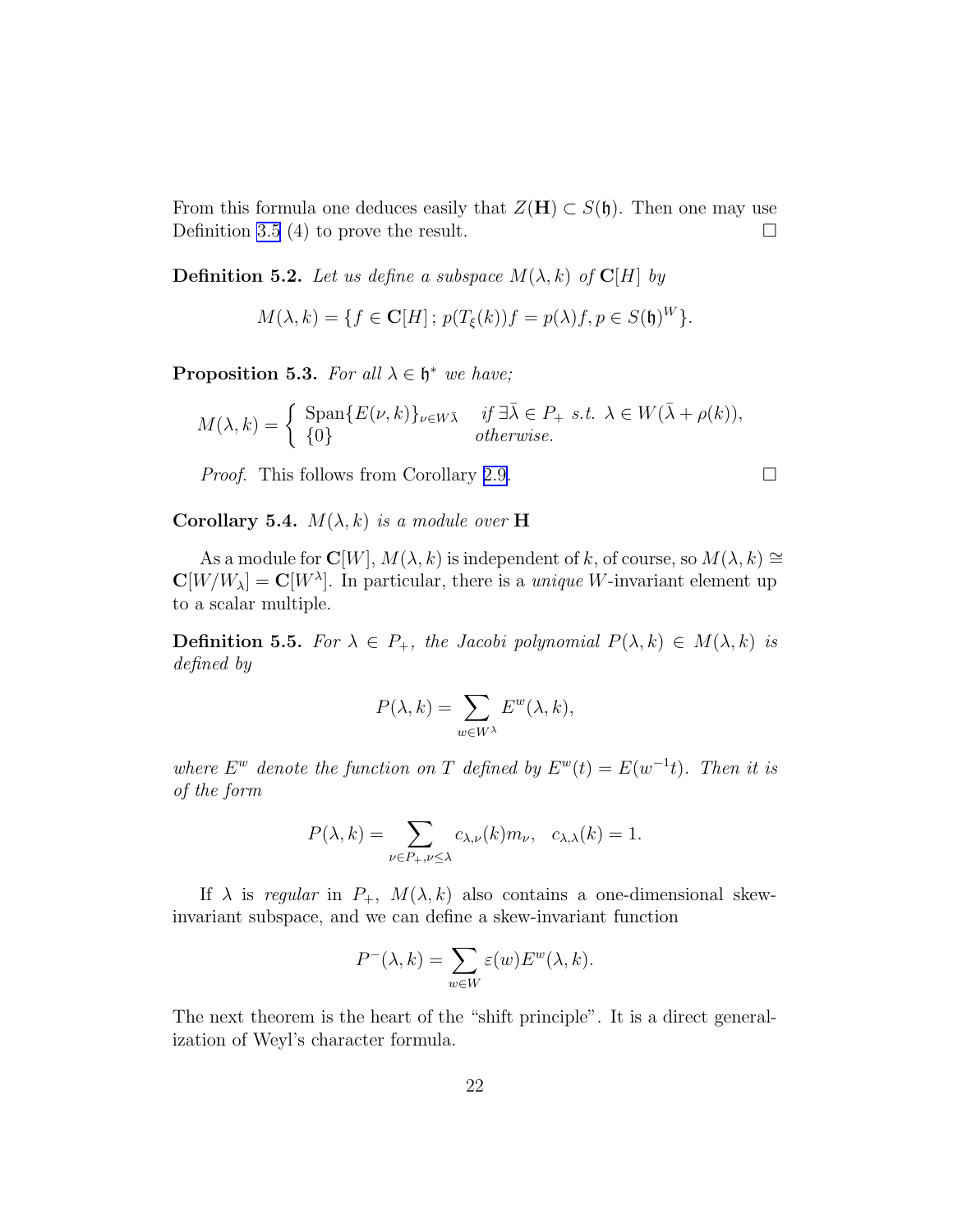<span id="page-23-0"></span>Theorem 5.6. (Generalized Weyl character formula)

$$
P^{-}(\lambda + \delta, k) = \Delta P(\lambda, k + 1)
$$

or

$$
P(\lambda, k+1) = \frac{P^-(\lambda + \delta, k)}{\Delta} = \frac{P^-(\lambda + \delta, k)}{P^-(\delta, k)}.
$$

Proof. The assertion follows directly from the divisibility (Corollary [2.2\)](#page-6-0) of skew polynomials by  $\Delta$  and the definition of the  $E(\lambda, k)$  using orthogonality.  $\Box$ 

It is not difficult to show that  $M(\lambda, k)$  is *irreducible* as **H**-module. Consequently, the shift principle is effective to understand properties of  $M(\lambda, k)$  if  $k_{\alpha} \in \mathbb{Z}_{>0}$  for all  $\alpha \in R$ , because it reduces everything to the trivial situation of  $M(\lambda + \rho(k), 0)$ , via induction on k. For example we can prove Theorem [4.7](#page-19-0) in this way.

**Definition 5.7.** If  $q \in S(\mathfrak{h})$  we denote by  $D_q^{\pm}(k)$  the differential operator that coincides with  $q(T_{\xi}(k))$  on  $\mathbf{C}[H]^{\pm W}$ .

Lemma 5.8. We put

$$
\pi^{\pm}(k) = \prod_{\alpha \in R_{+}} (\alpha^{\vee} \pm k_{\alpha}) \in S(\mathfrak{h}) \subset \mathbf{H},
$$

and denote by  $\varepsilon^{\pm}$  the idempotents in  $\mathbf{C}[W]$  corresponding to the trivial representation ( $\varepsilon^+$ ) and the sign representation ( $\varepsilon^-$ ) respectively. Then

- (a)  $\varepsilon^{\mp} \cdot \pi^{\pm}(k) \cdot \varepsilon^{\pm} = \pi^{\pm}(k) \cdot \varepsilon^{\pm}.$
- (b)  $\varepsilon^{\pm} \cdot \mathbf{H}(k) \cdot \varepsilon^{\pm} = Z(\mathbf{H}(k)) \cdot \varepsilon^{\pm}$ . The map  $Z(\mathbf{H}(k)) \to Z(\mathbf{H}(k)) \cdot \varepsilon^{\pm}$ ,  $z \rightarrow z \cdot \varepsilon^{\pm}$  is an isomorphism of commutative algebras, and the map  $Rad^{\pm}: \mathbf{H}(k) \to Z(\mathbf{H}(k))$  defined by  $\varepsilon^{\pm} \cdot h \cdot \varepsilon^{\pm} = Rad^{\pm}(h) \cdot \varepsilon^{\pm}$  respects the filtering by degree.
- (c)  $\varepsilon^+ \cdot \mathbf{H}(k) \cdot \varepsilon^+ = Z(\mathbf{H}(k)) \pi^{\pm}(k) \cdot \varepsilon^{\pm}$  The map  $Z(\mathbf{H}(k)) \to Z(\mathbf{H}(k)) \pi^{\pm}(k) \cdot \varepsilon^{\pm}$  $\varepsilon^{\pm}$ ,  $z \to z\pi^{\pm}(k) \cdot \varepsilon^{\pm}$  is a linear isomorphism, and the map  $^{\pm}$ Rad :  $\mathbf{H}(k) \to Z(\mathbf{H}(k))\pi^{\pm}(k)$  defined by  $\varepsilon^{\mp} \cdot h \cdot \varepsilon^{\pm} = {}^{\pm}Rad(h) \cdot \varepsilon^{\pm}$  respects the filtering by degree.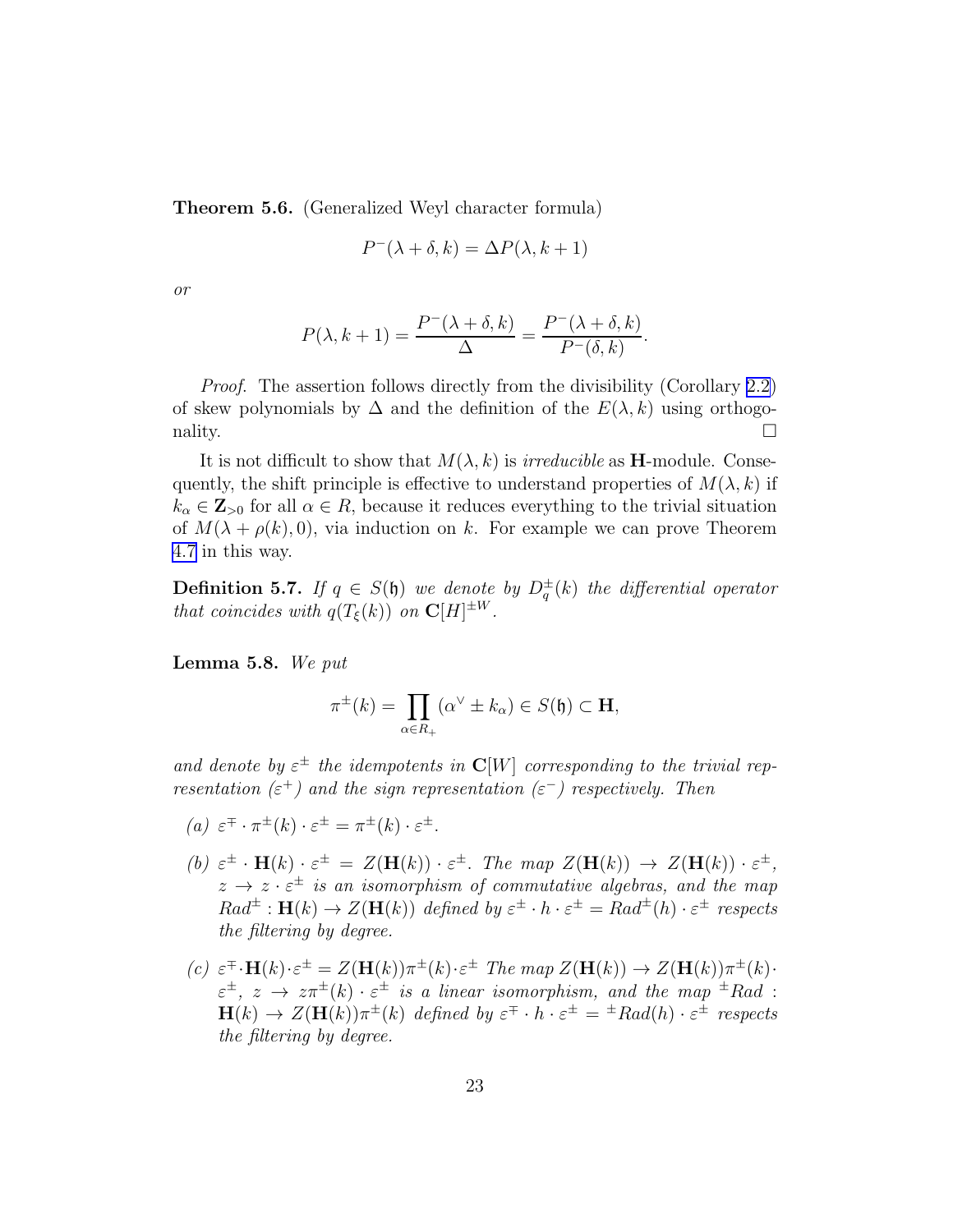<span id="page-24-0"></span>*Proof.* To prove (a) it is enough to show that for all simple reflections  $r_i$ ,

$$
(r_i \cdot \pi^{\pm}(k) + \pi^{\pm}(k) \cdot r_i) \cdot \varepsilon^{\pm} = 0.
$$

This follows from Definition [3.5](#page-13-0) (4). As to (b), first observe that it is enough to show that for all  $p \in S(\mathfrak{h})$ ,  $\varepsilon^{\pm} \cdot p \cdot \varepsilon^{\pm} \in Z(\mathbf{H}(k)) \cdot \varepsilon^{\pm}$ . Using formula [5.1](#page-21-0) and Lemma [5.1](#page-21-0) this is clear, by induction on the degree of  $p$ . The remaining statements follow trivially from this proof. Essentially the same arguments, combined with (a), proves (c).  $\square$ 

**Definition 5.9.** The fundamental shift operators  $G_{\pm}(k)$  are defined by

$$
G_{+}(k) = \Delta^{-1} D_{\pi^{+}(k)}^{+}(k),
$$

and

$$
G_{-}(k+1) = D_{\pi^{-}(k)}^{-}(k)\Delta.
$$

The shift principle is equivalent with the following action of the shift operators on Jacobi polynomials:

**Theorem 5.10.** We have the following shift relations  $(\lambda \in P_+)$ :

$$
G_{+}(k)P(\lambda,k) = \prod_{\alpha \in R_{+}} (k_{\alpha} - (\lambda + \rho(k)(\alpha^{\vee}))P(\lambda - \delta, k + 1)
$$

and

$$
G_{-}(k+1)P(\lambda, k+1) = \prod_{\alpha \in R_{+}} (k_{\alpha} + (\lambda + \delta + \rho(k)(\alpha^{\vee}))P(\lambda + \delta, k)
$$

Proof. Both relations are proved in the same manner. Let us do the first one. By Lemma [5.8](#page-23-0) it is clear that

$$
D_{\pi^+(k)}^+(k)P(\lambda,k) = c \cdot P^-(\lambda,k)
$$

for some constant c. To compute this constant one has to recall that the Dunkl operators are triangular with respect to the ordering ⊲. With respect to this ordering, the highest order term in the expansion of  $P(\lambda, k)$  is  $e^{w_0\lambda}$ , and the highest order term of  $P^-(\lambda, k)$  is  $\varepsilon(w_0)e^{w_0\lambda}$ . Using Corollary [2.9](#page-9-0) and the shift principle it is now straightforward to verify the asserted relation.  $\Box$ 

We collect some basic properties of the shift operators in the following theorem.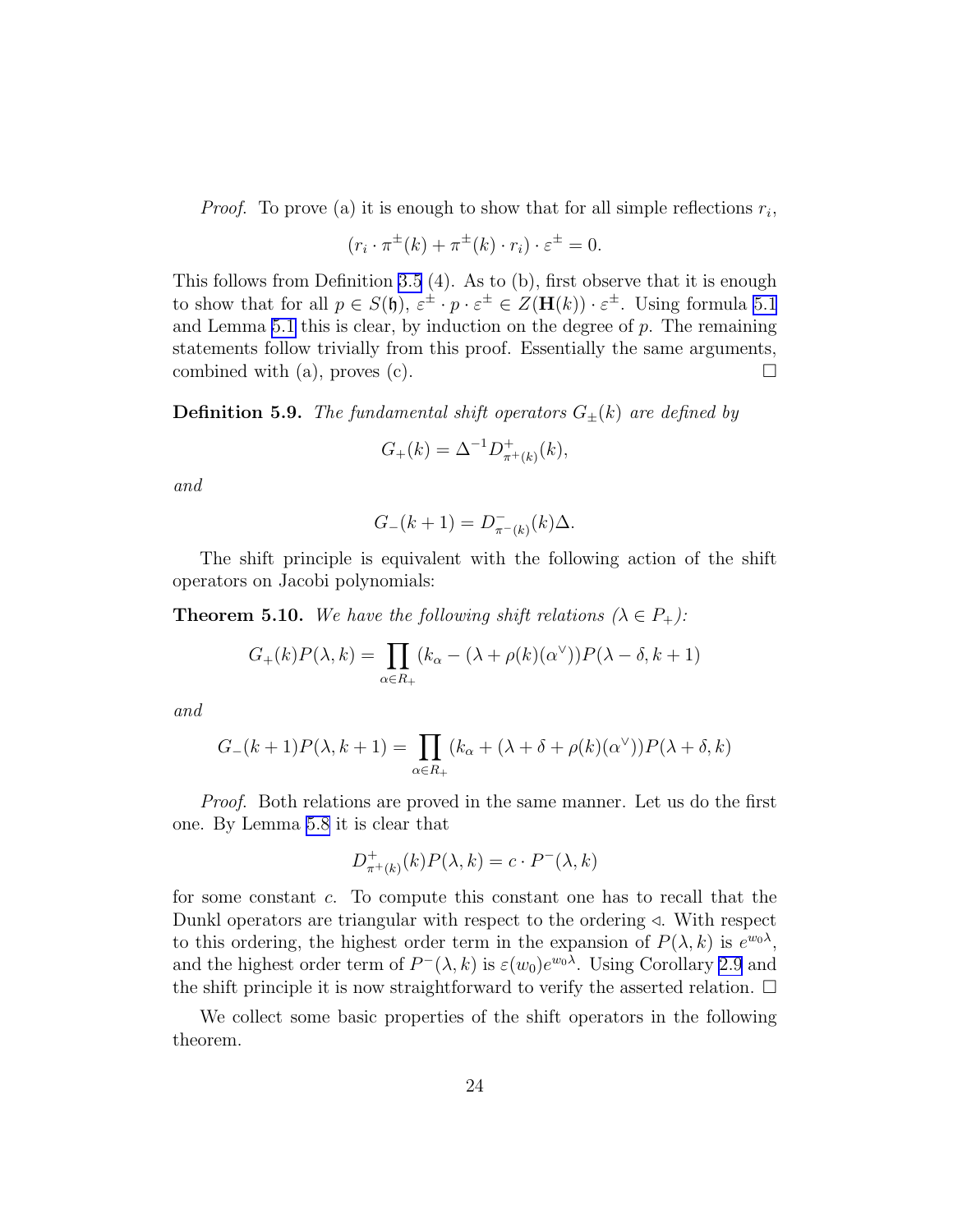<span id="page-25-0"></span>**Theorem 5.11.** (a)  $G_{\pm}(k)$  transforms  $\mathbf{C}[\mathfrak{h}]^W$  to  $\mathbf{C}[\mathfrak{h}]^W$ (b) For all  $f, g \in \mathbf{C}[H]$ ,  $(G_+(k)f, g)_{k+1} = (f, G_-(k+1)g)_k$ (c) For all  $p \in S(\mathfrak{h})^W$ ,  $D_p(k \pm 1)G_{\pm}(k) = G_{\pm}(k)D_p(k)$ 

(d) For any W-invariant holomorphic germ  $f$  at  $x = e$ , we have

$$
(G_{-}(k+1)f)(e) = \frac{\tilde{c}(\rho(k),k)}{\tilde{c}(\rho(k+1),k+1)}f(e).
$$

*Proof.* (a) In the case of  $G_+(k)$  this is immediate from Remark 2.5, and in the case of  $G_-(k)$  we use [5.8](#page-23-0) and the divisibility of W-skew Laurent polynomials by  $\Delta$ .

(b) From the definitions and the symmetry of the Dunkl-Cherednik operators with respect to the inner product  $(\cdot, \cdot)_k$ , we see that one has to verify (in the terminology of Lemma [5.8](#page-23-0) (c)) that  $\neg Rad(\pi^+(k)) = \neg Rad(\pi^-(k)).$ This is true because Lemma [5.8](#page-23-0) (c) implies that  $\neg Rad$  kills polynomials with degree lower than  $|R_+|$ .

(c) This is an immediate consequence of Theorem [5.10](#page-24-0).

(d) By powerseries expansion at e it is easy to see that

$$
(G_{-}(k+1)f)(e) = c \cdot f(e)
$$
\n(5.2)

for a some constant c. When we apply this to the function  $f = 1 = P(0, k+1)$ and use Theorem [5.10](#page-24-0) we find that

$$
c = \prod_{\alpha \in R_+} (k_\alpha + (\delta + \rho(k))(\alpha^\vee)) P(\delta, k, e)
$$
 (5.3)

Taking  $f = P(\lambda, k+1)$  in 5.2 we now obtain

$$
P(\lambda, k+1, e)P(\delta, k, e) \prod_{\alpha \in R_+} (k_\alpha + (\delta + \rho(k))(\alpha^\vee)) =
$$
  

$$
P(\lambda + \delta, k, e) \prod_{\alpha \in R_+} (k_\alpha + (\lambda + \delta + \rho(k))(\alpha^\vee)).
$$

This is a recursive formula for  $P(\lambda, k, e)$ , that can be solved starting from  $P(\lambda, 0, e) = |W_{\lambda}|$ . This quickly leads to the formula

$$
P(\lambda, k, e) = \frac{\tilde{c}(\rho(k), k)}{\tilde{c}(\lambda + \rho(k), k)}.
$$
\n(5.4)

Now the constant c from equation 5.2 follows from 5.3 and 5.4.  $\Box$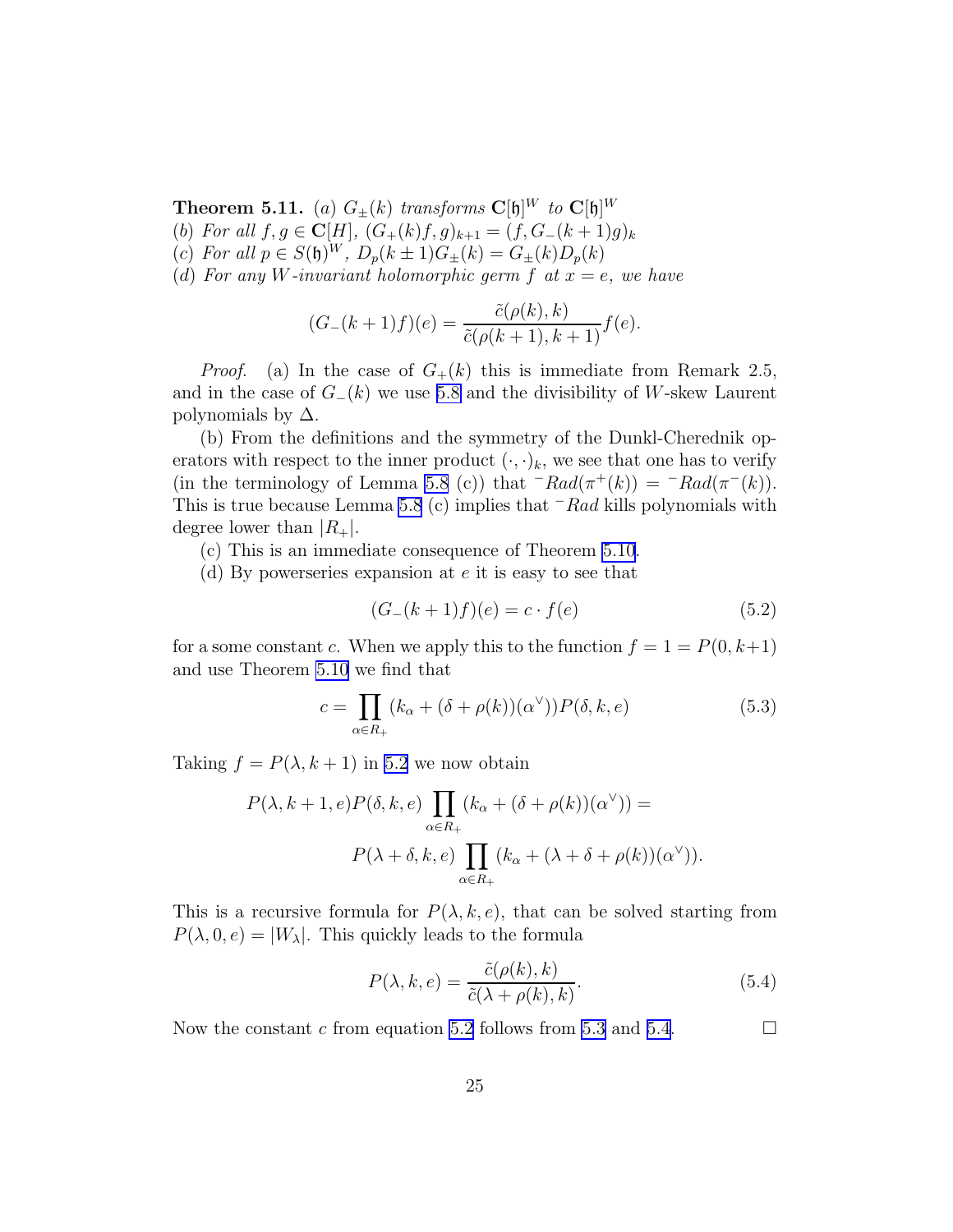<span id="page-26-0"></span>**Corollary 5.12.** (of proof) The value of  $P(\lambda, k, e)$  (see equation [5.4](#page-25-0)) can be computed by the use of the shift operators. Likewise we can compute the square norms of the Jacobi polynomial  $P(\lambda, k)$  with respect to  $(\cdot, \cdot)_k$  by a recursion relation that follows from Theorem [5.10](#page-24-0) and Theorem [5.11](#page-24-0)  $(b)$ . Details are left to the reader (see[[28\]](#page-65-0)).

Remark 5.13. Obviously the square norms and special values of the Jacobi polynomials obtained in Corollary [5.12](#page-25-0) could have been obtained immediately from Theorem [4.7.](#page-19-0) However, the converse is also true, up to some algebraic manipulations in  $H(k)$  (see [\[31](#page-65-0)], Section 5). In other words, with respect to the results of Theorem [4.7](#page-19-0) both the method of affine intertwiners (Section 4) and the method of shift operators are simple and effective. (This remark is true in the cases of the Macdonald and Koornwinder orthogonal polynomials as well.) However, because we use division by  $\Delta$  in the generalized Weyl character formula, the shift operators are not suitable for proving combinatorial formulae, or the positivity and integrality conjectures.

#### 5.2 Another reflection symmetry and application

The operators  $D_p(k)$  have another symmetry in the parameter k that gives a direct relation between the two shift operators  $G_-\$  and  $G_+$ . This has an important application because it gives a proof of the conjecture by Yano and Sekiguchi concerning the explicit form of the b-function for the discriminant of a crystallographic reflection group.

**Theorem5.[14](#page-64-0).** (see Proposition 2.2 of [14]) Let  $1 - k \in K$  be defined by  $(1-k)_{\alpha}=1-k_{\alpha}$ . Then we have:

$$
D_p(1-k) = \delta_{k-1/2} \circ D_p(k) \circ \delta_{1/2-k}.
$$

*Proof.* (Sketch) When  $p_2 = \sum x_i^2$  this is a direct computation using the explicit formula in Example [6.2](#page-29-0) for  $D_{p_2}(k) = L(k) + (\rho(k), \rho(k))$ . It is not difficult and standard to see that an operator D that commutes with  $D_{p_2}(1-k)$ , and that has an asymptotic expansion as in [6.2,](#page-30-0) is determined by its image  $p = \gamma(D)$  under the Harish-Chandra homomorphism (see also [6.8\)](#page-32-0). Therefore the conjugation formula holds for all  $p \in S(\mathfrak{h})^W$ .

By a similar argument one proves the following consequence: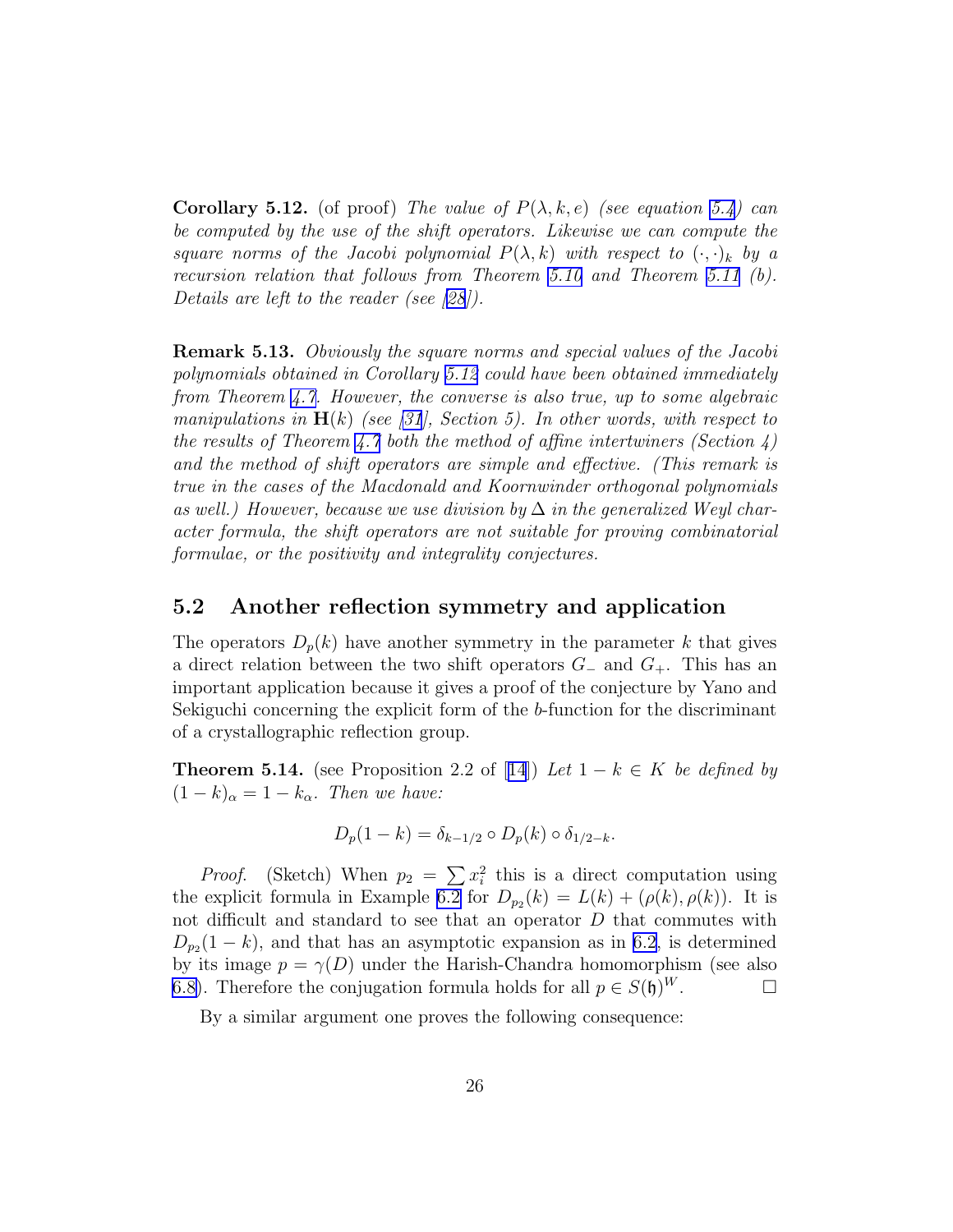Corollary 5.15.

$$
G_{+}(-1/2 - k) \circ \delta_{k+1} = \delta_k \circ G_{-}(3/2 + k)
$$

Now apply this identity to the constant function 1, and take the lowest homogeneous part of the identity thus obtained. Use [5.11](#page-24-0)(d). This gives:

**Corollary 5.16.** Take  $k_{\alpha} = k \ \forall \alpha \in R$ . Let D be the lowest homogeneous part of  $G_{+}(-1/2 - k)$  at the unit element of H. Let

$$
\pi = \prod_{\alpha \in R_+} \alpha^2
$$

be the discriminant of the reflection group W. Then

$$
D\pi^{k+1} = |W| \prod_{i=1}^{n} \prod_{j=1}^{d_i-1} (d_i(k+1/2) + j)\pi^k.
$$

where  $d_1, \ldots, d_n$  are the primitive degrees of W.

From this formula it is easy to compute the b-function of  $\pi$ . The result was conjectured by Yano and Sekiguchi in[[34\]](#page-65-0).

**Theorem 5.17.** ([\[28\]](#page-65-0), Theorem 7.1) The b-function of the discriminant  $\pi$ is given by:

$$
b(s) = \prod_{i=1}^{n} \prod_{j=1}^{d_i - 1} (s + 1/2 + \frac{j}{d_i}).
$$

**Remark 5.18.** We have introduced two shift operators  $G_{\pm}$  in this section, associated to the sign character of W. In fact one can associate a raising and a lowering operator to each linear character of  $W$ . For the purpose of this section we did not need this construction so we have skipped it. The interested reader is advised to consult [\[28](#page-65-0)] and [\[16](#page-64-0)] for the properties of these shift operators.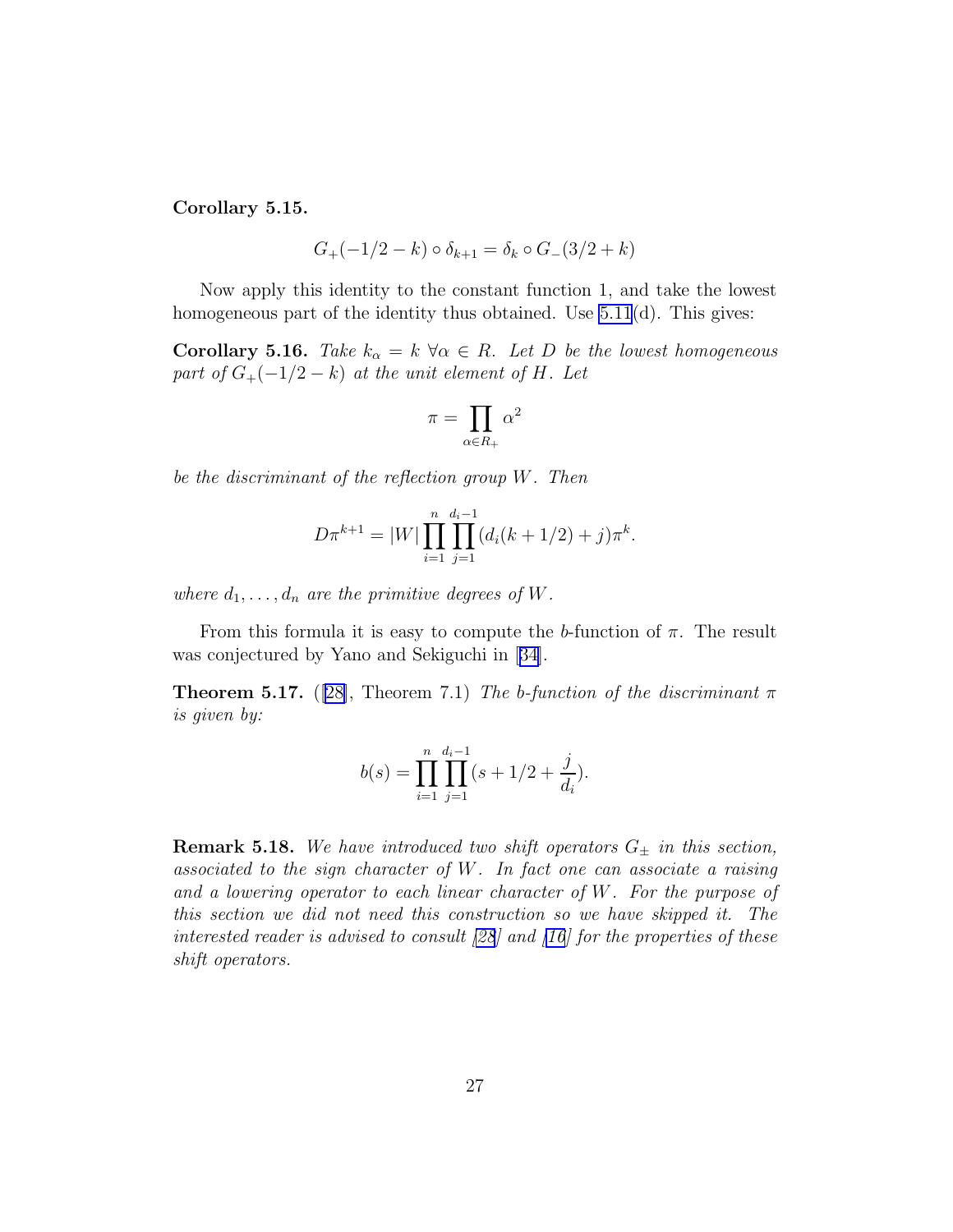# <span id="page-28-0"></span>6 Away from polynomials

This section is a review of the hypergeometric function for root systems, which is a k-deformation of the elementary spherical function on symmetric spaces. This function was introduced and studied by Heckman and Opdam in [\[14\]](#page-64-0) and a series of subsequent papers. An introduction to the hypergeometric system and the hypergeometric function is [\[16](#page-64-0), Part I], where one can find further references.

In the previous section, we have introduced the differential operator  $D_p(k) = D_p^+(k)$  for  $p \in S(\mathfrak{h})^W$ , which maps  $\mathbb{C}[H]^W$  to itself. By Chevalley's theorem  $\mathbf{C}[H]^W \cong \mathbf{C}[z_1, z_2, \dots, z_n]$  with  $z_i = \sum_{\mu \in W \mu_i} e^{\mu}$ , so we have a system of commuting partial differential operators on the affine space  $W\backslash H$ . We want to study the general eigenvalue problem for these operators. We have seen that when we want polynomial eigenfunctions  $\varphi \in \mathbf{C}[H]^W$ , we are forced to take the eigenvalue  $\lambda \in \mathfrak{h}^*$  in the system

$$
D_p(k)\varphi = p(\lambda)\varphi, \qquad \forall p \in S(\mathfrak{h})^W
$$

equal to  $\mu + \rho(k)$  for some  $\mu \in P_+$ . This means that the eigenvalue has to satisfy a certain integrality condition in this stiuation. However, for values of  $\lambda$  that are not integral in this sense, we can still find germs of holomorphic solutions at any point  $h \in H$ . The most elementary case is the case where h is regular for the action of  $W$ . We will see in the next subsection that in this case the space of germs of holomorphic solutions has dimension  $|W|$ . For generic parameters we can give a basis of series solutions which are convergent in an open neighbourhood of  $A_{+}$ , and which behave asymptotically free (the Harish-Chandra series).

The important conclusion at this point is that the sheaf of germs of holomorphic solutions of these equations (equations [6.1\)](#page-29-0) is a local system of rank  $|W|$  on the regular W orbit space of H. A further understanding of the equations [6.1](#page-29-0) is obtained from the investigation of the monodromy of the local system, in subsection 6.2.

#### 6.1 Harish-Chandra series

We denote the set of regular elements by

$$
Hreg = \{ h \in H : \Delta^2(h) \neq 0 \}.
$$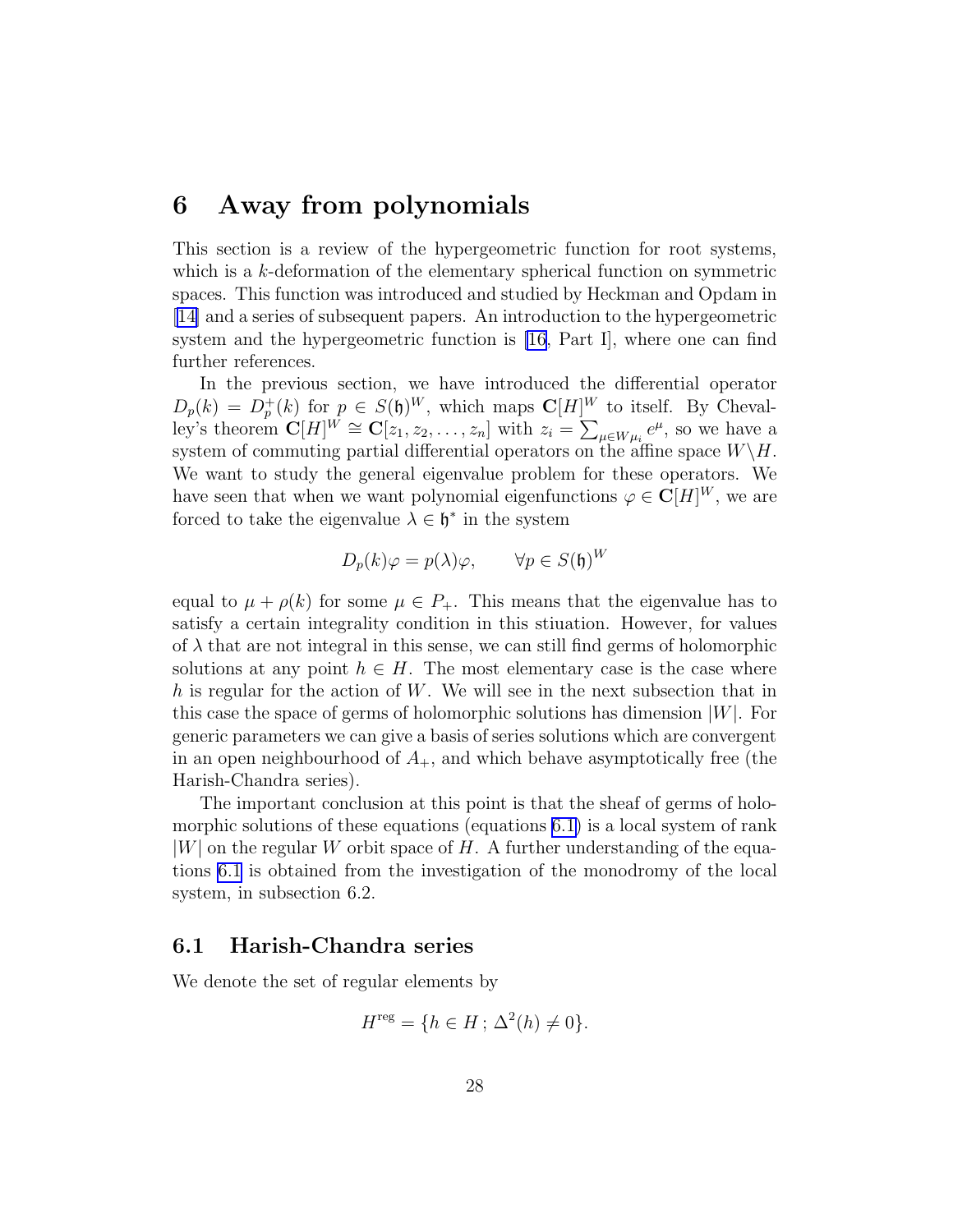<span id="page-29-0"></span>We choose a base point  $z \in W\backslash H^{\text{reg}}$  with a representative  $h \in H^{\text{reg}}$ . By definition, the germ  $\mathcal{O}_z$  of holomorphic functions at z is the germ  $\cong \mathcal{O}_{Wh}^W$  of W-invariant holomorphic functions on Wh. Remark that  $\mathcal{O}_{Wh} = \bigoplus_{w \in W} \mathcal{O}_{wh}$ .

**Definition 6.1.** The hypergeometric system of differential equations at  $z \in \mathbb{R}$  $W\backslash H^{reg}$  with a spectral parameter  $\lambda \in \mathfrak{h}^*$  is the system of differential equations

$$
D_p(k)\varphi = p(\lambda)\varphi, \qquad p \in S(\mathfrak{h})^W \tag{6.1}
$$

for an unknown function  $\varphi \in \mathcal{O}_z \cong \mathcal{O}_{Wh}^W$ .

We denote the set of solutions for this system by

$$
S(\lambda, k)^W = \{ \varphi \in \mathcal{O}_{Wh}^W; D_p(k)\varphi = p(\lambda)\varphi, p \in S(\mathfrak{h})^W \}.
$$

**Example 6.2.** Let  $\xi_1, \ldots, \xi_n$  be an orthonormal basis of **a**. Then  $p = \sum \xi_i^2$ is a W-invariant quadratic, and the corresponding differential operator is

$$
D_p(k) = L(k) + (\rho(k), \rho(k)),
$$

where

$$
L(k) = \sum_{i=1}^{n} \partial_{\xi_i}^2 + \sum_{\alpha \in R_+} \frac{1}{2} k_{\alpha} \frac{1 + e^{-\alpha}}{1 - e^{-\alpha}} (\alpha, \alpha) \partial_{\alpha} \varphi.
$$

Let  $\mathfrak g$  be a real semisimple Lie algebra with Cartan decomposition  $\mathfrak g = \mathfrak k \oplus \mathfrak p$ and  $\mathfrak{a} \subset \mathfrak{p}$  a maximal abelian subspace, and  $\Sigma = \Sigma(\mathfrak{g}, \mathfrak{a})$  the restricted root system with root labels  $m_{\alpha} = \dim(\mathfrak{g}^{\alpha})$ . Then the radial part of the Laplace-Beltrami operator on  $G/K$  with respect to left action of K equals  $L(k)$ , if we identify R with  $2\Sigma$  and  $k_{2\alpha} = \frac{1}{2}m_{\alpha}$ . So (6.1) becomes the system of differential equations for the elementary spherical function  $\varphi_{\lambda}$  restricted to A.

**Example 6.3.** Let us consider the rank 1 case, and in order to be even more convincing, we do the non-reduced case  $BC_1$ ,  $R = {\pm \alpha, \pm 2\alpha}$ . Let us introduce notation.  $H = \mathbf{C}^{\times}$ ,  $\mathbf{C}[H] = \mathbf{C}[y, y^{-1}]$ , with  $y = e^{\alpha}$ ; If  $\xi = (2\alpha)^{\vee}$ , then  $Q^{\vee} = P^{\vee}$  is generated by  $\xi$ , and  $\partial_{\xi} = \theta = y \frac{d}{dy}$ . Normalize  $|\xi| = 1$ . We set  $\lambda = \lambda(\xi)$ ,  $k_1 = k_\alpha$ ,  $k_2 = k_{2\alpha}$ . Now (6.1) becomes

$$
\left\{\theta^2 + \left(k_1\frac{1+y^{-1}}{1-y^{-1}} + 2k_2\frac{1+y^{-2}}{1-y^{-2}}\right)\theta + \left((\frac{1}{2}k_1 + k_2)^2 - \lambda^2\right)\right\}\varphi = 0.
$$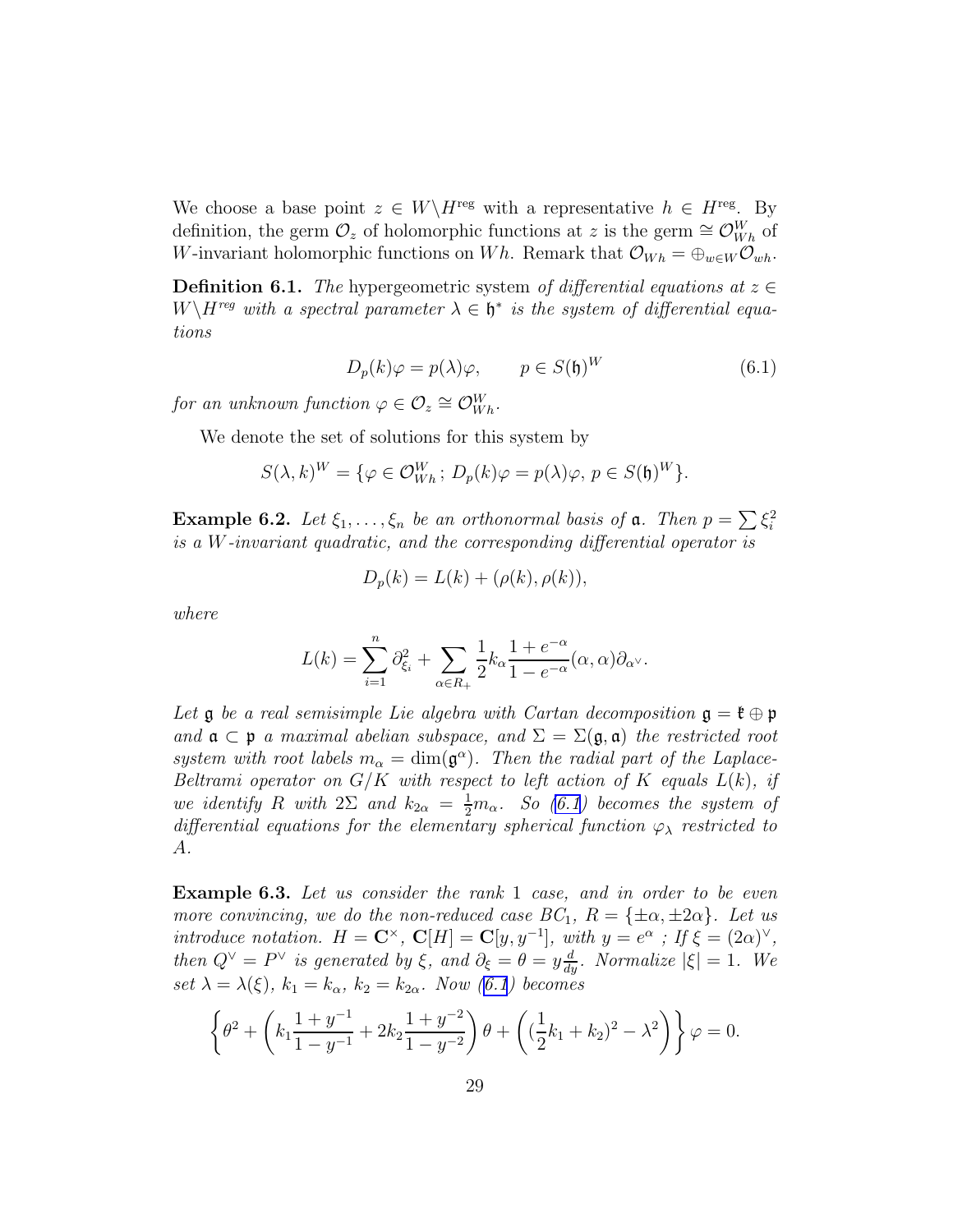<span id="page-30-0"></span>Let  $z = \frac{1}{2} - \frac{1}{4}$  $\frac{1}{4}(y+y^{-1})$  be a coordinate on  $W\backslash H$ , then this becomes

$$
\left\{ z(1-z)\frac{d^{2}}{dz^{2}} + (c - (1+a+b)z)\frac{d}{dz} - ab \right\} \varphi = 0
$$

with  $a = \lambda + \frac{1}{2}$  $\frac{1}{2}k_1 + k_2, b = -\lambda + \frac{1}{2}$  $\frac{1}{2}k_1 + k_2, \ c = \frac{1}{2} + k_1 + k_2.$ 

To understand system([6.1\)](#page-29-0), we first consider the easiest examples of solutions, the asymptotically free solutions on  $A_{+}$  (also called the Harish-Chandra series).

The crucial point is the observation that the equations themselves have an asymptotic expansion as follows.

**Lemma 6.4.** For any  $p \in S(\mathfrak{h})^W = \mathbf{C}[\mathfrak{h}^*]^W$  one has an asymptotic expansion of the following kind on  $A_+$ :

$$
D_p(k) = \partial(p(\cdot + \rho(k))) + \sum_{\kappa \in Q_{-}\setminus\{0\}} e^{\kappa} \partial(p_{\kappa})
$$
(6.2)

where  $p_{\kappa} \in \mathbb{C}[\mathfrak{h}^*]$  has lower degree than p. More generally, for any p in  $S(\mathfrak{h}) = \mathbf{C}[\mathfrak{h}^*]$  and  $w_0 \in W$  the longest element of W, we have the following asymptoticexpansion on  $A_+$  (compare with [[31\]](#page-65-0), Lemma 6.4):

$$
w_0 D_{p^{w_0}}(k) w_0 = \partial(p(\cdot + \rho(k))) + \sum_{\kappa \in Q_{-}\setminus\{0\}} e^{\kappa} \partial(p_{\kappa})
$$

Proof. We prove the second asymptotic formula, by induction on the degree of p. Let p be of the form  $p = \xi q$  with  $\xi \in \mathfrak{h}$  and let  $w \in W$ . Then

$$
w^{-1}D_{(\xi q)^w}(k)w = (\partial_{\xi} - w^{-1}\rho(k)(\xi))w^{-1}D_{q^w}(k)w + \sum_{\alpha \in R_+} k_{\alpha}\alpha(\xi)\frac{1}{1 - e^{-w^{-1}\alpha}}(w^{-1}D_{q^w}(k)w - w^{-1}r_{\alpha}D_{q^w}(k)r_{\alpha}w)
$$
(6.3)

(just check that the right hand side is a differential operator that restricts to  $w^{-1}(p^w(T))w$  on W-invariant functions). From 6.3 it follows by induction that  $w^{-1}D_{p^w}w$  has an asymptotic expansion on  $A_+$  of the form:

$$
\sum_{\kappa \in Q_{-}} e^{\kappa} \partial(p_{\kappa}) \tag{6.4}
$$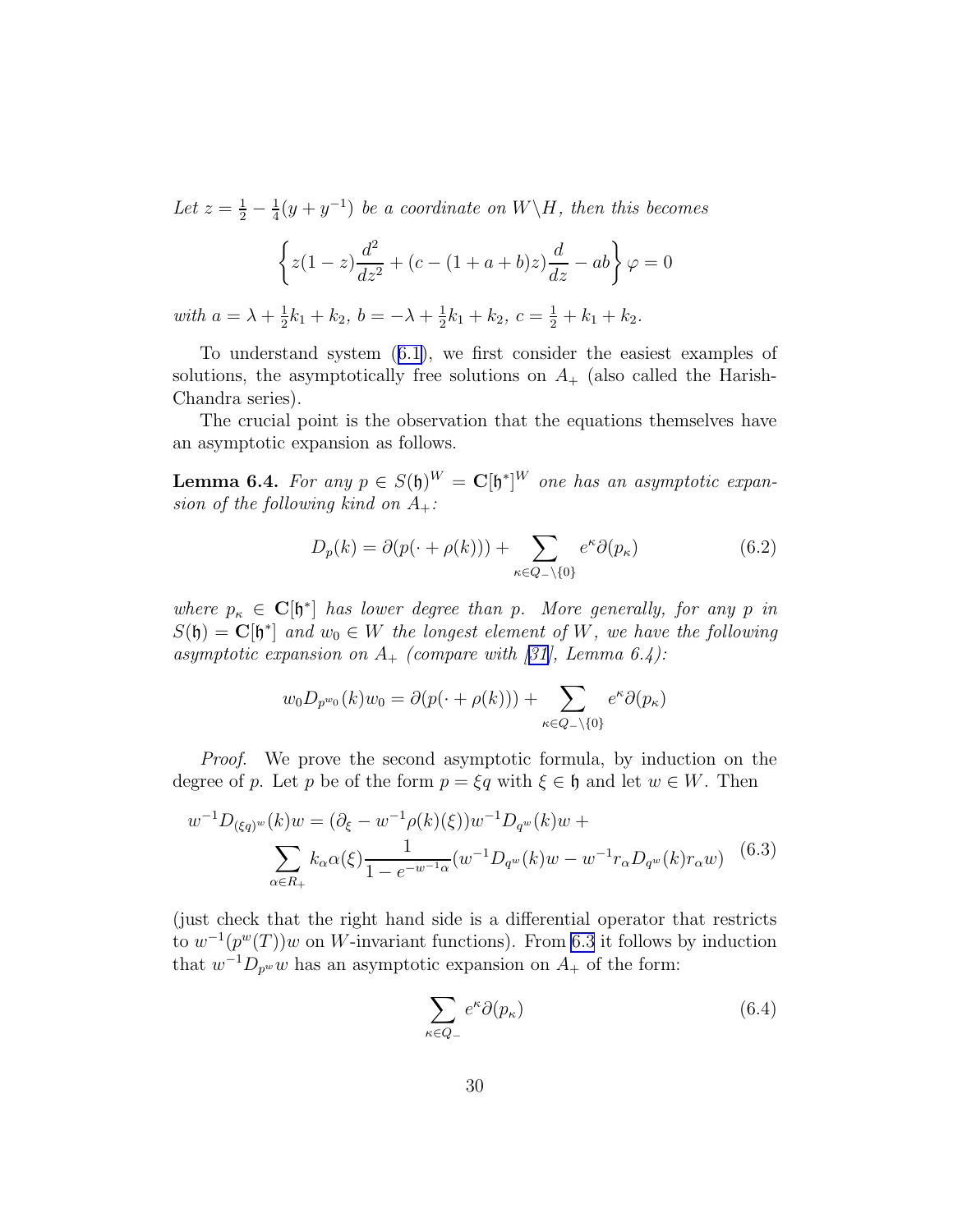<span id="page-31-0"></span>with  $\deg(p_{\kappa}) \leq \deg(p)$ , with equality if and only if  $\kappa = 0$ . In the special case where  $w = w_0$  we want to prove that  $p_0(\lambda) = p(\lambda + \rho(k))$ . Observe that in this special case none of the terms of the second line of [6.3](#page-30-0) contribute to the leading term (using [6.4](#page-30-0)). Hence the result follows from [6.3](#page-30-0) by induction on the degree.  $\Box$ 

Substitute a formal series

$$
\varphi = \sum_{\nu \le \mu} c_{\nu} e^{\nu}, \qquad c_{\mu} = 1
$$

into([6.1\)](#page-29-0). By lemma [6.4](#page-30-0) we obtain the following indicial equation for the leading exponent:

$$
p(\mu + \rho(k)) = p(\lambda), \qquad p \in S(\mathfrak{h})^W. \tag{6.5}
$$

This means that

$$
\lambda \in W(\mu + \rho(k)).
$$

We put  $\lambda = \mu + \rho(k)$ , and put  $c_{\nu} = \Gamma_{\kappa}(\lambda, k)$  if  $\kappa = \nu - \mu \in Q_{-}$ . Just using the explicit second order operator  $L(k)$  we arrive at the following recurrence relations.

$$
-(2\lambda + \kappa, \kappa)\Gamma_{\kappa}(\lambda, k) = 2\sum_{\alpha > 0} k_{\alpha} \sum_{j \ge 1} (\lambda - \rho(k) + \kappa + j\alpha, \alpha)\Gamma_{\kappa + j\alpha}(\lambda, k) \tag{6.6}
$$

These have a unique solution if we fix  $\Gamma_0(\lambda, k) = 1$ , and then the coefficients  $\Gamma_{\kappa}(\lambda, k)$  are rational, with poles possibly at the hyperplanes  $H_{\kappa'}$  for some  $\kappa' < 0$ , where

$$
H_{\kappa} = \{ \lambda \in \mathfrak{h} \, ; \, (2\lambda + \kappa, \kappa) = 0 \}. \tag{6.7}
$$

Next we want to show that the eigenfunctions of the second order equation which we have just constructed, are in fact solutions of all the equations [6.1](#page-29-0). The following well known and beautiful argument is due to Harish-Chandra. The uniqueness of the asymptotic solution, combined with the lemma [6.4](#page-30-0) and the commutativity of the operators  $\{D_p: p \in S(\mathfrak{h})^W\}$  imply that

$$
\Phi(\lambda, k) = \sum_{\kappa \in Q_-} \Gamma_{\kappa}(\lambda, k) e^{\lambda - \rho(k) + \kappa}, \quad \Gamma_0(\lambda, k) = 1
$$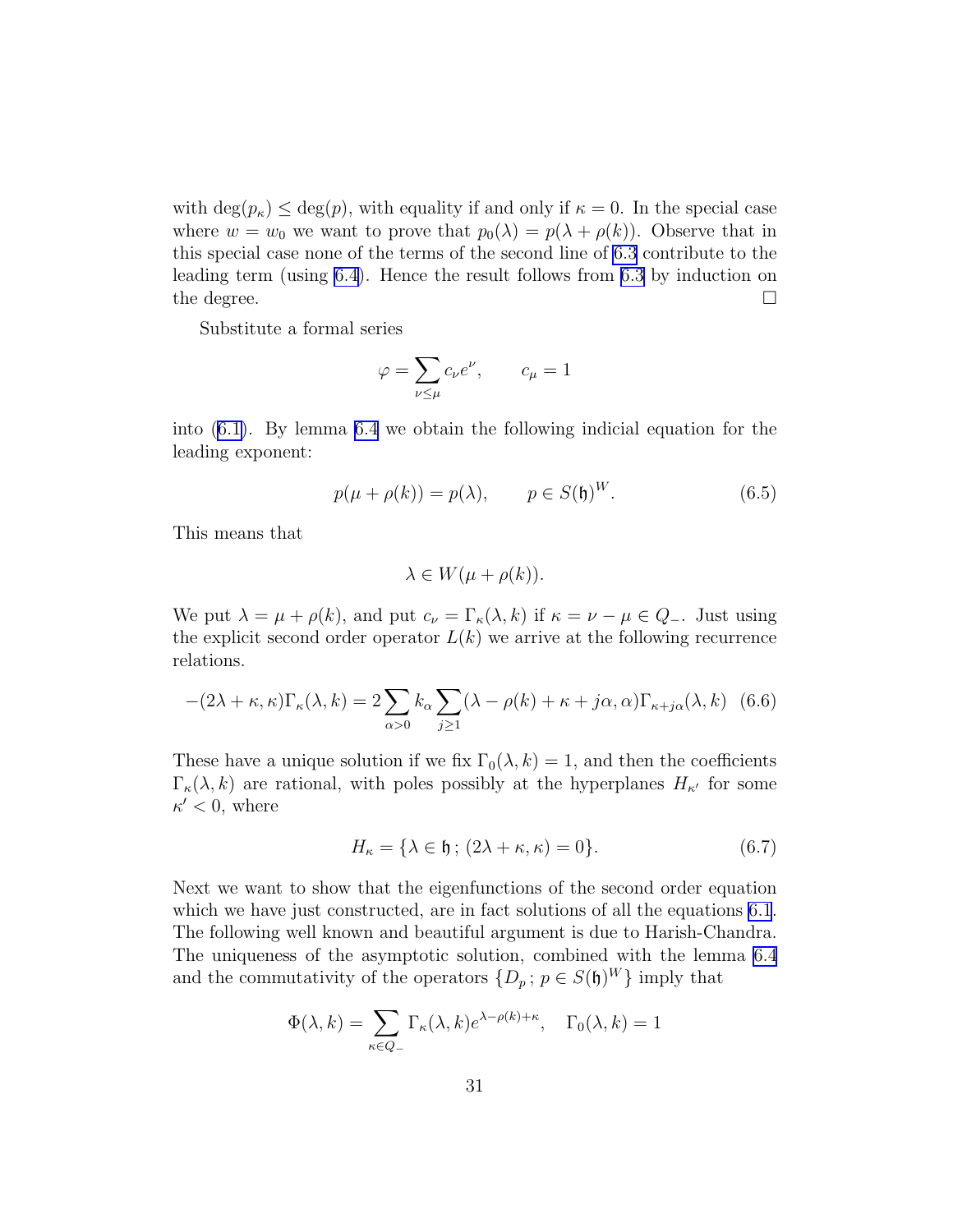<span id="page-32-0"></span>is a joint eigenfunction of the commuting family of differential operators  $\{D_p: p \in S(\mathfrak{h})^W\}$ . It is easy to find the eigenvalues by considering the leading exponents, taking lemma [6.4](#page-30-0) into consideration. We find that

$$
D_p(k)\Phi(\lambda, k) = p(\lambda)\Phi(\lambda, k)
$$

In other words, we have indeed constructed formal series solutions of [6.1](#page-29-0). In this context one traditionally writes

$$
p(\lambda) = \gamma(D_p(k))(\lambda),\tag{6.8}
$$

and then one calls  $\gamma$  the "Harish-Chandra homomorphism".

The series  $\Phi(\lambda, k)$  converges on

$$
A_{+} = \{a \in A : a^{\alpha} = e^{\alpha}(a) > 1, \quad \forall \alpha > 0\}.
$$

as one easily verifies using the defining recurrence relations.

As we have seen in the descriptions above, there are possibly singularities in the parameter space  $\mathfrak{h}^* \times K$  of our series solutions  $\Phi(\lambda, k)$ . These are simple poles along the hyperplanes  $H_{\kappa}$  as defined in [6.7](#page-31-0). However, the actual set of poles  $\Phi(\lambda, k)$  turns out to be a much smaller subset of hyperplanes:

**Lemma 6.5.** The (apparent) simple pole of  $\Phi(\lambda, k)$  (as a function of  $\lambda$ !) along  $H_{\kappa}$  is removable unless  $\kappa = n\alpha$  for some  $n \in \mathbb{Z}_-$  and  $\alpha \in R_+$ . If  $\kappa = n\alpha$  then the residue of  $\Phi(\lambda, k)$  at  $H_{\kappa}$  is a constant multiple of  $\Phi(r_{\alpha}(\lambda), k)$ .

Proof. From the recurrence relations it is easy to see that the residue of  $\Phi(\lambda, k)$  at  $H_{\kappa}$  is a constant multiple of  $\Phi(\lambda + \kappa, k)$ . Suppose it is nonzero. Then by the indicial equation [6.5](#page-31-0), the leading exponent  $\lambda + \kappa$  of the residue must be of the form  $w\lambda$  for some  $w \in W$ , and this must hold for all  $\lambda \in H_{\kappa}$ . Hence  $w = r_\alpha$  for some  $\alpha \in R$ , and  $\kappa = n\alpha$  for some  $n \in \mathbb{Z}$ . It is obvious that  $\kappa$  has to be negative in the dominance ordering.  $\Box$ 

The equation that defines  $H_{n\alpha}$  can be rewritten as

$$
\lambda(\alpha^{\vee}) + n = 0.
$$

We now change the notation for this hyperplane to  $H_{n,\alpha}$ , so as to also include the case  $n = 0$  of the hyperplane perpendicular to the root  $\alpha$ . We will call  $\lambda$ generic if

$$
\lambda \notin \cup_{n \in \mathbf{Z}, \alpha \in R} H_{n,\alpha}.\tag{6.9}
$$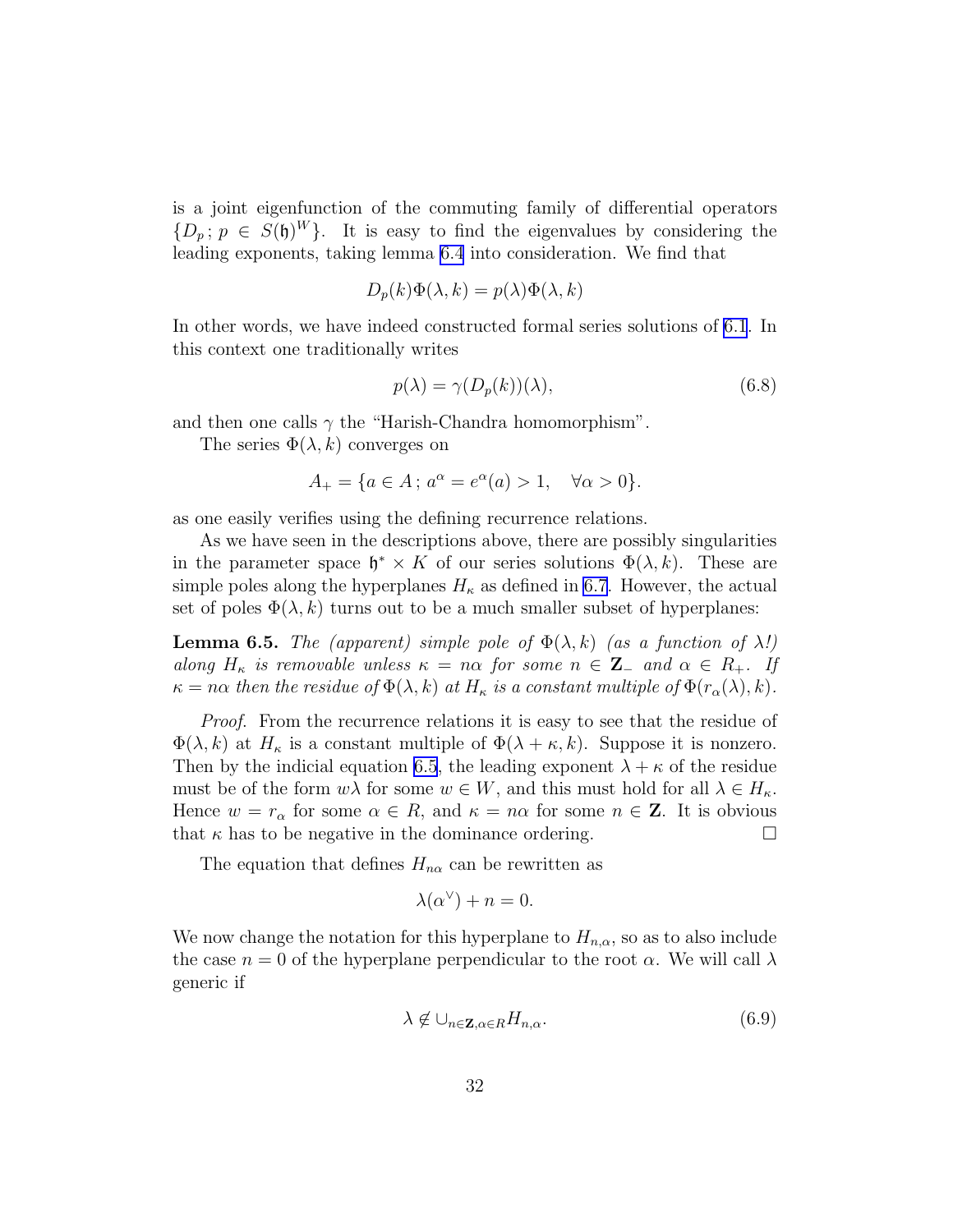<span id="page-33-0"></span>Remark 6.6. Notice that the set of generic parameters is precisely the set of regular points for the action of the affine Weyl group introduced in Section 3. There is a natural action of the affine Weyl group on the space of nonsymmetric eigenfunctions of the Dunkl operators  $T_{\xi}$ , via the intertwiners of Section 4. The relation between such nonsymmetric eigenfunctions and our space of solutions of [6.1](#page-29-0) is the subject of the next section.

If  $\lambda$  is generic then, by Lemma [6.5,](#page-32-0) the dimension of the solution space for the eigenfunction equations [6.1](#page-29-0) on  $A_+$  is at least equal to |W|. The next theorem tells us that this is in fact an equality which holds for any  $\lambda$ , and moreover that this is the dimension of the solution space of these equations in the space of holomorphic germs at any regular point of H.

**Theorem 6.7.** System [\(6.1](#page-29-0)) is holonomic of rank  $|W|$ . If  $\lambda \in \mathfrak{h}^*$  is generic then  $\{\Phi(w\lambda, k; \cdot)\,;\, w \in W\}$  forms a basis of the solution space.

*Proof.* For any homogeneous  $p \in S(\mathfrak{h})^W$ ,

 $D_p(k) = \partial(p) +$  (lower order terms).

Then in the left ideal generated by  $D_p(k) - p(\lambda)$ , we have operators of the form

> $\partial(q) + (\text{lower order terms}),$  $W_+^{\phantom{A^A}}$

where  $S(\mathfrak{h})^W_+$  denotes the space of the elements of  $S(\mathfrak{h})^W$  without constant term. Hence the left  $\mathcal{O}_z$ -module

$$
\mathcal{D}_z / \sum_{p \in S(\mathfrak{h})^W} \mathcal{D}_z (D_p(k) - p(\lambda))
$$

is generated by the operators

 $\partial(q)$ , with  $q \in S(\mathfrak{h})$ , W-harmonic polynomials.

Then the holonomic rank at the base point z is less than or equal to  $|W|$ . Conversely, we found, generically, the linearly independent asymptotically free solutions  $\Phi(w\lambda, k; \cdot)$ . Combining these, we conclude that the holonomic rank equals  $|W|$  generically.

A more precise version of this argument shows that  $(\partial(q))$   $(q \in S(\mathfrak{h}))$ : harmonic) always gives an  $\mathcal{O}_z$ -basis for the  $\mathcal{D}_z$ -module, independent of the parameter choice (see [\[14\]](#page-64-0) or[[16](#page-64-0)]). This point will also become quite clear in section 7, when we study the relation with between [6.1](#page-29-0) and the KZ connection.  $\Box$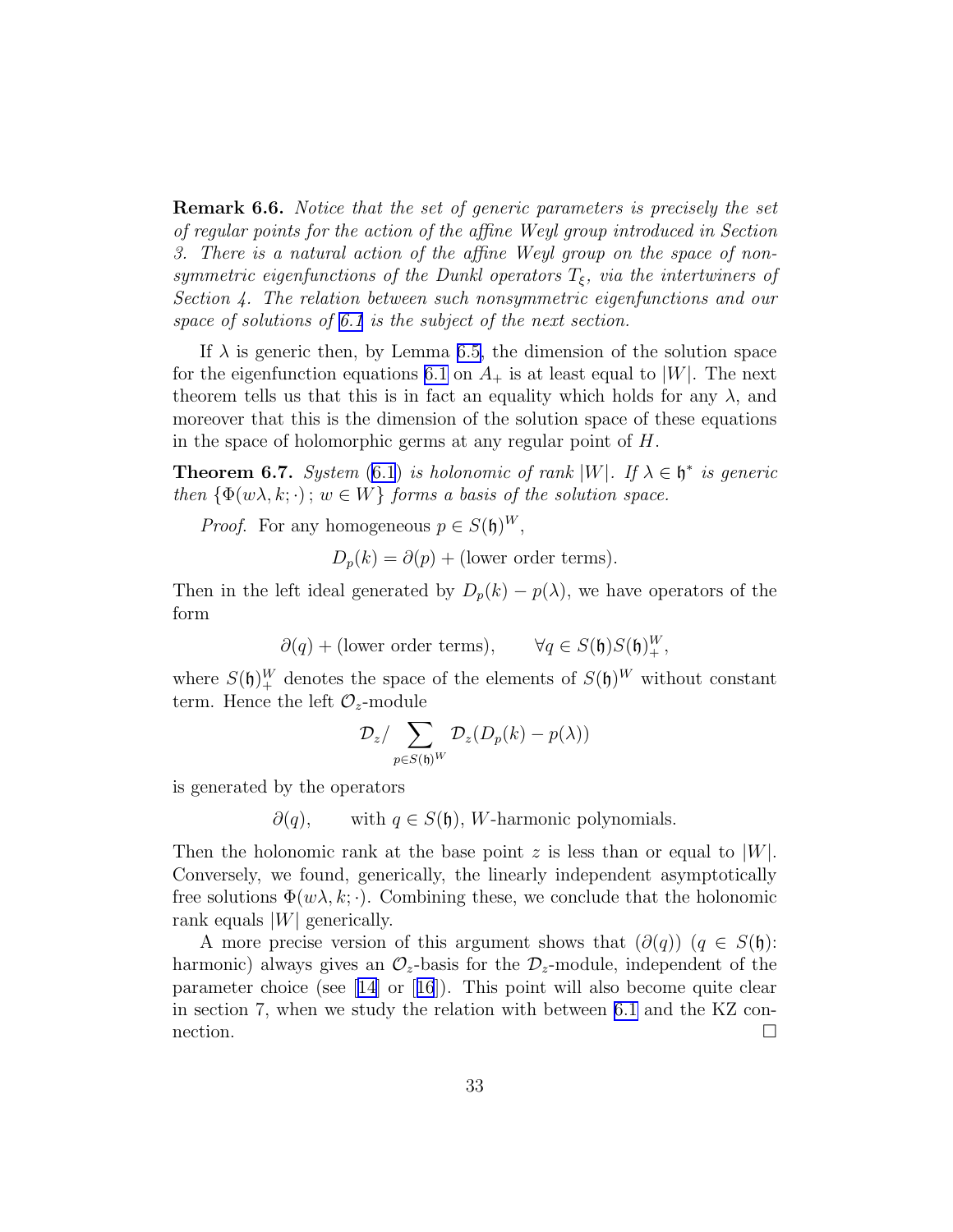#### <span id="page-34-0"></span>6.2 Monodromy

We need to understand the monodromy action of  $\pi_1(W\backslash H^{\text{reg}}, z_0)$  on the solu-tionspace of ([6.1\)](#page-29-0). Take a base point  $x_0 \in A_+ \subset A^{\text{reg}}$  such that  $z_0 = \overline{x_0}$ . For each simple reflection  $r_i$  we consider an element  $l_i$  in  $\pi_1(W\backslash H^{\text{reg}}, z_0)$  defined as follows:  $l_i$  can be represented by a path from  $x_0$  to  $r_i(x_0)$  which we can take arbitrarily close to the "straight" line segment between these two end points, but near the wall  $a^{\alpha_i} = 1$  we replace a subsegment that intersects the wall by a half circle going around the wall in positive direction.

For each  $v \in Q^{\vee}$  we define the closed loop  $l_v$  by

$$
l_v(t) = x_0 \exp(2\pi \sqrt{-1}tv) \quad (t \in [0, 1]).
$$

Given  $\varphi$ , a local solution at  $x_0$  of [\(6.1](#page-29-0)), we denote  $T_i\varphi$  for the solution obtained by continuing  $\varphi$  analytically along the path  $l_i$ , and composing the result with  $r_i$ , and we denote  $T_v\varphi$  for the continuation of  $\varphi$  along the loop  $l_v$ .

System [\(6.1](#page-29-0)) has regular singularities at infinity and and also along the walls. Moreover the structure of the fundamental group  $\pi_1(W\backslash H^{\text{reg}}, z_0)$  allows the method of rank one reduction, which enables us to compute the connection formula for  $\{\Phi(w\lambda, k; \cdot)\colon w \in W\}$  explicitly in terms of the cfunction:

**Theorem 6.8.** (Looijenga, v.d.Lek, Heckman-Opdam) Assume that  $\lambda \in \mathfrak{h}^*$ satisfies condition [6.9.](#page-32-0)

- (a)  $Put T_0 = T_{\theta} \vee T_{i_1} \cdots T_{i_k} \text{ with } r_{i_1} \cdots r_{i_k} \text{ a reduced expression for } r_{\theta} \vee \ldots \text{ This}$ is independent of the reduced expression, and  $T_0, T_1, \ldots, T_n$  satisfy the braid relations of  $W^a$ . These operators generate all monodromy on  $W\backslash H^{\text{reg}}$  (in other words, the corresponding elements of  $\pi_1(W\backslash H^{\text{reg}}, z_0)$ ) form a set of generators).
- (b)  $(T_i 1)(T_i + q_i) = 0$  for all  $i = 0, 1, ..., n$ , with  $q_i = e^{-2\pi\sqrt{-1}k_i}$ .
- (c)  $T_v \Phi(\lambda, k) = e^{2\pi \sqrt{-1}(\lambda \rho(k))(v)} \Phi(\lambda, k).$
- (d)  $\tilde{c}(\lambda, k)\Phi(\lambda, k) + \tilde{c}(r_i\lambda, k)\Phi(r_i\lambda, k)$  is fixed for  $T_i$   $(i = 1, \ldots, n)$ .
- (e)  $\tilde{c}(-r_i\lambda, 1-k)\Phi(\lambda, k) + \tilde{c}(-\lambda, 1-k)\Phi(r_i\lambda, k)$  has eigenvalue  $-q_i$  with respect to  $T_i$   $(i = 1, \ldots, n)$ .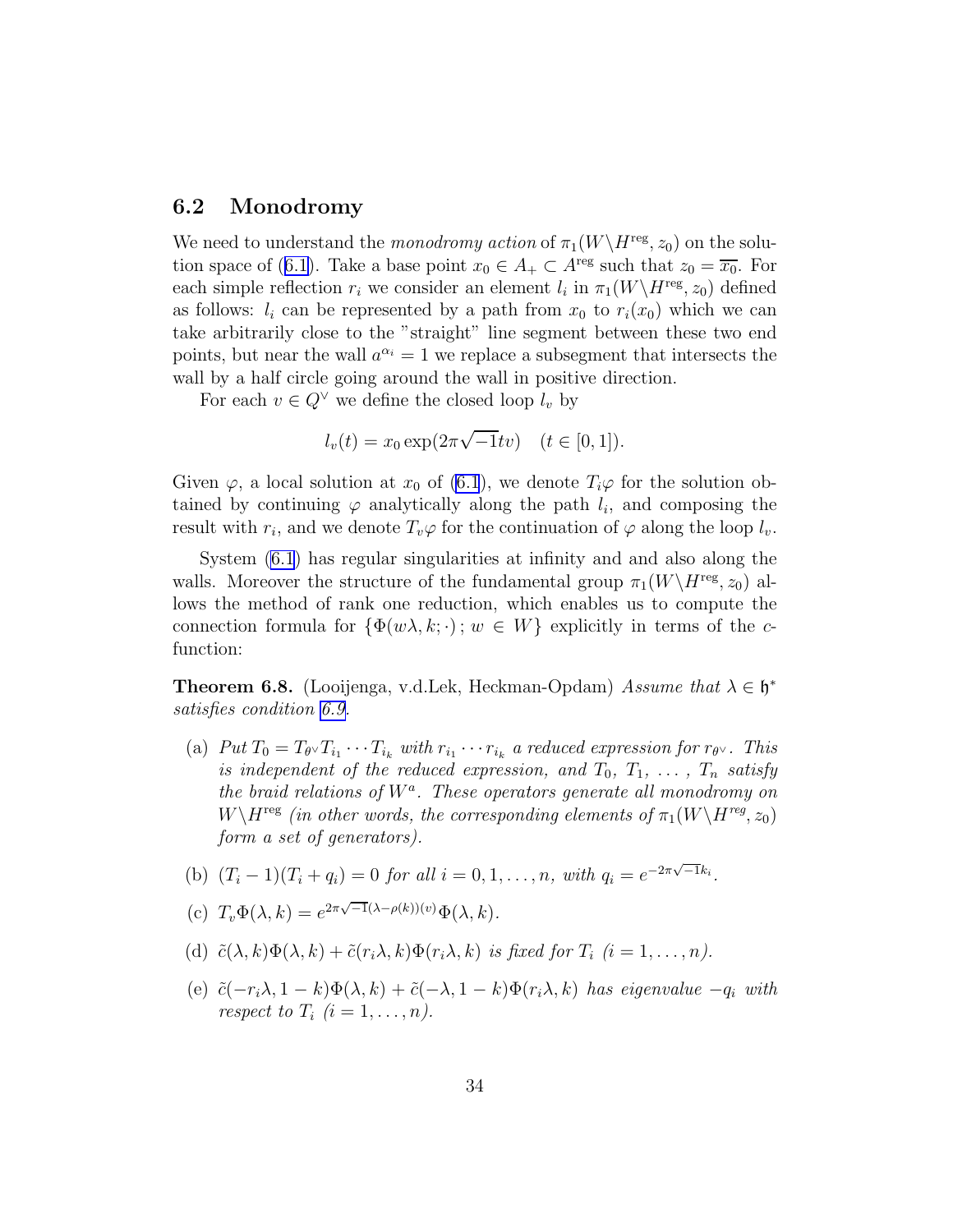<span id="page-35-0"></span>Proof. As indicated, these results come from various sources; we refer to [\[16,](#page-64-0) Part I, Lecture 4] for more details and references.

- (a) is known from the work of Looijenga and v.d.Lek on the fundamental group  $\pi_1(W\backslash H^{\text{reg}}, x_0)$ , and is a nontrivial result.
- (b) follows from (d) and (e).
- (c) is trivial.
- (d) and (e) form the heart of the matter. The proof is not difficult, and reduces to the rank one case. Let us sketch the idea of the proof. From the braid relations (a) it follows that if  $v \in Q^{\vee}$  such that  $\alpha_i(v) = 0$ , then  $T_i$  and  $T_v$  commute (already in the fundamental group). Hence by (c) we see that, for generic  $\lambda$ , span $(\Phi(\lambda, k), \Phi(r_i \lambda, k))$  is closed for  $T_i$ . Now one takes limiting values of

$$
e^{-\lambda+\rho(k)}\Phi(\lambda,k,b\cdot\exp(t\alpha_i^{\vee}))
$$

when  $b \to \infty$  in the wall  $b^{\alpha_i} = 1$ . The resulting limits are formal series solutions (asymptotically free at  $\infty$ ) of Example [6.3](#page-29-0), and here the monodromy of such series is explicitly known. For the precise argument, see $[14,$  $[14,$  $[14,$  Theorem 6.7,  $[9,$  Theorem 1.1, and  $[16,$  Part I, Lecture 1, Section 4.3].

 $\Box$ 

Motivated by these facts, we define the affine Hecke algebra  $\mathbf{H}^{\text{aff}}(R_{+}, q_{i})$ generated by  $T_i$ 's and  $T_v$ 's with the relations (a) and (b) in Theorem [6.8](#page-34-0) This algebra contains two important subalgebras; the finite dimensional Hecke algebra  $\mathbf{H}(R_+, q_i) = \langle T_i \rangle_{i=1}^n$  (describing the monodromy locally at the unit element of H), and the group algebra  $\mathbb{C}[Q^{\vee}] = \langle \theta_v \rangle_{v \in Q^{\vee}}$ , where  $\theta_v$  is defined by  $\theta_v = e^{2\pi\sqrt{-1}\rho(k)(v)}T_v$  (describing the monodromy "at infinity" in  $A_+$ ). As a vector space, the algebra  $\mathbf{H}^{\text{aff}}(R_{+}, q_{i})$  is naturally isomorphic to the tensor product of these two algebras:

$$
\mathbf{H}^{\text{aff}}(R_{+}, q_{i}) \cong \mathbf{H}(R_{+}, q_{i}) \otimes \mathbf{C}[Q^{\vee}].
$$

The relations between the  $T_i$  and the  $\theta_v$  are given by Lusztig's formula:

$$
T_i \theta_v - \theta_{r_i v} T_i = (q_i - 1) \left( \frac{\theta_v - \theta_{r_i v}}{1 - \theta_{-\alpha_i^{\vee}}} \right)
$$
 (6.10)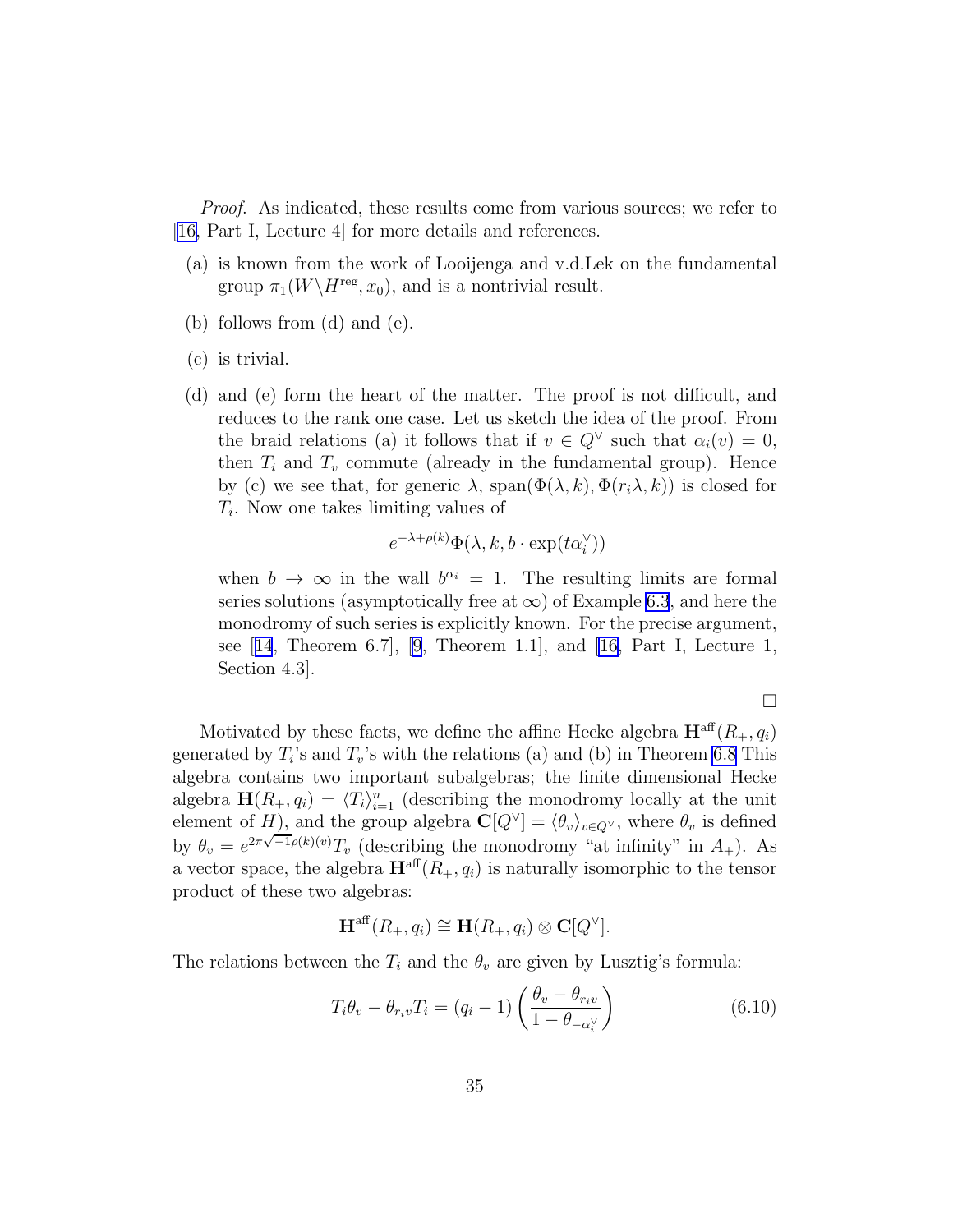<span id="page-36-0"></span>Corollary 6.9. The monodromy is, for generic parameters, equal to the representation

$$
\mathrm{Ind}_{\mathbf{C}[Q^{\vee}]}^{\mathbf{H}^{\mathrm{aff}}(R_+,q_i)}e^{2\pi\sqrt{-1}(\lambda)}
$$

Here we consider  $e^{2\pi\sqrt{-1}(\lambda)}$  as a character of  $\mathbf{C}[Q^{\vee}]$ .

**Remark 6.10.** At this point it is natural to invoke the result that the holonomic system of differential equations [6.1](#page-29-0) has regular singularities, both at the "hyperplanes"  $e^{\alpha} = 1$  in H and "at infinity" when we consider the torus H as a quasi-projective variety (for instance via an embedding in a projective toric variety). These facts have simple proofs which will be given in section 7, when we study the equivalence of [6.1](#page-29-0) and the KZ connection. The point is that the KZ connection visibly meets these regularity requirements.

**Corollary 6.11.** Let  $\lambda$  be generic. The linear combination  $\tilde{c}(\lambda, k)\Phi(\lambda, k)$  +  $\tilde{c}(r_i\lambda, k)\Phi(r_i\lambda, k)$  as mentioned in Theorem [6.8\(](#page-34-0)d) extends holomorphically in a neighbourhood of  $int(A_+ \cup r_i(A_+))$ , and is  $r_i$  invariant. Hence for generic  $\lambda$ , the function (for  $\tilde{c}$ : se[e4.2\)](#page-19-0)

$$
\tilde{F}(\lambda, k; a) = \sum_{w \in W} \tilde{c}(w\lambda, k) \Phi(w\lambda, k; a)
$$

extends holomorphically from  $A_+$  to a tubular neighbourhood of A in H, and is W-invariant there.

Proof. The linear combination of Harish-Chandra series under consideration has no monodromy with respect to  $l_i$  by [6.8](#page-34-0), which means that it extends to a  $r_i$ -invariant holomorphic function on an open set of the form  $U \cdot int(A_+ \cup r_i(A_+)) \setminus \{e^{\alpha_i} = 1\}$  where  $e \in U, U \subset T$  open and connected. By Remark 6.10 this function has moderate growth towards  $\{e^{\alpha_i} = 1\}$ , hence it will extend meromorphically to  $int(A_+ \cup r_i(A_+))$ . Let us denote its pole order along  $\{e^{\alpha_i} = 1\}$  by  $d \in \{0, 2, 4, \ldots\}$ . But now consider the operator  $L(k)$  of example [6.2](#page-29-0), and take  $\xi_1 = \frac{1}{2}$  $\frac{1}{2}\alpha_i^{\vee}|\alpha_i|$ . It follows directly from the explicit definition [2.4](#page-7-0) for  $T_{\xi_1}$  that such a meromorphic function can be an eigenfunction of  $L(k)$  only if

$$
d(d+1-2k_i) = 0 \t\t(6.11)
$$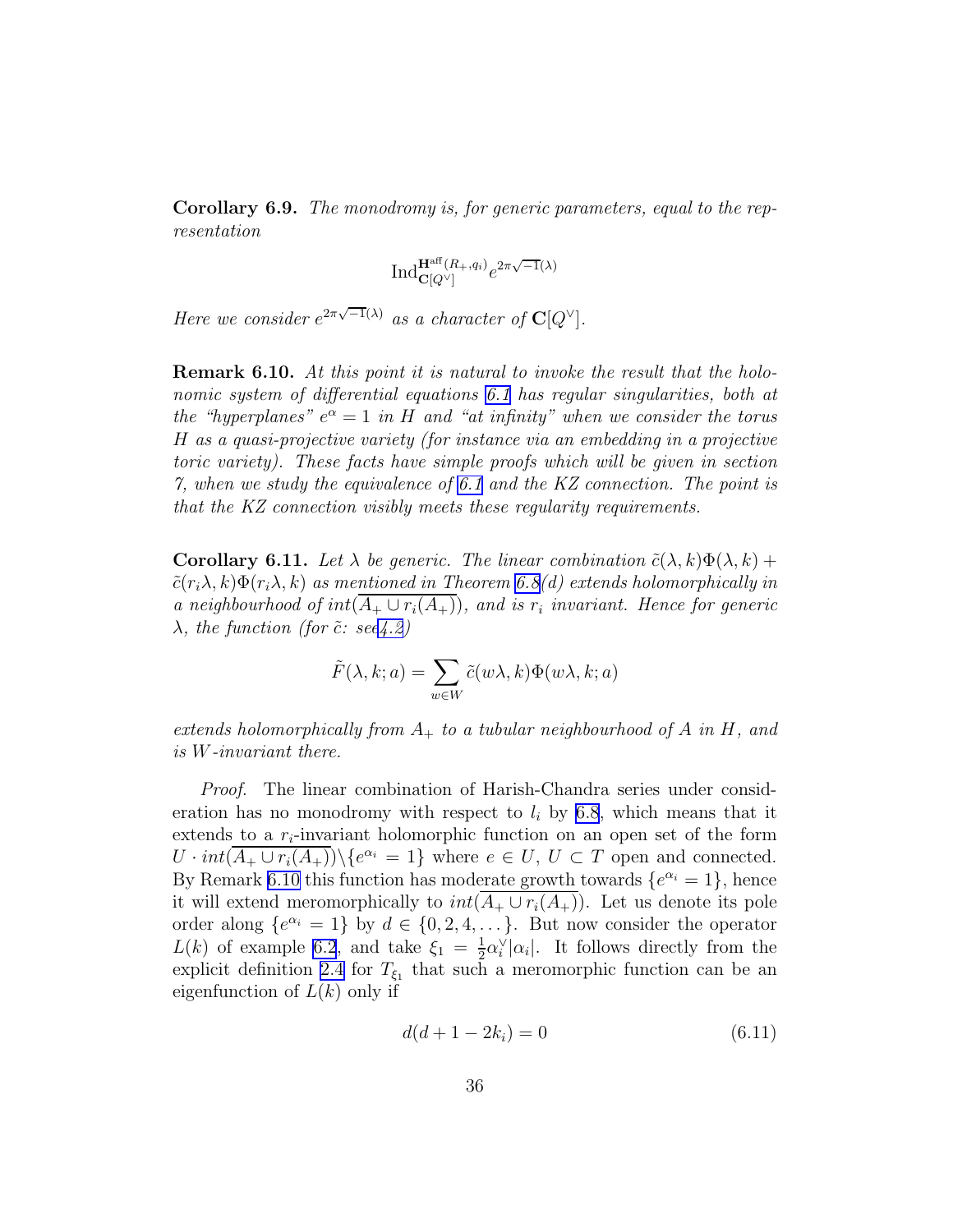<span id="page-37-0"></span>(In other words, the operator  $L(k)$  has exponents 0 and  $(1 - 2k_i)/2$  (in the sense of Oshima [\[33](#page-65-0)])) along the wall  $\{e^{\alpha_i} = 1\}$  (considered in the orbit space  $W\backslash H^{reg}$ . Hence for generic k it is clear that we must have  $d=0$ . But an irreducible componentof the set of singularities of a meromorphic function cannot have codimension  $> 1$ , hence the result is true for arbitrary k.  $\square$ 

Remark 6.12. The first part of Corollary [6.11](#page-36-0) is remarkable, and it is not so easy to prove directly for Harish-Chandra series without the deformation theory in k. The reason is that in the situation of a symmetric space, the two exponents of  $L(k)$  along a wall are 0 and a nonpositive integer (by [6.11](#page-36-0)). In this case there possibly exist true meromorphic solutions, but by the deformation in k it is clear that this possibility does not occur for the linear combination of Harish-Chandra series considered in the Corollary.

#### 6.3 The hypergeometric function

The function  $\tilde{F}$  is more beautiful and well behaved than  $\Phi$ . When normalized at  $e \in H$  this function will be denoted  $F(\lambda, k; h)$ , and this function will be called the hypergeometric function for the root system  $R$ . It is the natural generalization of the elementary spherical function on a symmetric space with restricted root system  $R$  (compare with Example [6.2](#page-29-0)).

**Theorem 6.13.** ([\[27\]](#page-65-0), Theorem 2.8)  $\tilde{F}$  extends to an entire function of  $\lambda$ , k and h (in a tubular neighbourhood of  $A$ ).

Proof. From Lemma [6.5](#page-32-0) and the explicit formula for the c-function it is clear that  $F$  may have first order poles along hyperplanes of the form  $(\lambda, \alpha^{\vee}) = n$ . First consider the case  $n = 0$ . In this case the first order pole has to be removable since F is W invariant in  $\lambda$ . Next if  $n \neq 0$  we may assume that  $\alpha = \alpha_i$  is simple and  $n > 0$  by W invariance. Take the residue  $Res_{n,i}$  of  $\tilde{F}$  at the hyperplane  $H_{n,\alpha_i}$ . Clearly  $Res_{n,i}$  is also a solution of [6.1](#page-29-0), defined on a tubular neigbourhood of A in H and W invariant there. Let  $W_i$ be the rank one parabolic subgroup  $W_i = \{1, r_i\}$  and let  $W^i$  denote the set of elements w in W such that  $l(wr_i) > l(w)$ . By [6.5](#page-32-0), there exists an asymptotic expansion on  $A_+$  of the form  $(\lambda \in H_{n,\alpha_i})$ :

$$
\operatorname{Res}_{n,i}(a) = \sum_{w \in W} d_w(\lambda, k) \Phi(w\lambda, k, a)
$$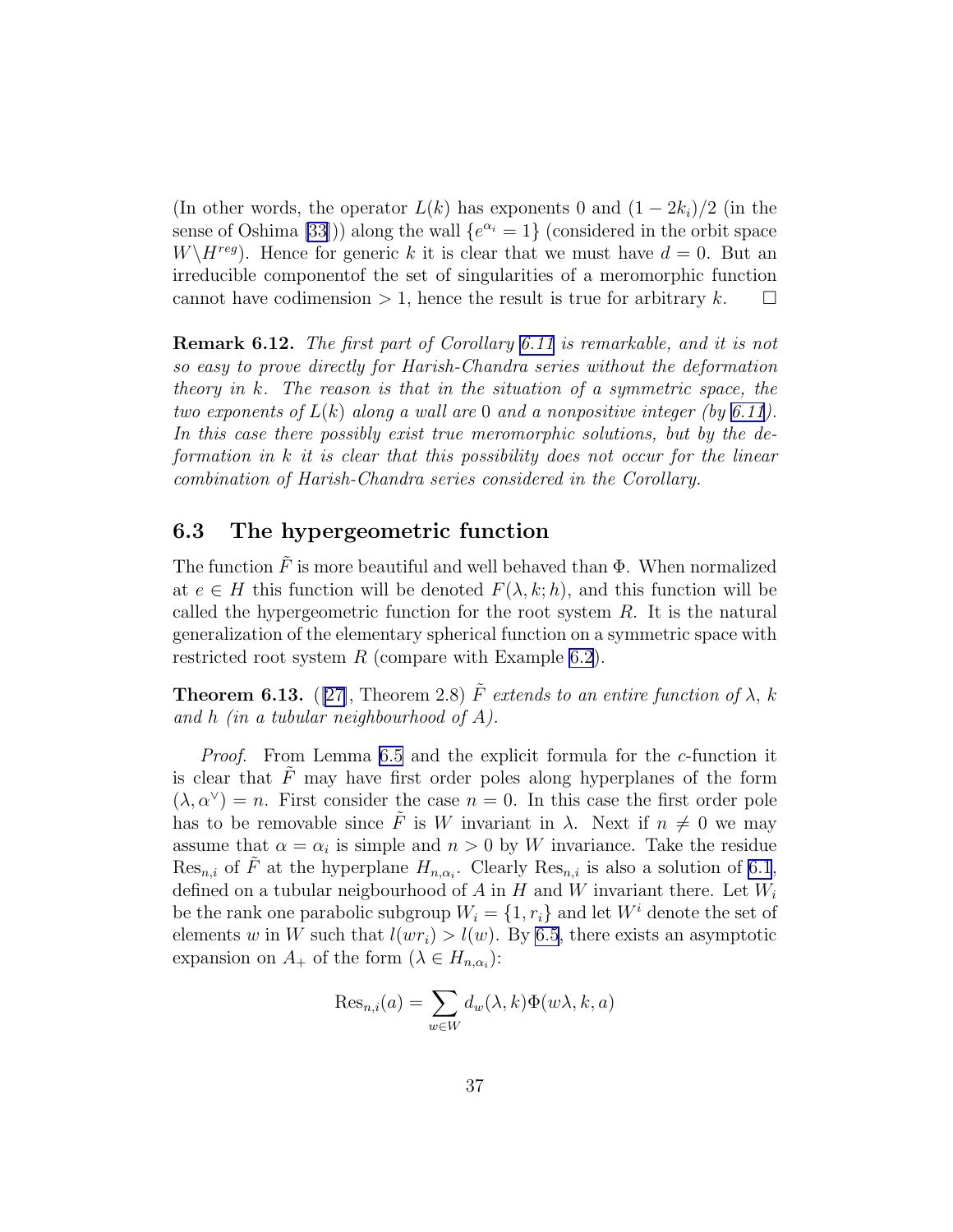<span id="page-38-0"></span>with  $d_w = 0$  if  $w \in W^i$  (and in particular,  $d_e = 0$ ). The remaining leading exponents have, for generic  $\lambda \in H_{n,\alpha_i}$ , no mutual differences in P. Hence we may, for any  $j \in \{1, \ldots, n\}$ , separate  $\text{Res}_{n,i}$  into subsums

$$
\Sigma_{w,j}(a) = \sum_{x \in W_j} d_{xw}(\lambda, k) \Phi(xw\lambda, k, a)
$$

using the monodromy action of the  $\theta_v$  (see text preceding Corollary [6.9\)](#page-35-0) such that  $r_j v = v$ . By Lusztig's formula [6.10](#page-35-0) we have  $[T_j, \theta_v] = 1$  for such v. Hence these subsums  $\Sigma_{w,j}$  are still  $T_j$  invariant. Therefore, the boundary value of  $\Sigma_{w,j}$  along the wall  $e^{\alpha_j} = 1$  is a multiple of an ordinary hypergeometric function. From the theory of asymptotic expansion of the ordinary hypergeometric function we obtain that  $d_w = d_{r_iw} = 0$  if either  $d_w = 0$  or  $d_{r_jw} = 0$ . This, combined with the prior remark that  $d_e = 0$ , implies that  $d_w = 0 \,\forall w \in W$ , by a simple inductive argument on the length of w. Hence the pole at  $H_{n,\alpha}$  was removable. the pole at  $H_{n,\alpha}$  was removable.

**Theorem6.14.** (Gauss summation formula [[29](#page-65-0)]) The function  $\ddot{F}$  can be evaluated explicitly at the unit element of H:  $F(\lambda, k; e) = \tilde{c}(\rho(k), k)$ . This evaluation is equivalent to the following limit formulae: When  $k_{\alpha} \leq 0$  for all  $\alpha$ , then

$$
\lim_{a \in A_+, a \downarrow e} \Phi(\lambda, k; a) = \tilde{c}(-\lambda, 1 - k).
$$

Proof. We normalize

$$
F(\lambda, k; a) = \frac{1}{\tilde{c}(\rho(k), k)} \tilde{F}(\lambda, k; a)
$$

and consider the value at the identity  $f(\lambda, k) := F(\lambda, k; e)$ . It follows from Theorem [5.11](#page-24-0)(d) that, since

$$
G_{-}(k+1)\tilde{F}(\lambda, k+1) = \tilde{F}(\lambda, k),
$$

one has in any case the property that  $f(\lambda, k)$  is entire and periodic in k. One can show  $f(\lambda, k)$  is nonvanishing. We also see that  $f(\lambda, k) \in \mathbf{R}$  if  $\lambda, k$ are real. Finally one can show that  $k \mapsto f(\lambda, k)$  is entire with growth order  $\leq$ 1. (This is technical, but essentially based on the recurrence relations ([6.6\)](#page-31-0) for  $\Gamma_{\kappa}(\lambda, k)$ .) By Hadamard's factorization theorem for entire functions one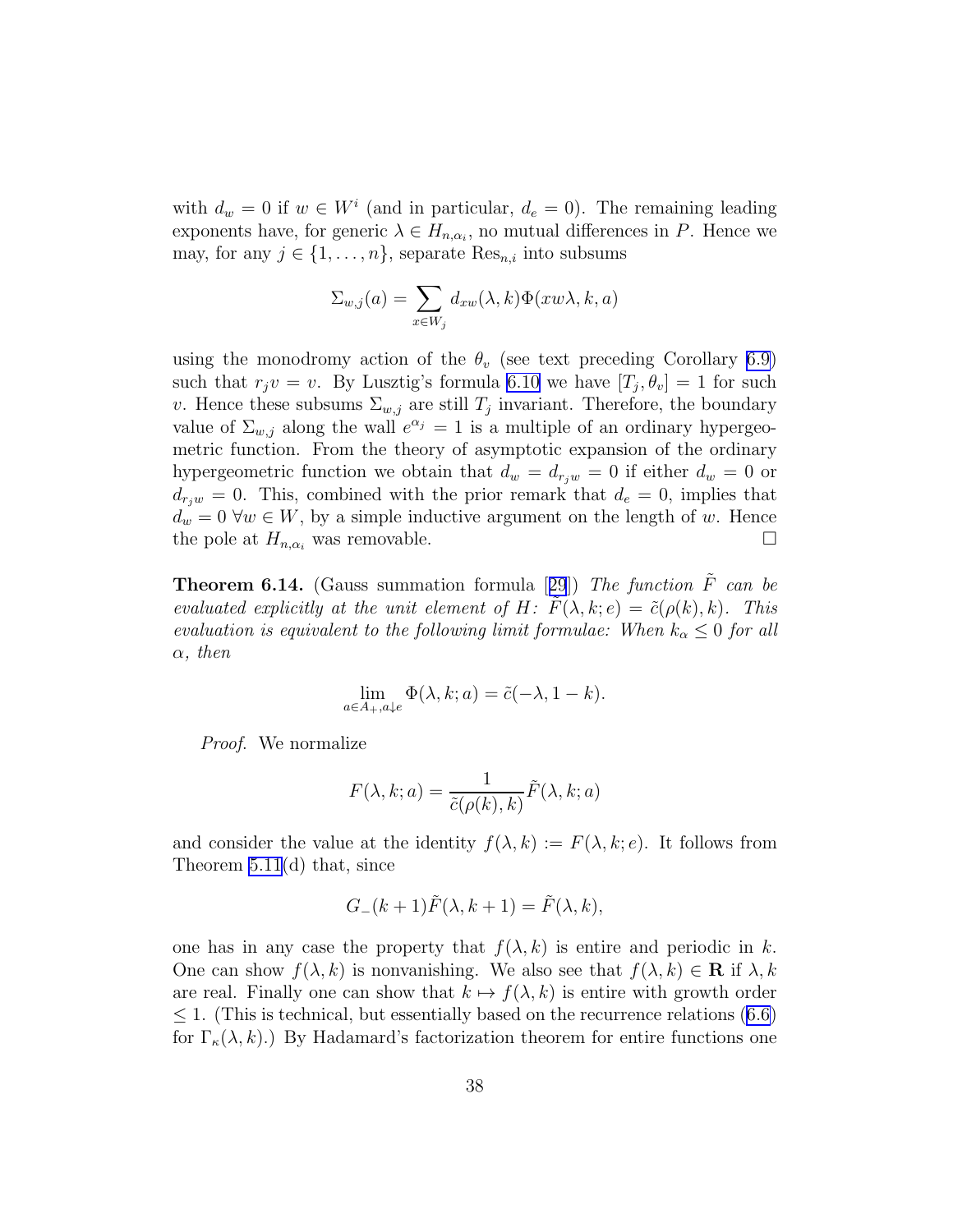concludes that a function with these properties must be constant in k, and therefore  $f(\lambda, k) = f(\lambda, 0) = 1$  for all  $\lambda$  and k. For the formulation in terms of the limits of Harish-Chandra series: consult [\[29](#page-65-0)].  $\Box$ 

**Definition 6.15.**  $F(\lambda, k; a)$  is called the hypergeometric function for the root system R.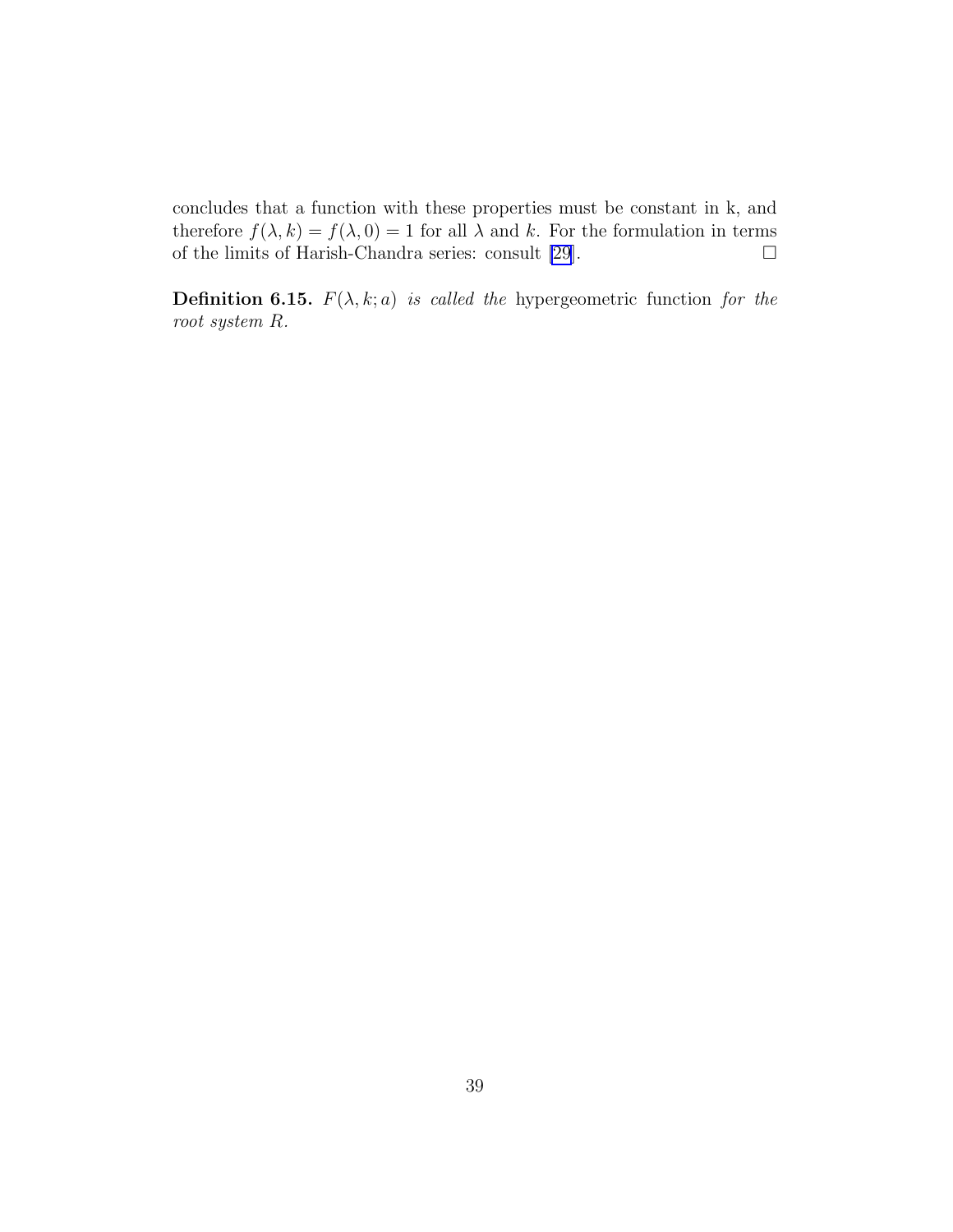# <span id="page-40-0"></span>7 The KZ connection

The goal of this section is to understand properly the analogue of the polynomials  $E(\lambda, k)$  for arbitrary  $\lambda \in \mathfrak{h}^*$ . We call this analogue nonsymmetric hypergeometric functions. The construction of nonsymmetric local solutions of the  $T_{\xi}$  on a W-orbit leads naturally to the study of the so called Knizhnik-Zamolodchikov connection. We will gain a lot of insight in the equations [6.1](#page-29-0) by doing this exercise. Most importantly perhaps, it will become plain that the system has regular singularities. Also, it will naturally bring into play the action of the affine Weyl group by virtue of the affine intertwiners of Cherednik as discussed in Section 4.

Basic references for this section are[[31\]](#page-65-0) and[[13](#page-64-0)].

#### 7.1 Nonsymmetric hypergeometric functions

For each element  $h \in H^{\text{reg}}$ , we define

$$
S_{Wh}(\lambda, k) = \left\{ \varphi \in \mathcal{O}_{Wh}; \, p(T_{\xi}(k))\varphi = p(\lambda)\varphi \, \text{ for any } \, p \in S(\mathfrak{h})^W \right\}.
$$

**Proposition 7.1.** The space  $S_{Wh}(\lambda, k)$  is an  $\mathbf{H}(R_+, k)$ -module and the dimension of the subspace  $S_{Wh}(\lambda, k)^W$  of W-invariant elements is  $|W|$ .

*Proof.* Recall that  $\mathbf{H}(R_+, k)$  is realized as the algebra generated by W and  $\{T_{\xi}(k); \xi \in \mathfrak{h}\}\$ and also that the center of  $\mathbf{H}(R_+,k)$  is  $\{p(T_{\xi}(k)); p \in$  $S(\mathfrak{h})^W$  (Lemma 4.1). Hence,  $S_{Wh}(\lambda, k)$  is a module for  $\mathbf{H}(R_+, k)$ . By definition of  $D_p$  (Definition [5.7](#page-23-0)),  $S_{Wh}(\lambda, k)^W$  is the space of solutions of the hy-pergeometric system [\(6.1](#page-29-0)). Then, by Theorem [6.7,](#page-33-0)  $\dim S_{Wh}(\lambda, k)^W = |W|$ .  $\Box$ 

We now want to understand the weight subspace

$$
S_{Wh}(\lambda,k)^{\lambda} = \{ \varphi \in \mathcal{O}_{Wh}; T_{\xi}(k)\varphi = \lambda(\xi)\varphi \text{ for any } \xi \in \mathfrak{h} \}.
$$

We have a map from  $S_{Wh}(\lambda, k)^{\lambda}$  to  $S_{Wh}(\lambda, k)^W$  given by  $\varphi \mapsto \sum_{w \in W} \varphi^w$ . (As in Section 3, we use the notation  $\varphi^w = \varphi(w^{-1})$  for a function  $\varphi$ ). The following simple algebraic lemmata serve to prove that this is an isomorphism if  $\lambda$  satisfies some conditions.

**Lemma 7.2.** The H-module  $I_{\lambda} = \text{Ind}_{S(\mathfrak{h})}^{\mathbf{H}}(\mathbf{C}_{\lambda})$  is called the minimal principal series module induced from the character  $\lambda$ . It is isomorphic to the regular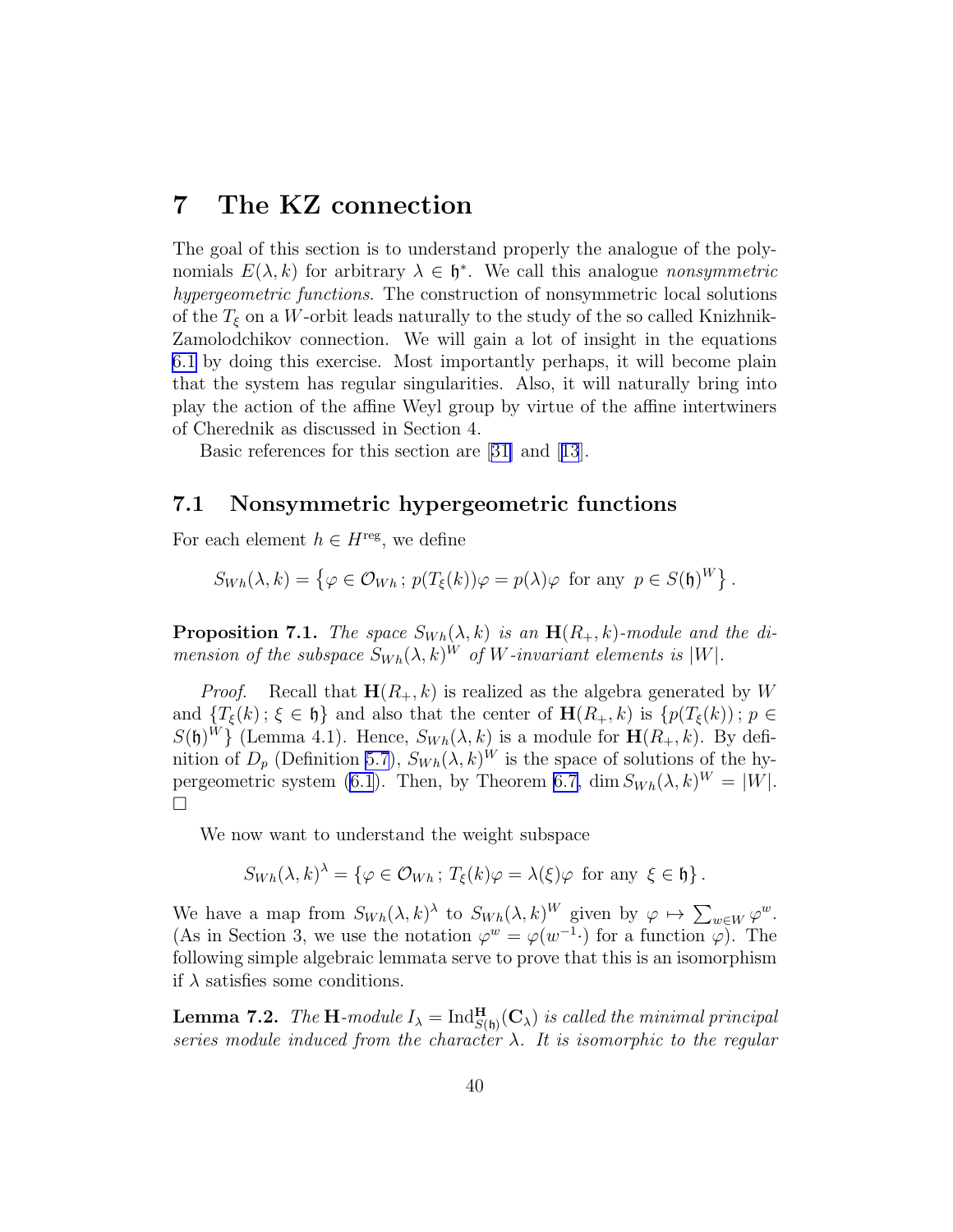<span id="page-41-0"></span>representation as  $\mathbb{C}[W]$ -module. Suppose that  $\lambda$  satisfies  $\lambda(\alpha^{\vee}) \neq 0, \pm k_{\alpha}$  for all  $\alpha \in R_+$ . Then  $I_{\lambda}$  is the direct sum of its one dimensional weight spaces  $I^{\mu}_{\lambda}$  with  $\mu \in W\lambda$ . Moreover,  $I_{\lambda}$  is irreducible and the map

$$
p:I^\mu_\lambda\ni v\mapsto \sum_{w\in W}wv\in I^W_\lambda
$$

is an isomorphism for any  $\mu \in W\lambda$ . Finally, every module over **H** with central character  $\lambda$  and dimension  $\leq |W|$  is ismorphic to  $I_{\lambda}$ .

*Proof.* Under the assumption on  $\lambda$  we see that the kernel of the intertwiners  $I_w$  cannot have a nontrivial intersection with the weight space  $I_\lambda^\lambda$ . Hence all weight spaces of the form  $I^{\mu}_{\lambda}$  with  $\mu \in W\lambda$  are at least one dimensional. Thus by a dimension count every weight space  $I^{\mu}_{\lambda}$  $\lambda^{\mu}$  is one dimensional, and the intertwiners  $I_w$  act as isomorphisms. The irreducibility of  $I_\lambda$  follows from the remark that any nonzero submodule has to contain at least one weight vector, but we have seen that all weight vectors are cyclic. Suppose that  $0 \neq v \in I^{\mu}_{\lambda}$  $\mu_{\lambda}^{\mu}$  and that  $p(v) = 0$ . Then  $\mathbf{H}v = \mathbf{C}[W]v$  has dimension less than  $|W|$ , contradicting the irreducibility. If M is a module with central character  $\lambda$  and dimension  $\leq |W|$ , then we argue as before that all its weight spaces with weight  $\mu \in W\lambda$  have dimension 1. In particular, there is a nonzero weight vector of weight  $\lambda$ , which gives rise to an isomorphism with  $I_{\lambda}$ .

**Lemma 7.3.** Let M be any  $\mathbf{H}(R_+,k)$ -module with central character  $\lambda$ . Denote by  $M^{\lambda}$  the weight space with weight  $\lambda$  and by  $M^{W}$  the subspace of Winvariant elements. If  $\lambda(\alpha^{\vee}) \neq 0, \pm k_{\alpha}$  for all  $\alpha \in R_+$ , then M is semisimple and isotypic of type  $I_{\lambda}$ . The map

$$
p: M^{\lambda} \ni v \mapsto \sum_{w \in W} wv \in M^W
$$

is an isomorphism. If  $M^W$  is finite dimensional then M itself is finite dimensional with  $\dim(M) = |W| \dim(M^W)$ .

*Proof.* For a given  $v \in M$  let us consider the submodule Hv. This is a quotient of the module  $Q_{\lambda} = \mathbf{H}/J_{\lambda}$  with  $J_{\lambda}$  the ideal generated by the central elements  $p-p(\lambda)$  with  $p \in S((h))^W$ . It is clear that  $Q_\lambda$  can be represented by  $\mathfrak{H} \otimes \mathbf{C}[W]$  with  $\mathfrak{H}$  the harmonic elements in  $S((h))$ . Hence  $Q_{\lambda}^{W}$  has dimension |W|, and for every  $q \in Q_{\lambda}^{W}$ ,  $Hq$  is isomorphic to  $I_{\lambda}$  by the previous lemma.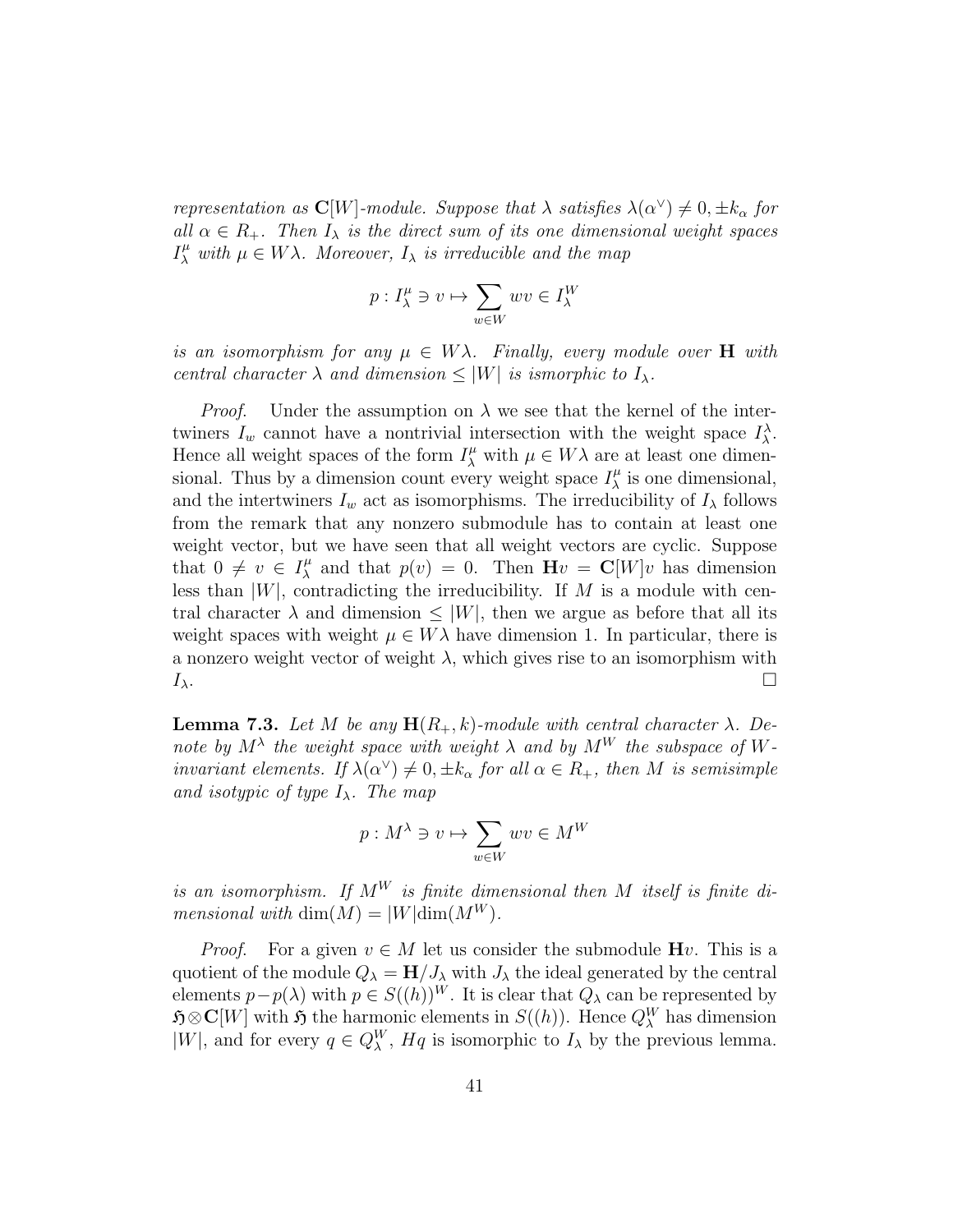<span id="page-42-0"></span>Thus  $Q_{\lambda}$  is a direct sum of  $|W|$  copies of  $I_{\lambda}$ . Now everything claimed follows from the previous lemma. from the previous lemma.

Remark 7.4. The inverse of

$$
p: M^{\lambda} \ni v \mapsto \sum_{w \in W} wv \in M^{W}
$$

is given by the application of the element  $q \in S(\mathfrak{h})$  given by

$$
q = \prod_{\alpha \in R_+} \left(1 - \frac{k_{\alpha}}{\lambda(\alpha^{\vee})}\right)^{-1} \prod_{w \in W, w \neq e} \frac{\xi - w\lambda(\xi)}{\lambda(\xi) - w\lambda(\xi)},
$$

where  $\xi$  is any element in  $\mathfrak h$  satisfying  $\lambda(\xi) \neq w\lambda(\xi)$  for all  $w \neq e$ 

*Proof.* It is sufficient to prove this for  $M = I_{\lambda}$ . Consider the following identity in  $\mathbf{C}[W]$ :

$$
|W|\epsilon^+ = \sum_w c_w(\lambda) \tilde{I}_w(\lambda)
$$

(notations as in Remark [4.5](#page-18-0) and Lemma [5.8\)](#page-23-0). We compute the coefficients  $c_w$  easily by the following remarks. First of all, one verifies directly that

$$
c_{w_0}(\lambda) = \prod_{\alpha \in R_+} \frac{\lambda(\alpha^{\vee}) + k_{\alpha}}{\lambda(\alpha^{\vee})}.
$$

Using the cocycle relation of Remark [4.5](#page-18-0) and the observation  $\epsilon^+ \cdot \tilde{I}_w(\lambda) = \epsilon^+$ it follows that  $c_w(\lambda) = c_{w_0}(w_0 w \lambda)$ , hence

$$
c_w(\lambda) = \prod_{\alpha \in R_+} \frac{w\lambda(\alpha^{\vee}) - k_{\alpha}}{w\lambda(\alpha^{\vee})}
$$

Apply this decomposition of  $p = |W| \epsilon^+$  to  $v = 1 \in I_\lambda^\lambda$  and we see that  $q \circ p(1) = 1$ , as desired.

Corollary 7.5. Retain the assumptions of Lemma [7.3](#page-41-0). The dimension of  $S_{Wh}(\lambda, k)$  is  $|W|^2$ , and this defines a local system  $S(\lambda, k)$  of  $\mathbf{H} = \mathbf{H}(R_+, k)$ . modules with central character  $\lambda$  on the regular orbit space. The monodromy of this local system centralizes the **H**-module structure, and gives  $S_{Wh}(\lambda, k)$ the structure of a  $\mathbf{H}^{\text{aff}}(R_{+}, q)$ -module. More precisely,  $S_{Wh}(\lambda, k)$  is the direct sum of  $|W|$  copies of the monodromy of the equations [6.1](#page-29-0).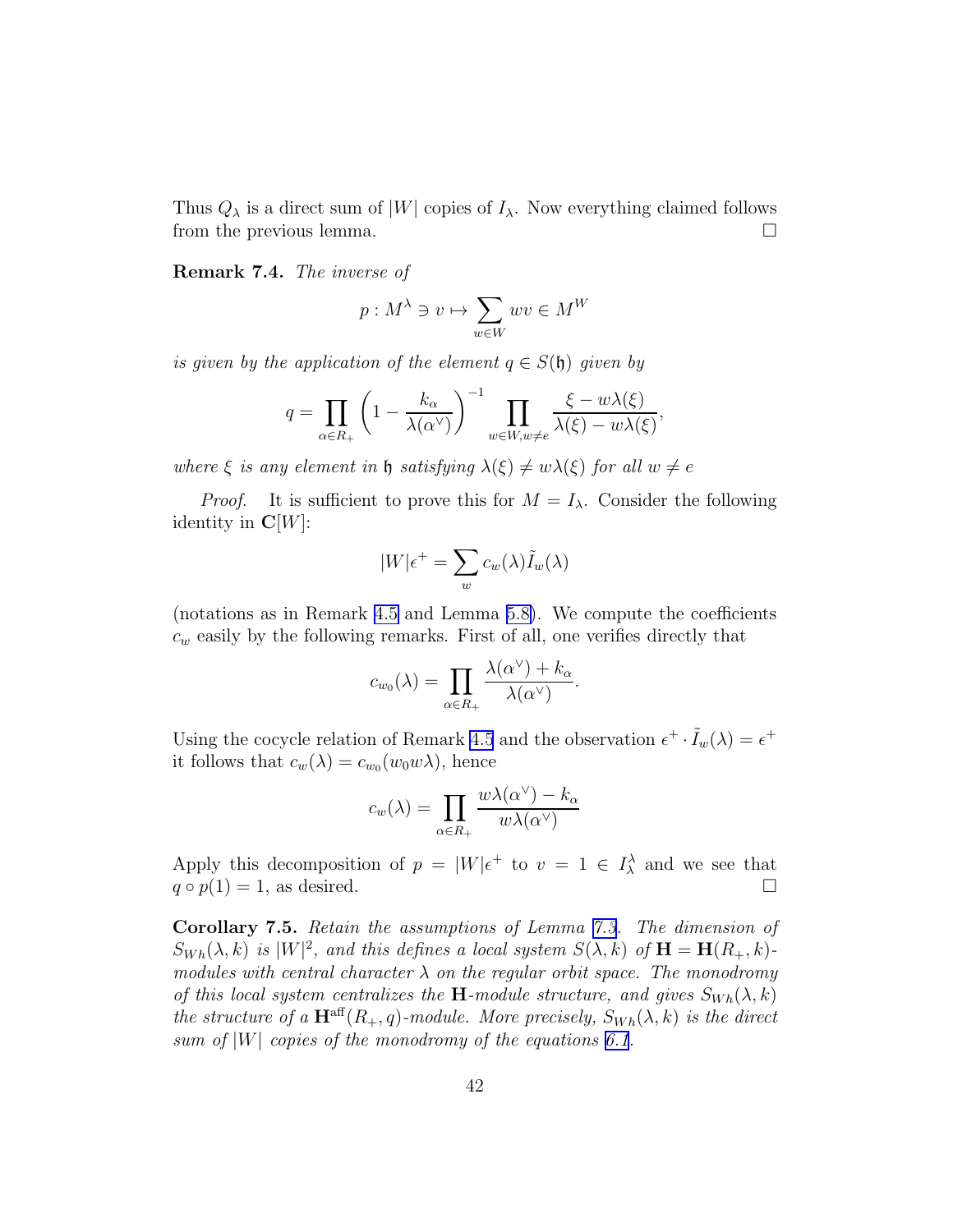<span id="page-43-0"></span>Proof. We leave to the reader the easy verification that monodromy of  $S(\lambda, k)$  commutes with the actions on  $S(\lambda, k)$  by W and by Dunkl operators. By the previous lemmata,  $S(\lambda, k)$  is the direct sum of weight spaces  $S(\lambda, k)^{\mu}$  all of which are isomorphic to  $S(\lambda, k)^{W}$  via the intertwiner p for the monodromy. (And of course,  $S(\lambda, k)^W$  is nothing but the local system of solutions of [6.1](#page-29-0)).  $\Box$ 

**Corollary 7.6.** If  $\text{Re } k_{\alpha} \geq 0$  for any  $\alpha \in R_+$ , then there exists a unique holomorphic function  $G(\lambda, k; \cdot)$  in a tubular neighbourhood of A such that

$$
T_{\xi}(k)G(\lambda,k;\cdot) = \lambda(\xi)G(\lambda,k;\cdot),\tag{1}
$$

$$
G(\lambda, k; e) = 1.
$$
\n<sup>(2)</sup>

*Proof.* For  $\lambda$  satisfying  $\lambda(\alpha^{\vee}) \neq 0, \pm k_{\alpha}$  for any  $\alpha \in R_+$ , we define

$$
G(\lambda, k; \cdot) = |W| D_q F(\lambda, k; \cdot).
$$

By Remark [7.4](#page-42-0), (1) is clear.

Since this function satisfies (again by Remark [7.4\)](#page-42-0):

$$
F(\lambda, k; \cdot) = \frac{1}{|W|} \sum_{w \in W} G^w(\lambda, k; \cdot),
$$

(2) follows from Theorem [6.14](#page-38-0). The apparent poles in  $\lambda$  are removable because of the next lemma, from which the uniqueness also follows.

**Lemma 7.7.** Let  $\varphi \in S(\lambda, k)^{\lambda}$  be a holomorphic function in a neighbourhood of  $e \in A$ . If  $\text{Re } k_{\alpha} \geq 0$  for any  $\alpha \in R_+$ , then  $\varphi(e) = 0$  implies  $\varphi = 0$ .

*Proof.* Let  $\{\xi_i\}$  be an orthonormal basis of **a** and let  $\{\xi_i^*\}$  be the dual basis. The lowest homogeneous part of the operator

$$
\sum_{i=1}^{n} \xi_i^* T_{\xi_i}(k) = \sum_{i=1}^{n} \xi_i^* \partial_{\xi_i} + \sum_{\alpha \in R_+} \frac{k_{\alpha} \alpha}{1 - e^{-\alpha}} (1 - r_{\alpha})
$$

at the origin is equal to

$$
E(k) = \sum_{i=1}^{n} \xi_i^* \partial_{\xi_i} + \sum_{\alpha \in R_+} k_{\alpha} (1 - r_{\alpha}).
$$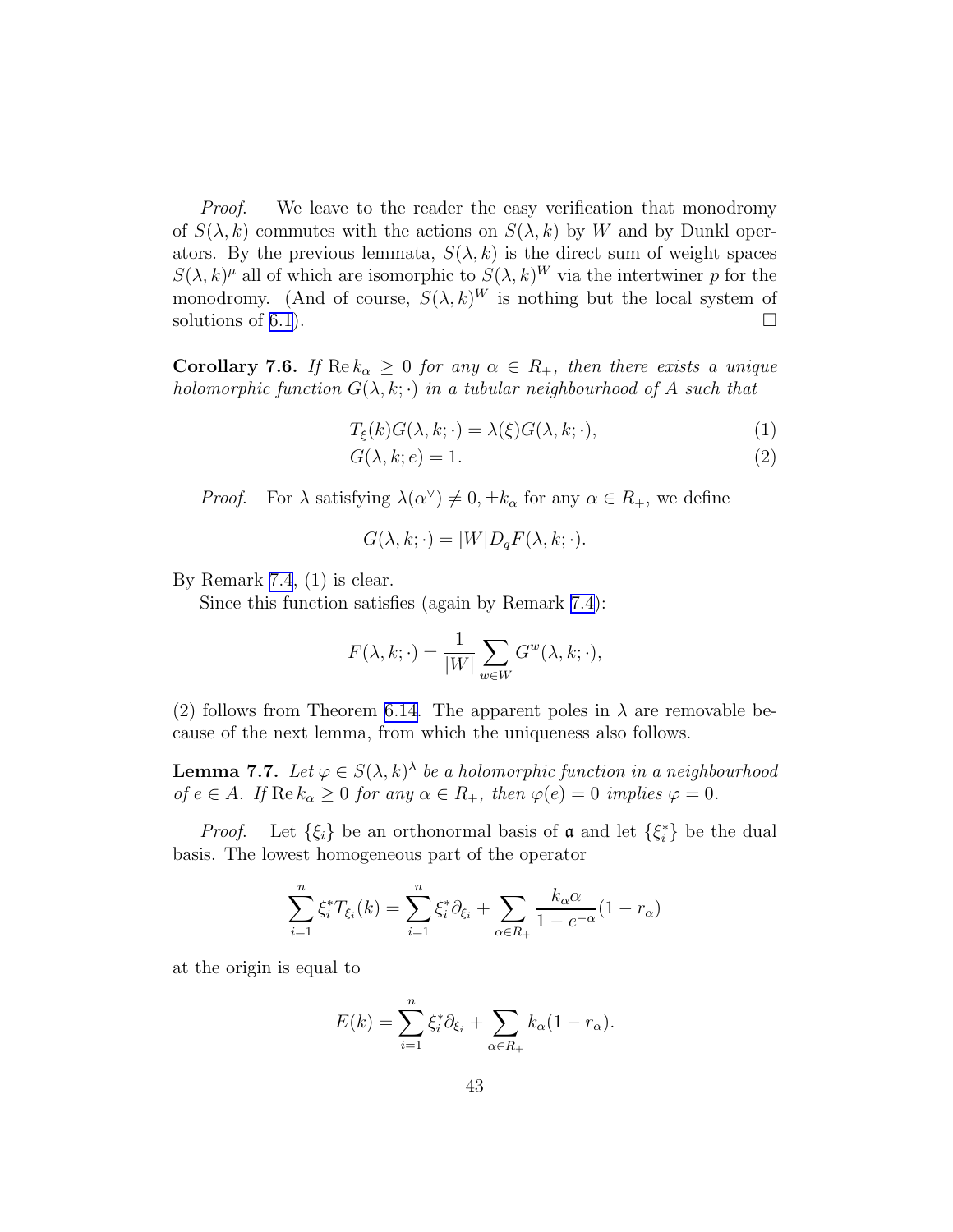Assume that  $\varphi \neq 0$  and let f be the lowest homogeneous part of  $\varphi$  with degree  $m \geq 0$ . By the equation  $\sum_{i=1}^{n} \xi_i^* T_{\xi_i}(k) \varphi = \lambda \varphi$ , we have  $E(k)f =$  $\left(m + \sum_{\alpha \in R_+} k_{\alpha}(1 - r_{\alpha})\right) f = 0$ . Since  $\mathbb{C}[W]f$  is a  $\mathbb{C}[W]$ -module, we can express f as a sum  $\sum_{\delta \in \hat{W}} f_{\delta}$  of  $\delta$ -equivariant parts  $f_{\delta}$  for each  $\delta \in \hat{W}$ . The element  $\sum_{\alpha \in R_+} k_\alpha (1 - r_\alpha)$  is central in  $\mathbb{C}[W]$ , hence acts on an irreducible  $\mathbb{C}[W]$ -module  $\delta$  by a scalar. It is easy to see that this scalar is equal to

$$
\epsilon_{\delta}(k) = \sum_{\alpha \in R_+} k_{\alpha} (1 - \chi_{\delta}(r_{\alpha}) / \chi_{\delta}(e)),
$$

where  $\chi_{\delta}$  is the character of  $\delta$ , and we have the following equation:

$$
(m + \epsilon_{\delta}(k))f_{\delta} = 0
$$
 for each  $\delta \in \hat{W}$ .

On the other hand, since  $\text{Re } \epsilon_{\delta}(k)$  is not less than zero for each  $\delta \in \tilde{W}$  by assumption we have  $f_s = 0$  unless  $m = 0$  Contradiction assumption, we have  $f_{\delta} = 0$  unless  $m = 0$ . Contradiction.

We shall prove the removability of poles of  $G(\lambda, k)$ . Assume that  $G(\lambda, k)$ has a singularity. Since  $F(\lambda, k)$  is an entire function of  $(\lambda, k)$  and by the expression  $G(\lambda, k) = |W|D_{q}F(\lambda, k), G(\lambda, k)$  is meromorphic in  $(\lambda, k)$  and its singular set is the zero set of a function that depends only on  $(\lambda, k)$ . Let  $(\lambda_0, k_0)$  be a regular point and let  $\varphi$  be an irreducible holomorphic function in a neighbourhood V of  $(\lambda_0, k_0)$  such that the zero set of  $\varphi$  is equal to the singular set in V. Let  $l \in \mathbb{N}$  be the smallest integer such that  $G =$  $\varphi^lG$  extends holomorphically to V. By continuity and the property  $(2)$ ,  $G(\lambda, k, e) = 0$  for any singular point  $(\lambda, k)$  in V and, by Lemma [7.7,](#page-43-0)  $G(\lambda, k) \equiv 0$  for these points. This is a contradiction. 0 for these points. This is a contradiction.

**Example 7.8.** Let us consider the BC<sub>1</sub> case, i.e.  $R = \{\pm \alpha, \pm 2\alpha\}$ . We use the notation in Example 5.3. The functions  $F$  and  $G$  are expressed as follows:

$$
\begin{cases} F(\lambda, k; x) = {}_2F_1(a, b, c; z), \\ G(\lambda, k; z) = {}_2F_1(a, b, c; z) + \frac{1}{4b}(y - y^{-1}){}_2F'_1(a, b, c; z), \end{cases}
$$

where,  $_2F_1(a, b, c; z)$  is Gauss' hypergeometric function.

**Remark 7.9.** We have seen that  $p: S^{\lambda} \to S^W$  is an isomorphism if  $\lambda(\alpha^{\vee}) \neq$  $0, \pm k_{\alpha}$  for all  $\alpha \in R$ , and that this map is an intertwiner for the monodromy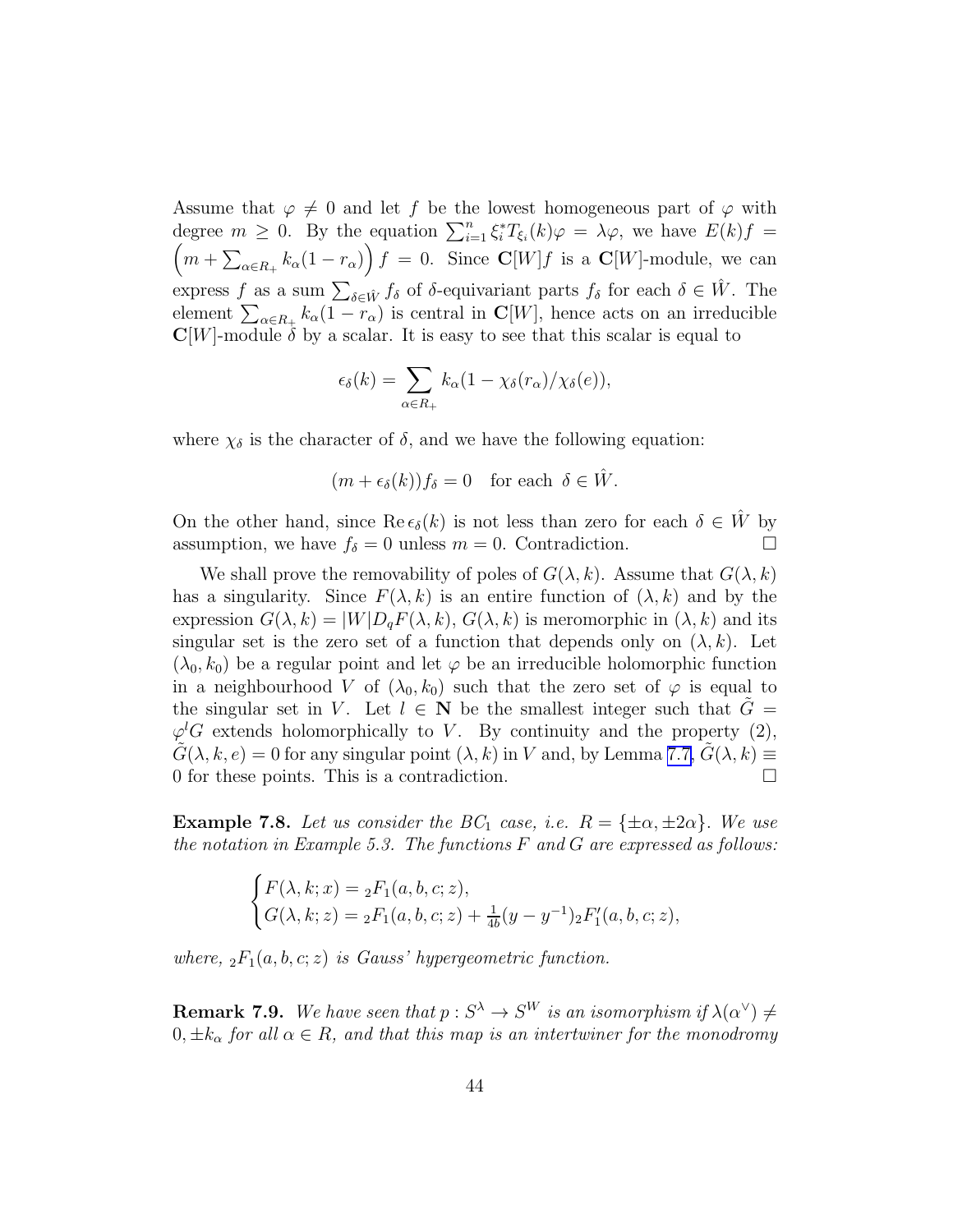<span id="page-45-0"></span>representation of  $\mathbf{H}^{\text{aff}}(R_{+}, q_{i})$ . In fact, for sufficiently generic parameters, we have two isomorphisms:

$$
S(\lambda, k) \simeq I_{\lambda}^{|W|} \quad \text{(as H-module)},
$$
  

$$
\simeq \left( \text{Ind}_{\mathbf{C}[Q^{\vee}]}^{\mathbf{H}^{\text{aff}}}\, e^{2\pi \sqrt{-1}(\lambda)} \right)^{|W|} \quad \text{(as Haff-module)}.
$$

These two actions commute with each other. Notice that also the shift operators  $G_{\pm}(k): S(\lambda, k)^W \to S(\lambda, k \pm 1)^W$  and the intertwiners  $I_w: S(\lambda, k)^\lambda \to$  $S(w\lambda, k)^{w\lambda}$  ( $w \in W^e$ ) commute with the **H**<sup>aff</sup>-action.

**Remark 7.10.** Since  $T_{\xi}(k)$  is not W-equivariant,  $G(w\lambda, k; a)$  and  $G^{w}(\lambda, k, a)$ do not coincide. The correct relationship between them is given by affine intertwiners:

$$
I_w G(\lambda, k) = \left(\prod_{a \in R_+^a \cap w^{-1} R_+^a} (\lambda(a) + k_a)\right) G(w\lambda, k) \text{ for } w \in W^e.
$$

# 7.2 The role of the Knizhnik-Zamolodchikov connection

Let  $\Omega^l$  be the sheaf of holomorphic l-forms on  $\mathfrak{h}^{\text{reg}}$ . We use the notation  $\Omega^l_h$ and  $\Omega_{Wh}^l$  analogously to  $\mathcal{O}_h$  and  $\mathcal{O}_{Wh}$ .

Define an operator  $d(\lambda, k) : \Omega_{Wh}^l \to \Omega_{Wh}^{l+1}$  by

$$
d(\lambda, k) = d - d(\lambda + \rho(k)) + \sum_{\alpha \in R_+} k_{\alpha} (1 - e^{-\alpha})^{-1} d\alpha \otimes (1 - r_{\alpha}).
$$

As in the proof of Lemma [7.7,](#page-43-0) let  $\{\xi_i\}$  be an orthonormal basis of **a** and let  $\{\xi_i^*\}$  be its dual basis of  $\mathfrak{a}^*$ . Since the action of  $d(\lambda, k)$  is expressed as

$$
d(\lambda, k)(\varphi \otimes dx_1 \wedge \cdots \wedge dx_l)
$$
  
= 
$$
\sum_{i=1}^n \left( \partial_{\xi_i} - (\lambda + \rho(k))(\xi_i) + \sum_{\alpha \in R_+} \frac{k_\alpha \alpha(\xi_i)}{1 - e^{-\alpha}} (1 - r_\alpha) \right) \varphi
$$
  

$$
\otimes d\xi_i^* \wedge dx_1 \wedge \cdots \wedge dx_l
$$
  
= 
$$
\sum_{i=1}^n (T_{\xi_i}(k) - \lambda(\xi_i)) \varphi \otimes d\xi_i^* \wedge dx_1 \wedge \cdots \wedge dx_l,
$$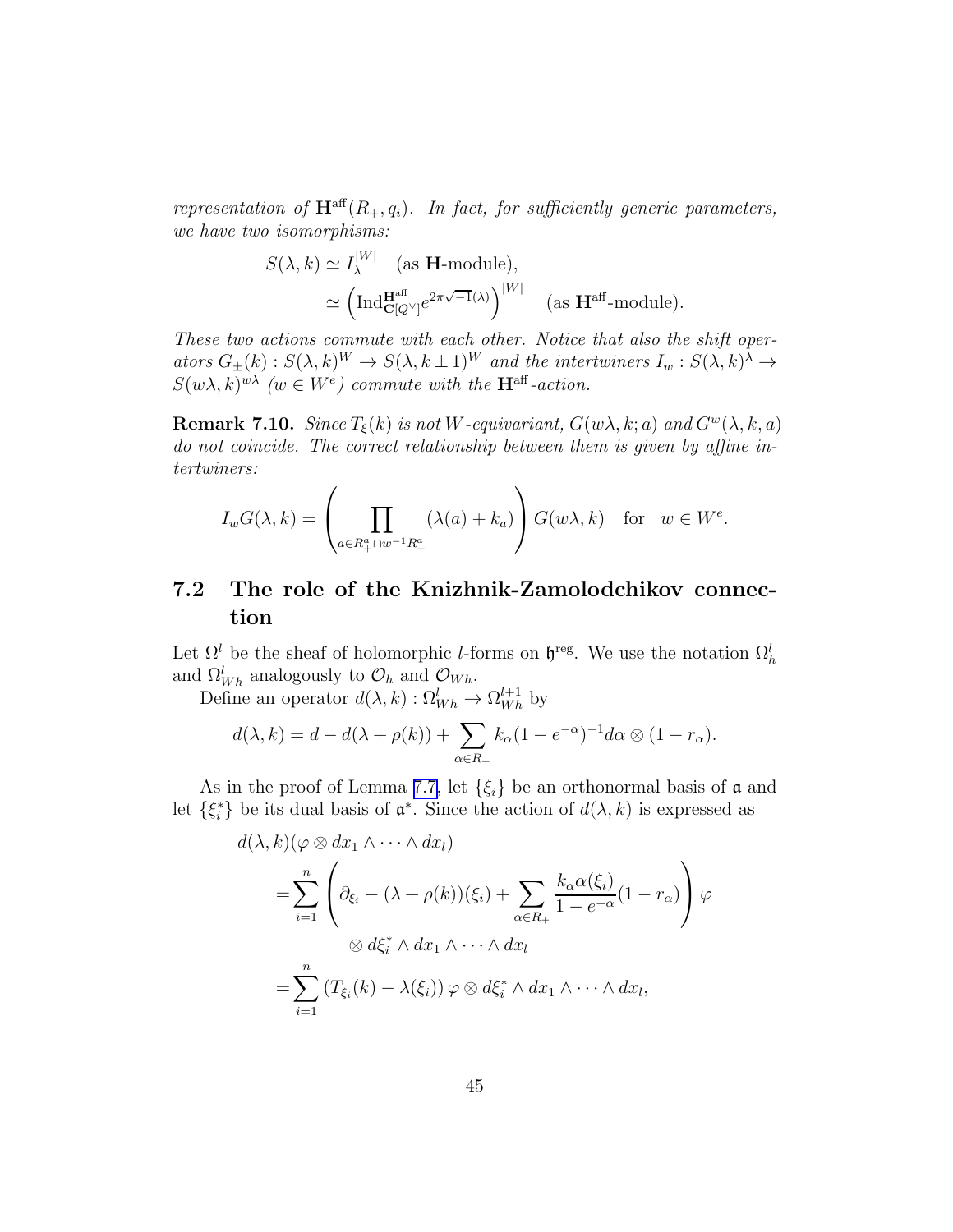we have  $d(\lambda, k)^2 = 0$ , and

$$
0 \longrightarrow S^{\lambda} \xrightarrow{\operatorname{inj}} \mathcal{O}_{Wh} \xrightarrow{d(\lambda,k)} \Omega^1_{Wh} \xrightarrow{d(\lambda,k)} \Omega^2_{Wh} \longrightarrow \dots
$$

is a cochain complex.

Note that  $\Omega^l_{Wh}$  is isomorphic to  $(\Omega^l_{Wh} \otimes \mathbf{C}[W])^W$  by

$$
\Omega^l_{Wh} \ni \varphi \stackrel{\sim}{\longmapsto} \sum_{w \in W} \varphi^w \otimes w \in (\Omega^l_{Wh} \otimes \mathbf{C}[W])^W.
$$

On the other hand,  $(\Omega^l_{Wh} \otimes \mathbf{C}[W])^W$  is also isomorphic to  $\Omega^l_h \otimes \mathbf{C}[W]$  by

$$
\Omega_h^l \otimes \mathbf{C}[W] \ni \varphi \otimes v \stackrel{\sim}{\longmapsto} \sum_{w \in W} \varphi^w \otimes wv \in (\Omega_{Wh}^l \otimes \mathbf{C}[W])^W.
$$

Via these isomorphisms, we have a new cochain complex:

$$
0 \longrightarrow \mathcal{L}^{\lambda} \stackrel{\text{inj.}}{\longrightarrow} \mathcal{O}_h \otimes \mathbf{C}[W] \stackrel{\nabla(\lambda,k)}{\longrightarrow} \Omega^1_h \otimes \mathbf{C}[W] \stackrel{\nabla(\lambda,k)}{\longrightarrow} \Omega^2_h \otimes \mathbf{C}[W] \longrightarrow \dots
$$

Since the isomorphism  $\Omega^l_{Wh} \longrightarrow \Omega^l_h \otimes \mathbf{C}[W]$  is given by

$$
(\varphi_w)_{w \in W} \mapsto \sum_{w \in W} \varphi_{w^{-1}}^w \otimes w \quad (\varphi_w \in \Omega_{w \cdot h}^l)
$$

and the inverse is given by

$$
\sum_{w \in W} \psi_w \otimes w \mapsto (\psi_{w^{-1}}^w)_{w \in W},
$$

the operator  $\nabla(\lambda, k)$  is expressed as follows:

$$
\nabla(\lambda, k)(\psi \otimes w \otimes dx_1 \wedge \dots \wedge dx_l)
$$
  
= 
$$
\sum_{i=1}^n \nabla_{\xi_i}(\lambda, k)(\psi \otimes w) \otimes d\xi_i^* \wedge dx_1 \wedge \dots \wedge dx_l,
$$

with

$$
\nabla_{\xi}(\lambda, k) = w(T_{w^{-1}\xi}(k) - w\lambda(\xi)) w^{-1} \quad \text{(multiplication in } \mathbf{H}(R_+, k))
$$
\n
$$
= \partial_{\xi} + \frac{1}{2} \sum_{\alpha \in R_+} k_{\alpha} \left( \alpha(\xi) \frac{1 + e^{-\alpha}}{1 - e^{-\alpha}} \otimes (1 - r_{\alpha}) + \alpha(\xi) \otimes r_{\alpha} \epsilon_{\alpha} \right) - w\lambda(\xi),
$$

and $\epsilon_{\alpha}(w) = -\text{sgn}(w^{-1}\alpha)w$ . The last expression is a consequence of ([5.1\)](#page-21-0), and the reflections in  $\nabla_{\xi}(\lambda, k)$  act on  $\mathbb{C}[W]$  by left multiplication.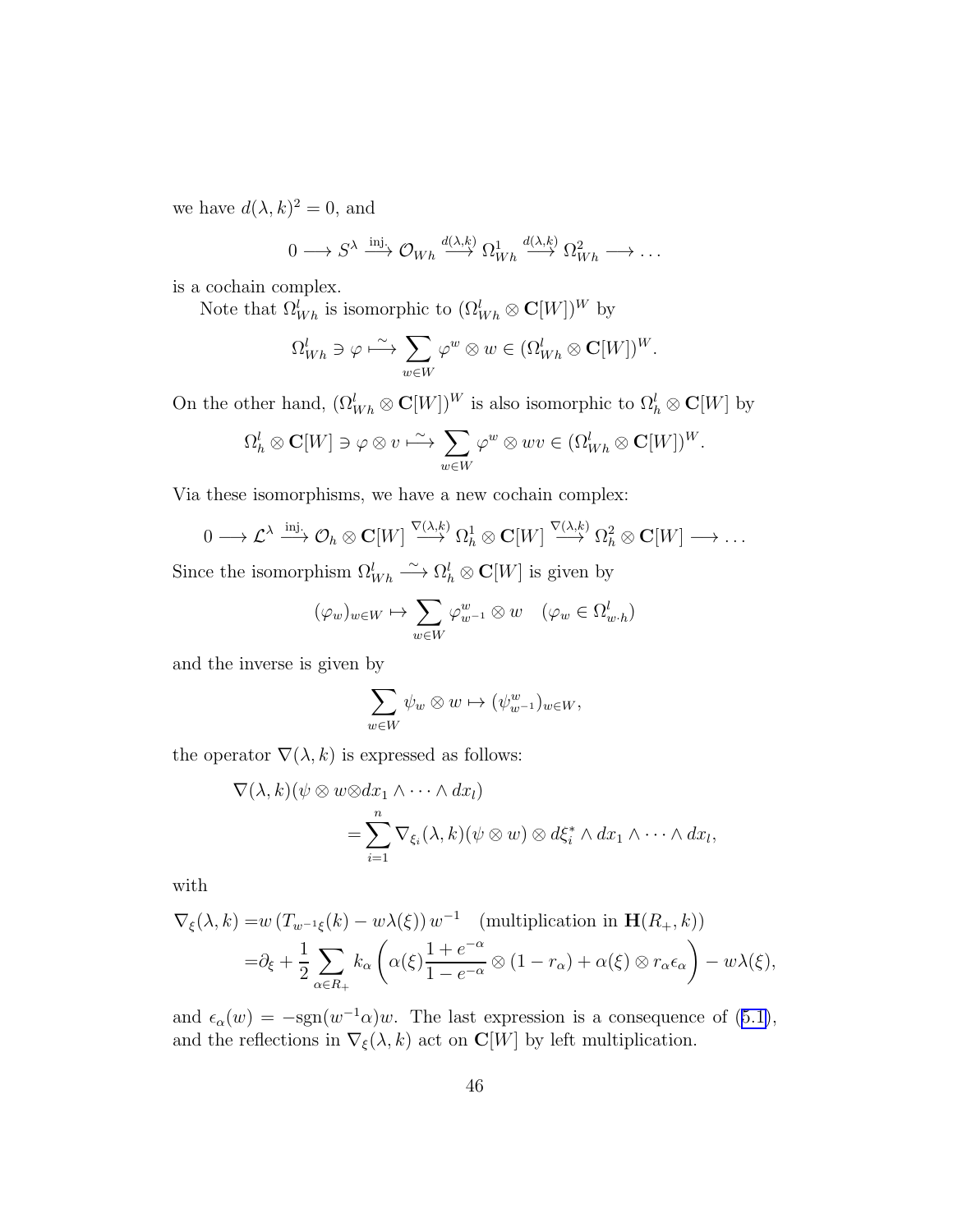**Definition 7.11.** We call the coinvariant derivative  $\nabla(\lambda, k)$  the (trigonometric) Knizhnik-Zamolodchikov connection (KZ-connection in the sequel).

**Corollary7.12.** (Matsuo [[25](#page-65-0)]) The KZ connection is integrable and the map  $\sum_{w \in W} \psi_w \otimes w \mapsto \sum_{w \in W} \psi_w$  gives an isomorphism from  $\mathcal{L}_\lambda$  to  $S^W$  if  $\lambda(\alpha^\vee) \neq$  $0, \pm k_{\alpha}$  for any  $\alpha \in R$ .

The isomorphism in Corollary 7.12 is called the Matsuo isomorphism.

Remark 7.13. We can easily extend this isomorphism to the weaker condition " $\lambda(\alpha^{\vee}) \neq k_{\alpha}$  for any  $\alpha \in R_+$ ".

**Remark 7.14.** By Corollary [7.6,](#page-43-0)  $G(\lambda, k) \in S(\lambda, k)$ <sup> $\lambda$ </sup>. Then, by the above discussion, the vector  $\sum_{w \in W} G^w(\lambda, k) \otimes w$  is an element of

$$
\mathcal{L}_{\lambda} = \{ \psi \in \mathcal{O}_{h} \otimes \mathbf{C}[W]; \, \nabla(\lambda, k)\psi = 0 \}.
$$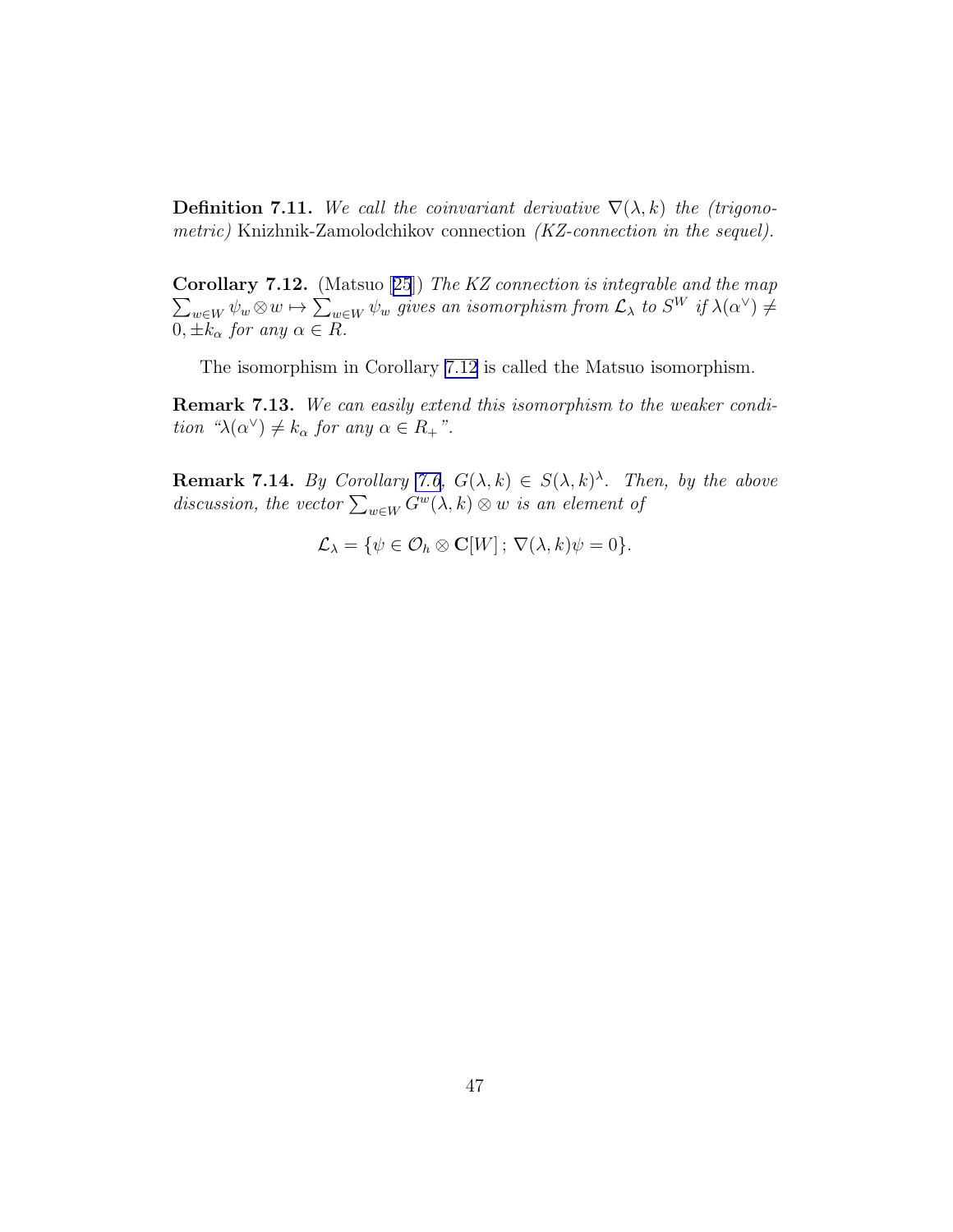# <span id="page-48-0"></span>8 Harmonic Analysis on A

In this section we study the eigenfunction transform  $\mathcal F$  for the algebra of Dunkl operators acting on  $C_c^{\infty}(A)$ . We shall prove a Paley-Wiener theorem and an explicit inversion formula for F, when  $k_{\alpha} \geq 0$  for all  $\alpha \in R$ . The transform  $\mathcal F$  was called the Cherednik transform in [\[31](#page-65-0)] and the Opdam transform in[[4\]](#page-63-0). We will simply use the generic name "Fourier transform" here.

#### 8.1 Paley-Wiener theorem

For  $f, g \in C_c^{\infty}(A)$ , define

$$
(f,g)_k = \int_A f(a)\overline{g(a)}\delta_k(a)da,
$$

where

$$
\delta_k(a) = \prod_{\alpha \in R_+} |a^{\alpha/2} - a^{-\alpha/2}|^{2k_{\alpha}}
$$

and da is the Lebesgue measure on A normalized by  $vol(A / exp(Q^{\vee})) = 1$ . In this section we assume that  $k_{\alpha} \geq 0$  for all  $\alpha \in R$ . In this and the next section we shall only give complete proofs when there is something new to add to the ideas in the literature. Otherwise we shall content ourselves with references.

The following lemma is an easy computation.

Lemma 8.1. ([\[31,](#page-65-0) Lemma 7.8])

$$
(T_{\xi}f, g)_k = (f, (-w_0 T_{w_0(\bar{\xi})}w_0)g)_k.
$$

Here  $w_0$  is the longest element in W.

**Definition 8.2.** For  $f \in C_c^{\infty}(A)$  and  $\lambda \in \mathfrak{h}^*$ , define

$$
\mathcal{F}(f)(\lambda) = \int_A f(a)G(-w_0\lambda, k; w_0 a)\delta_k(a)da.
$$

And for  $\varphi$  a "nice function" on  $\mathfrak{h}^*$ , define

$$
\mathcal{J}(\varphi)(a) = \int_{\sqrt{-1}a^*} \varphi(\lambda)G(\lambda,k;a)\sigma(\lambda)d\mu(\lambda),
$$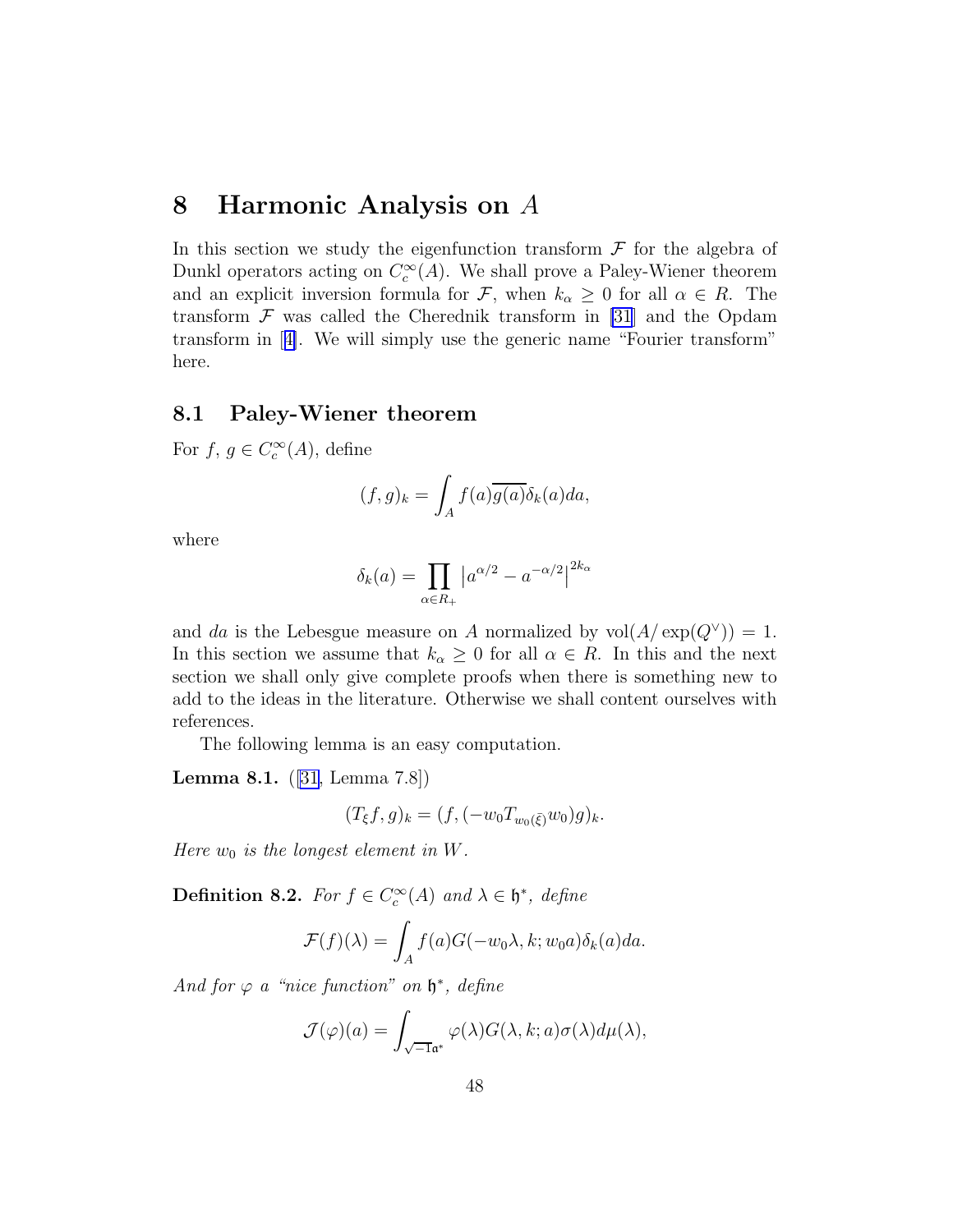where

$$
\sigma(\lambda) = \prod_{\alpha \in R_+} \frac{\Gamma(\lambda(\alpha^{\vee}) + k_\alpha)\Gamma(-\lambda(\alpha^{\vee}) + k_\alpha + 1)}{\Gamma(\lambda(\alpha^{\vee}))\Gamma(-\lambda(\alpha^{\vee}) + 1)},
$$

and  $d\mu(\lambda)$  is the translation invariant holomorphic n-form such that the volume of  $\sqrt{-1}a/2\pi\sqrt{-1}P$  equals 1.

First we need to show that  $C_c^{\infty}(A)$  is mapped by  $\mathcal F$  in a space of nice functions, so that the composition  $\mathcal{J}F(f)$  makes sense. Given  $a \in A$ , let  $C_a$ denote the convex hull of  $Wa$  and let  $H_a$  denote the support function given by

$$
H_a(\lambda) = \sup \{ \lambda (\log b) \, ; \, b \in C_a \}.
$$

An entire function  $\varphi$  on  $\mathfrak{h}^*$  is said to be of *Paley-Wiener type a* if

 $\forall N \in \mathbf{N}, \exists C > 0 : |\varphi(\lambda)| \leq C(1 + |\lambda|)^{-N} \exp(H_a(-\text{Re}(\lambda))) \quad (\lambda \in \mathfrak{h}^*).$ 

Let  $PW(a)$  be the space of entire functions of the Paley-Wiener type a and  $PW = \bigcup_{a \in A} PW(a).$ 

**Theorem 8.3.** ([\[31](#page-65-0), Proposition 6.1, Corollary 6.2]) For all  $k \in K^{reg}$  (here regular means:  $\tilde{c}(\rho(k), k) \neq 0$  and all compact subset D of A, and all  $p \in$  $S(\mathfrak{h})$ , there exists  $C > 0$  and  $N \in \mathbb{N}$  such that

$$
\sup_{a \in D} |\partial(p)G(\lambda, k; a)| \le C(1 + |\lambda|^N) \exp(\max_w \{ \text{Re}(w\lambda(\log a)) \}).
$$

*Proof.* (Sketch) If a and  $\xi$  are regular elements in the same Weyl chamber, we can see that

$$
\partial_{\xi}(a^{-2\mu}\sum_{w}|G(\lambda,k,w^{-1}a)|^2)\leq 0
$$

from KZ connection, where  $\mu \in W \text{Re}\lambda$  such that  $\mu(\xi) = \max_w {\text{Re}(w\lambda(\xi))}.$ This proves the theorem for  $p \equiv 1$ . The statement for general  $p \in S(\mathfrak{h})$  follows from Cauchy's formula. follows from Cauchy's formula.

Theorem 8.4. (Paley-Wiener theorem[[31](#page-65-0), Theorem 8.6])

(a) 
$$
\mathcal{F}: C_c^{\infty}(C_a) \to PW(a)
$$
  
(b)  $\mathcal{J}: PW(a) \to C_c^{\infty}(C_a)$ 

Proof. (a) follows directly from Theorem 8.3. Using asymptotic expansion (b) can be proved in the same way as Helgason's proof of the Paley-Wiener theorem for Riemannian symmetric spaces [\[17\]](#page-64-0).  $\Box$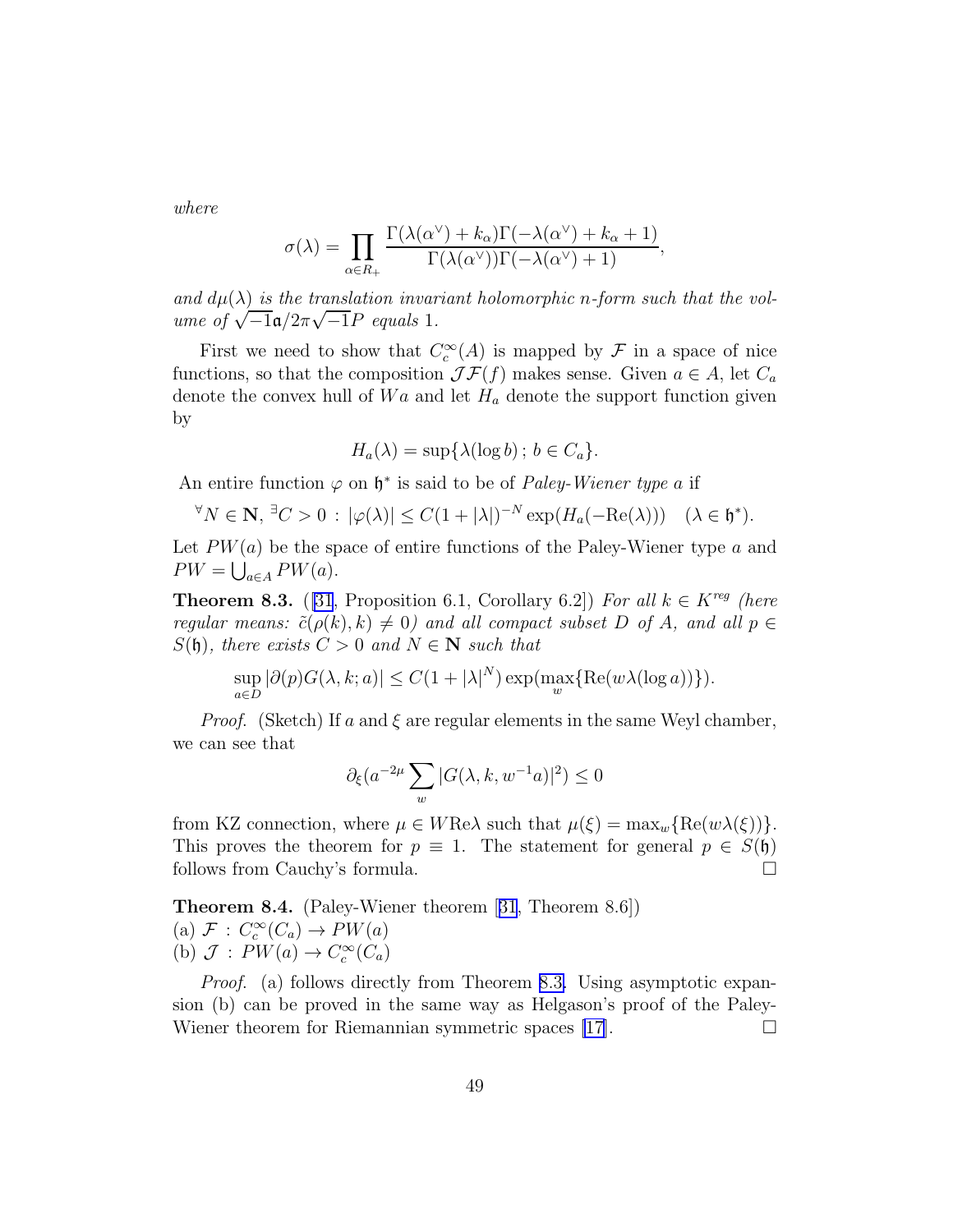#### <span id="page-50-0"></span>8.2 Inversion and Plancherel formula

**Theorem8.5.** (see [[31\]](#page-65-0))  $\mathcal{FJ}$  and  $\mathcal{JF}$  are identical on PW and  $C_c^{\infty}(A)$ respectively.

Proof. The theorem was first proved by Opdam[[31\]](#page-65-0). Here we will give an outline of Cherednik's proof of Theorem 8.5 ([\[4](#page-63-0)]). It is a very nice proof, based on the action of the affine intertwiners. The nonsymmetric theory is essential now.

One checks by direct computation that

$$
\mathcal{F}(I_i f)(\lambda) = -(\lambda(a_i) + k_i) \mathcal{F}(f)(r_i \lambda), \qquad (8.1)
$$

$$
\mathcal{F}(T_{\xi}f)(\lambda) = \lambda(\xi)\mathcal{F}(f)(\lambda), \qquad (8.2)
$$

Combined these formulae show that

$$
\mathcal{F}(f^{r_i}) = \mathcal{F}(f)^{r_i} - k_i \frac{\mathcal{F}(f) - \mathcal{F}(f)^{r_i}}{a_i} = Q_i(\mathcal{F}(f)).
$$
\n(8.3)

Here  $Q_i$  is the Lusztig operator, which is the action of  $r_i$  in the module

$$
\text{Ind}_{\mathbf{C}[W]}^{PW\otimes_{S(\mathfrak{h})}\mathbf{H}(R_+,k)}(\text{triv}).
$$

Next one checks that

$$
\mathcal{J}(Q_i(\varphi)) = \mathcal{J}(\varphi)^{r_i} \quad i = 0, 1, \dots, n. \tag{8.4}
$$

This is delicate if  $i = 0$ , since we need a contour shift here (the proof for  $i\neq 0$  is the same, but without the shift). If  $i=0$  it is only true for  $k_\alpha\geq 0$  $(\alpha \in R)$ . For the proof we need

$$
\left(1 + \frac{k_i}{\lambda(a_i)}\right)\sigma(\lambda) = \left(1 - \frac{k_i}{\lambda(a_i)}\right)\sigma(r_i\lambda),\tag{8.5}
$$

which follows easily from the definition of  $\sigma$ .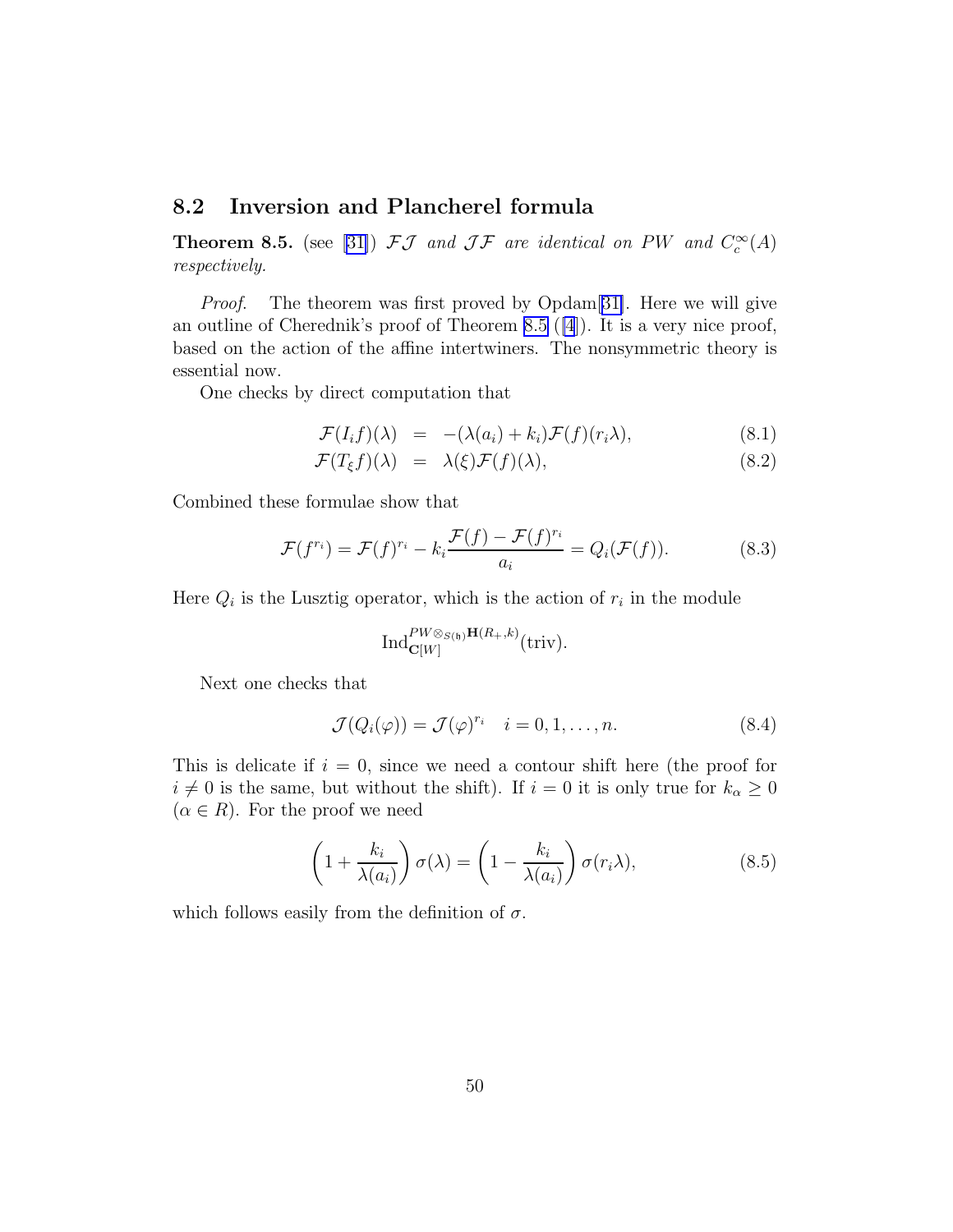We have

$$
\mathcal{J}(Q_i(\varphi)) = \int_{\sqrt{-1}\mathfrak{a}^*} Q_i(\varphi)(\lambda)G(\lambda, k; a)\sigma(\lambda)d\mu(\lambda)
$$
  
\n
$$
= \int_{\sqrt{-1}\mathfrak{a}^*} \left(\varphi^{r_i} - k_i \frac{\varphi - \varphi^{r_i}}{\lambda(a_i)}\right) G(\lambda, k; a)\sigma(\lambda)d\mu(\lambda) \quad \text{(by (8.3))}
$$
  
\n
$$
= \int_{\sqrt{-1}\mathfrak{a}^*} \varphi(r_i\lambda) \left(1 + \frac{k_i}{\lambda(a_i)}\right) G(\lambda, k; a)\sigma(\lambda)d\mu(\lambda)
$$
  
\n
$$
- k_i \int_{\sqrt{-1}\mathfrak{a}^*} \varphi(\lambda) \frac{1}{\lambda(a_i)} G(\lambda, k; a)\sigma(\lambda)d\mu(\lambda)
$$
  
\n
$$
= \int_{r_i(\sqrt{-1}\mathfrak{a}^*)} \varphi(\lambda) \left(1 + \frac{k_i}{\lambda(a_i)}\right) G(r_i\lambda, k; a)\sigma(\lambda)d\mu(\lambda)
$$
  
\n
$$
- k_i \int_{\sqrt{-1}\mathfrak{a}^*} \varphi(\lambda) \frac{1}{\lambda(a_i)} G(\lambda, k; a)\sigma(\lambda)d\mu(\lambda) \quad \text{(by (8.5))}
$$
  
\n
$$
= \int_{\sqrt{-1}\mathfrak{a}^*} \varphi(\lambda) \left(\left(1 + \frac{k_i}{\lambda(a_i)}\right) G(r_i\lambda, k; a) - \frac{k_i}{\lambda(a_i)} G(\lambda, k; a)\right) \sigma(\lambda)d\mu(\lambda)
$$
  
\n
$$
= \mathcal{J}(\varphi)^{r_i}.
$$

In last steps we use shift of contour for  $i = 0$  and a formula for  $G^{r_i}$  based on the formula for  $I_i$ G (cf. Remark [7.10](#page-45-0)):

$$
G^{r_i}(\lambda, k; a) = \left(1 + \frac{k_i}{\lambda(a_i)}\right) G(r_i \lambda, k; a) - \frac{k_i}{\lambda(a_i)} G(\lambda, k; a).
$$

Observe that the necessary shift of contour when  $i = 0$  is allowed when  $k_{\alpha} > 0$ , since the only pole of  $\sigma$  that possibly needs to be reckoned with is cancelled by the factor

$$
1 + \frac{k_0}{\lambda(a_0)} = \frac{1 - \lambda(\theta^{\vee}) + k_{\theta}}{1 - \lambda(\theta^{\vee})}.
$$

However, when  $k_{\alpha} < 0$  the poles at  $\lambda(a_i) + k_i$  enter into the positive chamber, and these destroy the symmetry for  $i = 0$ .

By [\(8.3](#page-50-0)) and [\(8.4](#page-50-0)),  $\mathcal{J} \circ \mathcal{F}$  commutes with action of  $W^e$  on  $C_c^{\infty}(A)$ . In particular,  $\mathcal{J} \circ \mathcal{F}$  commutes with multiplications by  $e^{\lambda}$  ( $\lambda \in P$ ). It is easy to see that the ideal  $i_{x_0}$  of functions in  $C_c^{\infty}(A)$  that vanish at some point  $x_0 \in A$ can be written as  $j_{x_0}C_c^{\infty}(A)$ , where  $j_{x_0}$  denotes the maximal ideal at  $x_0$  in  $\mathbf{C}[P]$ . Hence  $\mathcal{J} \circ \mathcal{F}$  maps  $i_{x_0}$  into itself, for all  $x_0$ . Therefore it has to be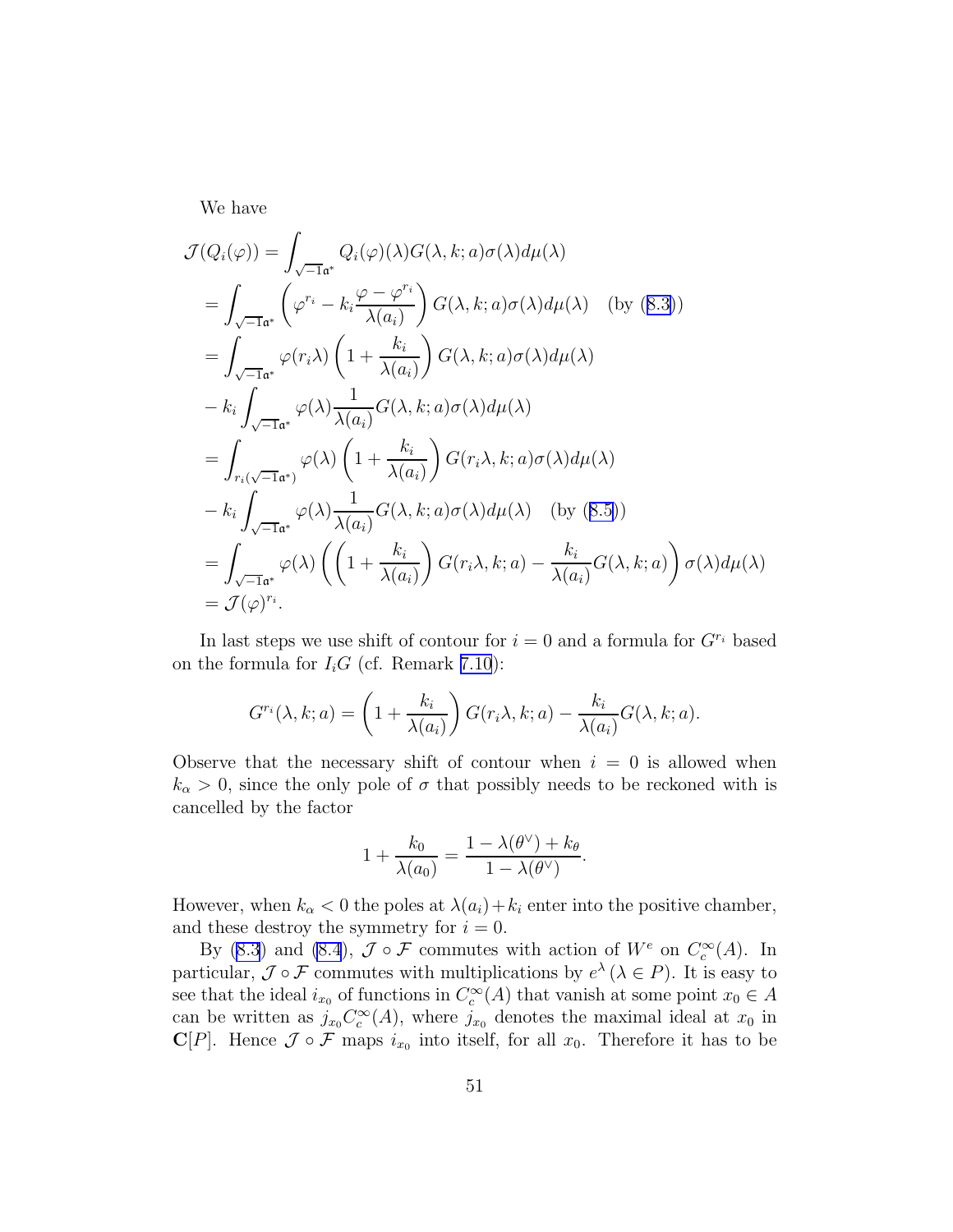<span id="page-52-0"></span>multiplication by a  $f \in C^{\infty}(A)$ . Since  $\mathcal{J} \circ \mathcal{F}$  is also W equivariant, f must be W invariant. Finally, by [\(8.2](#page-50-0)), it has to also commute with  $T_{\xi}$ -action on  $C_c^{\infty}(A)$ . Thus we have

$$
T_{\xi}f = \partial_{\xi}f = 0 \quad \text{for all } \xi,
$$

and  $f$  must be a constant. One can prove that the constant is 1 by considering the asymptotics.

Conversely  $\mathcal{F} \circ \mathcal{J}$  commutes with multiplications by polynomials  $p \in S(\mathfrak{h})$ . As before,  $\mathcal{F} \circ \mathcal{J}$  has to be multiplication by some function g. Computing  $\mathcal{J} \mathcal{F} \mathcal{J}(\varphi)$  in two ways, we have

$$
\mathcal{J}(\varphi) = \mathcal{J}(g\varphi).
$$

At  $e \in A$  we have

$$
\int_{\sqrt{-1}\mathfrak{a}^*} \varphi(\lambda)\sigma(\lambda)d\mu(\lambda) = \int_{\sqrt{-1}\mathfrak{a}^*} g(\lambda)\varphi(\lambda)\sigma(\lambda)d\mu(\lambda),
$$
  
hence  $g \equiv 1$ .

The inversion formula we have derived now is NOT the inversion formula of the spectral decomposition of  $\mathbb{C}_c^{\infty}(A)$  for the action of the commutative algebra of Dunkl-Cherednik operators (this algebra of operators is not even closed with respect to the  $*$  operator!). Accordingly, the function  $\sigma$  is not positive (not even real), we have no Plancherel formula and no extension of  $\mathcal F$  to an  $L_2$  space. One can fix this by considering the decomposition of  $\mathbb{C}_c^{\infty}(A)$  with respect to its structure as a pre-unitary module of the action of the noncommutative  $*$  algebra  $H$ , and this point of view was used in [\[31](#page-65-0)]. A simpler way out of this is the reduction of the transform to the  $|W|$ -symmetric situation. If  $f \in C_c^{\infty}(A)$  is W-invariant, then

$$
\mathcal{F}(f)(\lambda) = \int_{A} f(a)F(-\lambda, k; a)da,
$$
\n(8.6)

which coincides with the Harish-Chandra transform for spherical functions if the parameter  $k$  corresponds to the root multiplicities of a Riemannian symmetric space.

The W-invariance of f results in the W-invariance of  $\mathcal{F}(f)$ . Replacing G by F in the transform  $\mathcal{J}$ , we have

$$
f(a) = \int_{\sqrt{-1}a^*} \mathcal{F}(f)(\lambda) F(\lambda, k; a) \sigma'(\lambda) d\mu(\lambda), \tag{8.7}
$$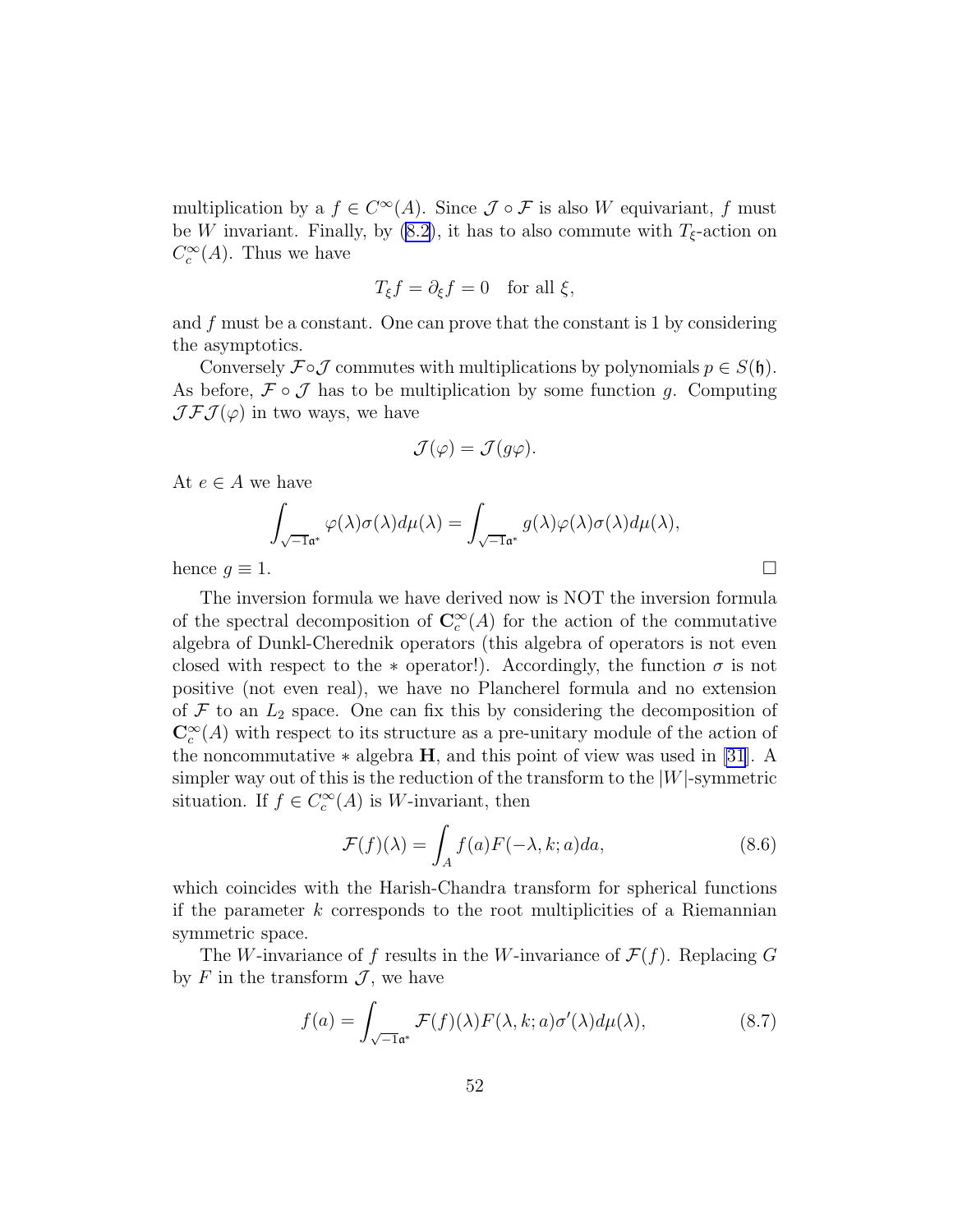where

$$
\sigma'(\lambda) = \prod_{\alpha \in R_+} \frac{\Gamma(\lambda(\alpha^{\vee}) + k_\alpha)\Gamma(-\lambda(\alpha^{\vee}) + k_\alpha)}{\Gamma(\lambda(\alpha^{\vee}))\Gamma(-\lambda(\alpha^{\vee})).}
$$

Notice that

$$
\sigma'(\lambda) = \frac{1}{c(\lambda, k)c(-\lambda, k)} = \frac{1}{|c(\lambda, k)|^2} > 0,
$$

where

$$
c(\lambda, k) = \frac{\tilde{c}(\lambda, k)}{\tilde{c}(\rho(k), k)}.
$$

Formula([8.7\)](#page-52-0) is a k-deformation of Harish-Chandra's inversion formula for spherical transform. For arbitrary  $k$  ( $k_{\alpha} \geq 0$ ,  $\alpha \in R$ ) it had been conjectured by Heckman and Opdam and was proved by Opdam[\[31\]](#page-65-0). For group case, see [\[17,](#page-64-0) Ch IV].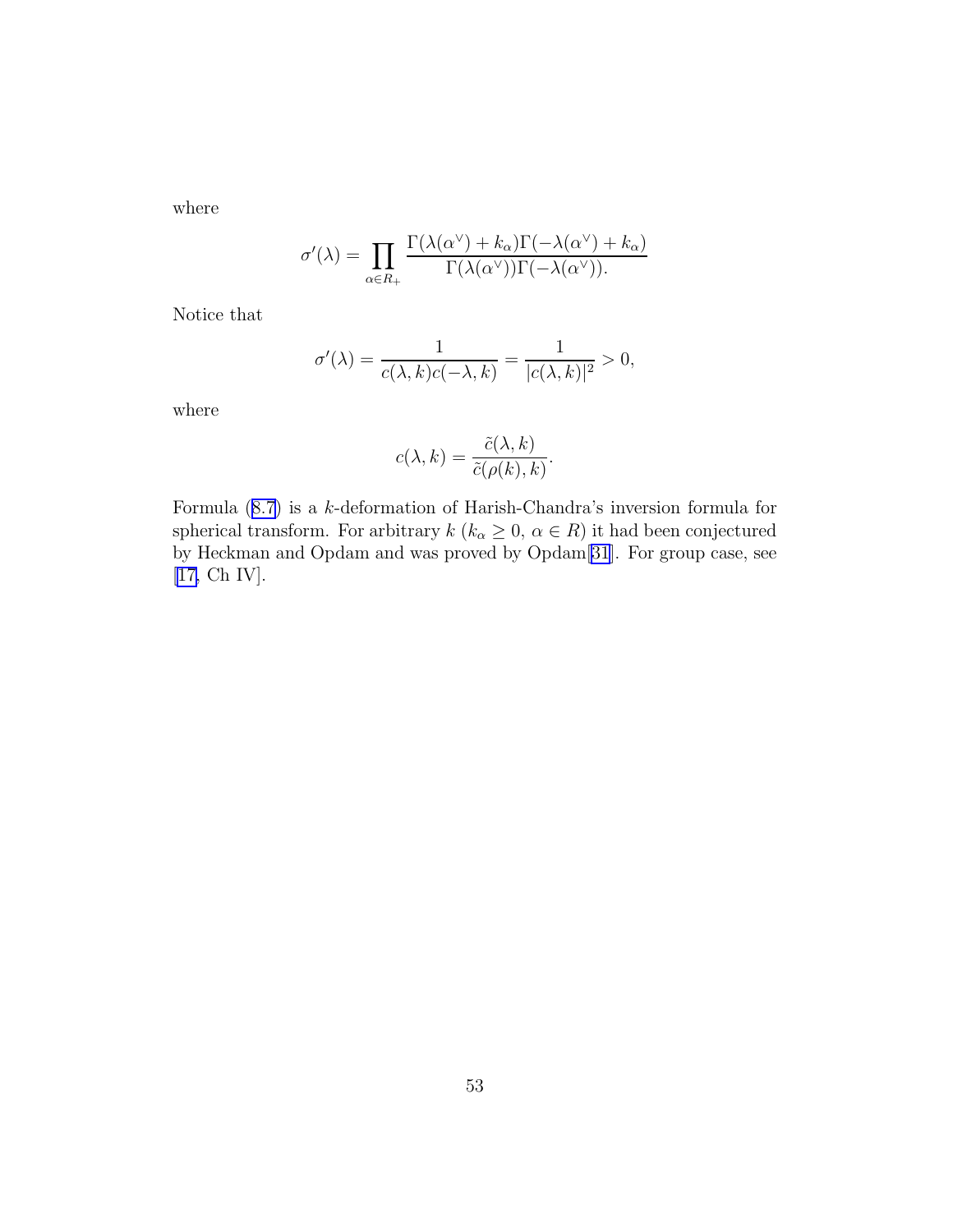# <span id="page-54-0"></span>9 The attractive case (Residue Calculus)

In the previous section we gave the inversion formula for  $\mathcal F$  for the repulsive case,  $k_{\alpha} \geq 0$  for all  $\alpha \in R$ . In this section we consider the attractive case,  $k_{\alpha}$  < 0 for all  $\alpha \in R$  (cf. [\[32\]](#page-65-0)). The spectral decomposition involves lower dimensional spectra.

#### 9.1 Paley-Wiener theorem and Plancherel theorem

The formula

$$
(f,g)_k = \int_A f(a)\overline{g(a)}\delta_k(a)da,
$$

gives an inner product only as long as  $\delta_k(a)$  is locally integrable.

**Theorem9.1.** ( [\[13](#page-64-0), Proposition 5.1], [[32,](#page-65-0) Proposition 1.1])  $\delta_k(a)$  is locally integrable if and only if k is in the connected component of  $\{k : \tilde{c}(\rho(k), k) > 0\}$ containing  $k_{\alpha} \geq 0$  for all  $\alpha \in R$ . In particular this is satisfied in the following two situations:

- (a)  $k_{\alpha} > 0$  for all  $\alpha \in R$ .
- (b)  $k_{\alpha} < 0$  for all  $\alpha \in R$ , and  $\rho(k)(\theta^{\vee}) + k_{\theta} + 1 > 0$ .

Here, as always,  $\theta$  is the highest short root. In case (a),  $\delta_k(a)$  is locally integrable and in case (b),  $\delta_k(a)$  is even integrable.

**Remark 9.2.** If R is simply laced, the condition for k in the theorem means that  $k > -1/d_n$ , where  $d_n$  is the Coxeter number.

**Remark 9.3.** If  $\delta_k(a)$  is integrable, then  $G(-\rho(k), k, \cdot) = 1$  is square integrable with respect to  $\delta_k(a)da$ . On the other hand, in the sense of the previous section its Fourier transform is zero. Clearly the inversion formula with purely continuous spectrum as in the previous section now fails!

From now on we assume that we are in the situation of Theorem 9.1(b) (the so-called attractive case). And we will restrict ourselves to the Wsymmetric case, in view of the remarks made in the last part of the previous section.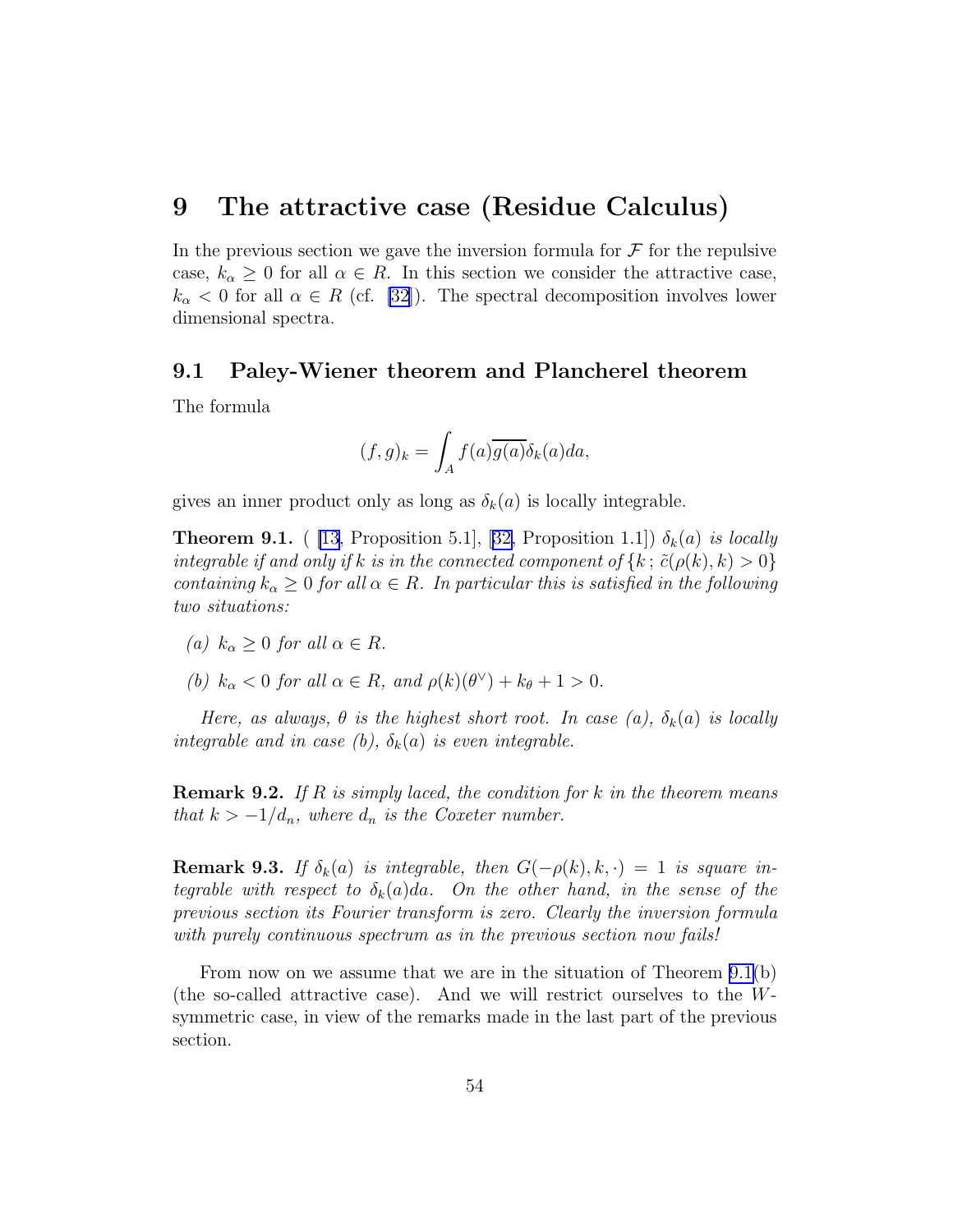<span id="page-55-0"></span>We define  $\mathcal F$  as before, but we define  $\mathcal J$  by

$$
(\mathcal{J}\varphi)(a) = \int_{\gamma+\sqrt{-1}a^*} \varphi(\lambda)\Phi(\lambda,k;a)\frac{d\mu}{c(-\lambda,k)}, \quad \varphi \in PW, \tag{9.1}
$$

where  $\gamma \in \mathfrak{a}^* = {\lambda \in \mathfrak{a}^*; \lambda(\alpha^{\vee}) < 0^{\forall \alpha > 0}}$  such that  $\gamma(\alpha^{\vee}) < k_{\alpha}$  and  $a \in A_+$ . By Lemma [6.5,](#page-32-0)  $\Phi(\lambda, k; a)$  is holomorphic in  $\lambda$  if  $\text{Re}(\lambda(\alpha^{\vee})) < 1 - \varepsilon$ for all  $\alpha \in R_+$  and  $\varepsilon > 0$ . If  $k_\alpha \geq 0$  for all  $\alpha \in R$ , then  $(9.1)$  coincides withthe right hand side of ([8.7\)](#page-52-0) for  $\mathcal{F}f = \varphi$  by analytic continuation and symmetrization.

As we have seen, the proof of Theorem [8.5](#page-50-0) by Cherednik fails. However, the original proof of the inversion formula survives:

**Theorem 9.4.** (see [\[32](#page-65-0), Theorem 5.4]) Still  $J\mathcal{F}$  and  $\mathcal{F}J$  are identical.

We will now engage a process to refine the defining formula for  $\mathcal J$  in such a way that  $\mathcal J$  becomes integration of  $\lambda$  over some subset of  $\mathfrak h^*$ , against the kernel  $F(\lambda, k; a)$  multiplied by a positive measure, the Plancherel measure. This will give rise to the extension of  $\mathcal F$  to  $L_2(A, \delta_k)^W$ , and eventually to an isometric isomorphism of  $L_2(A, \delta_k)^W$  with the  $L_2$  space on  $\mathfrak{h}^*$  defined by the Plancherel measure. In other words, this leads to the spectral resolution of the commutative algebra of differential operators  $D_p$ ,  $p \in S(\mathfrak{h})^W$ .

This process consists of a shift of the contour of (9.1) from  $\gamma + \sqrt{-1}a^*$ to  $\sqrt{-1}\mathfrak{a}^*$ . The residual contours one encounters along the way also move as though they are attracted by the origin (and these again pick up residues along the way, and so on). When everybody comes to a standstill, we have contours of integration in every possible dimension. Next we have to symmetrize, and then finally we will have the integral defining  $\mathcal J$  satisfying the properties described mentioned above.

Let us first formulate the results of all this precisely. We need some terminology:

**Definition 9.5.** An affine subspace  $L \subset \mathfrak{a}^*$  is called residual if

$$
#\{\alpha \in R \,;\, \alpha^{\vee}(L) = k_{\alpha}\} = #\{\alpha \in R \,;\, \alpha^{\vee}(L) = 0\} + \text{codim}(L). \tag{9.2}
$$

Notice that  $\mathfrak{a}^*$  itself is residual. If a residual subspace L is a point, we call it a distinguished point. Given L residual, let  $c<sub>L</sub>$  denote the orthogonal projection  $of 0 \in \mathfrak{a}^*$  on L, and put

$$
L = c_L + V^L,
$$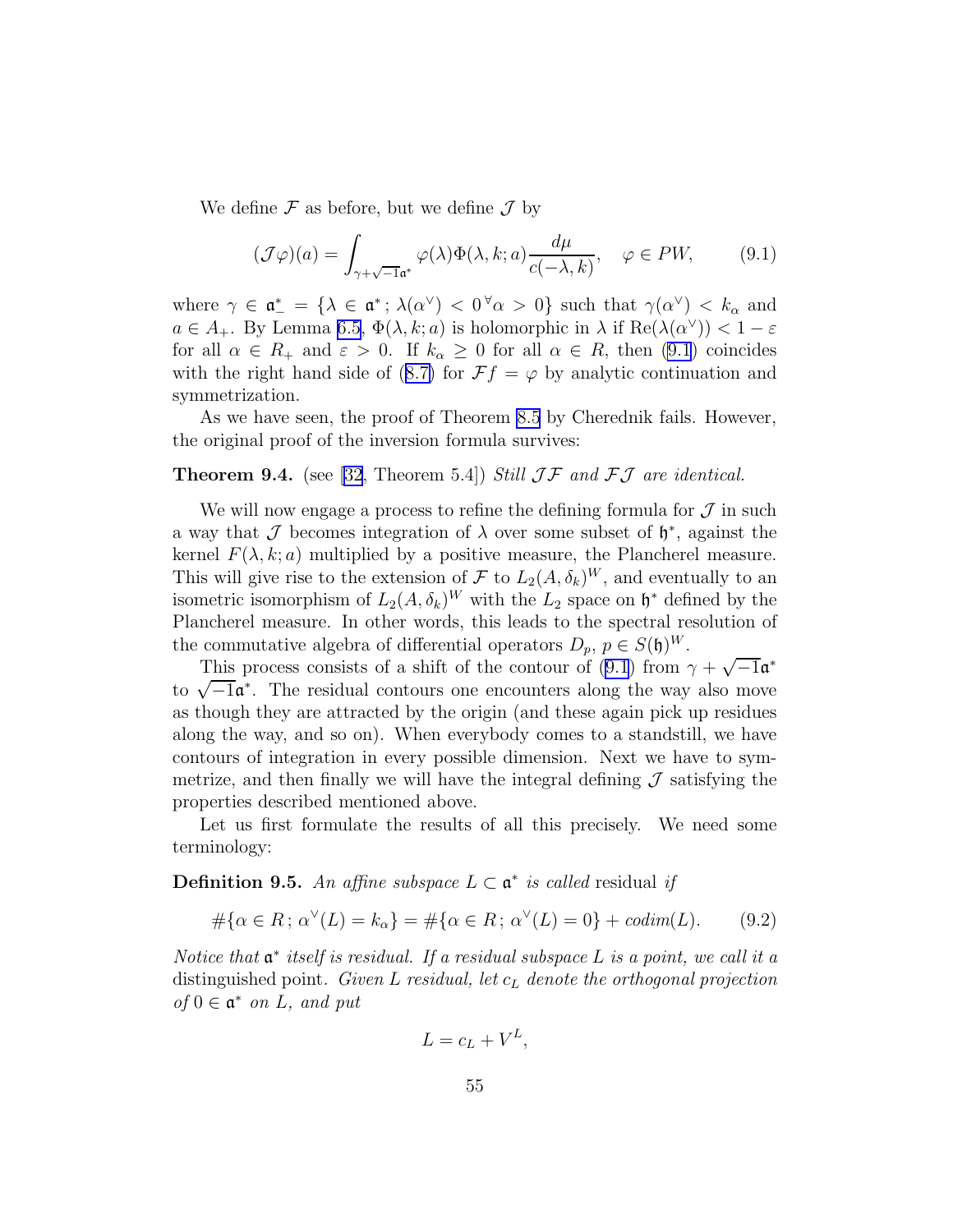$$
L^{temp} = c_L + \sqrt{-1}V^L \subset \mathfrak{h}^*.
$$

<span id="page-56-0"></span>Remark 9.6. The classification of residual subspaces reduces to the classification of distinguished points by "parabolic induction". If  $k_{\alpha} = k$  for all  $\alpha \in R$ , the distinguished points correspond to the distinguished nilpotent orbits in the semisimple Lie algebra  $\mathfrak{g}_{\mathbb{C}}(R^{\vee})$ . Such orbits were classified by Carter and Bala.

The desired formula for  $\mathcal J$  is given in the next theorem:

Theorem 9.7. ([\[32](#page-65-0), Theorem 3.4])

$$
\mathcal{J}\varphi(a) = \sum_{L} \int_{L^{\text{temp}}} \varphi(\lambda) F(\lambda, k; a) d\nu_L(\lambda, k).
$$

Here

$$
d\nu_L(\lambda, k) = \gamma_L(k) f_L(\lambda, k) d\mu_L(\lambda), \qquad (9.3)
$$

$$
f_L(\lambda, k) = \tilde{c}(\rho(k), k)^2 \frac{\prod_L' \Gamma(\lambda(\alpha^{\vee}) + k_\alpha)}{\prod_L' \Gamma(\lambda(\alpha^{\vee}))},
$$

 $\mu_L$  is Lebesgue measure on L<sup>temp</sup> such that vol $(\sqrt{-1}V^L/2\pi\sqrt{-1}(P\cap V^L))$  = 1,  $\prod'_{L}$  is the product of the  $\Gamma$ -factors of the roots which do not vanish identically on L,  $0 \leq \gamma_L(k) \in \mathbf{Q}$ , and the sum is taken over all the residual subspaces L such that  $c_L \in \mathfrak{a}_-^*$ .

Corollary 9.8. ([\[32,](#page-65-0) Theorem 5.7, Corollary 5.8])  $\nu_L(\lambda, k)$  is a positive measure (if nonzero). The W-invariant square integrable eigenfunctions of  $L(k)$ are  $F(\lambda(k), k; \cdot)$  with  $\lambda(k)$  distinguished in  $\mathfrak{a}^*_{-}$  and  $\gamma_{\lambda(k)}(k) > 0$ . For these we have

$$
\int_{A} F(\lambda(k), k; a)^{2} \delta(k, a) da
$$
\n
$$
= \pm \gamma_{L}^{-1} |W\lambda(k)|^{-1} \frac{\prod_{\alpha \in R_{+}} \Gamma(\rho(k)(\alpha^{\vee}) + k_{\alpha})^{2} \prod_{\alpha \in R \setminus R_{z}} \Gamma(\lambda(k)(\alpha^{\vee}))}{\prod_{\alpha \in R_{+}} \Gamma(\rho(k)(\alpha^{\vee}))^{2} \prod_{\alpha \in R \setminus R_{p}} \Gamma(\lambda(k)(\alpha^{\vee}) + k_{\alpha})},
$$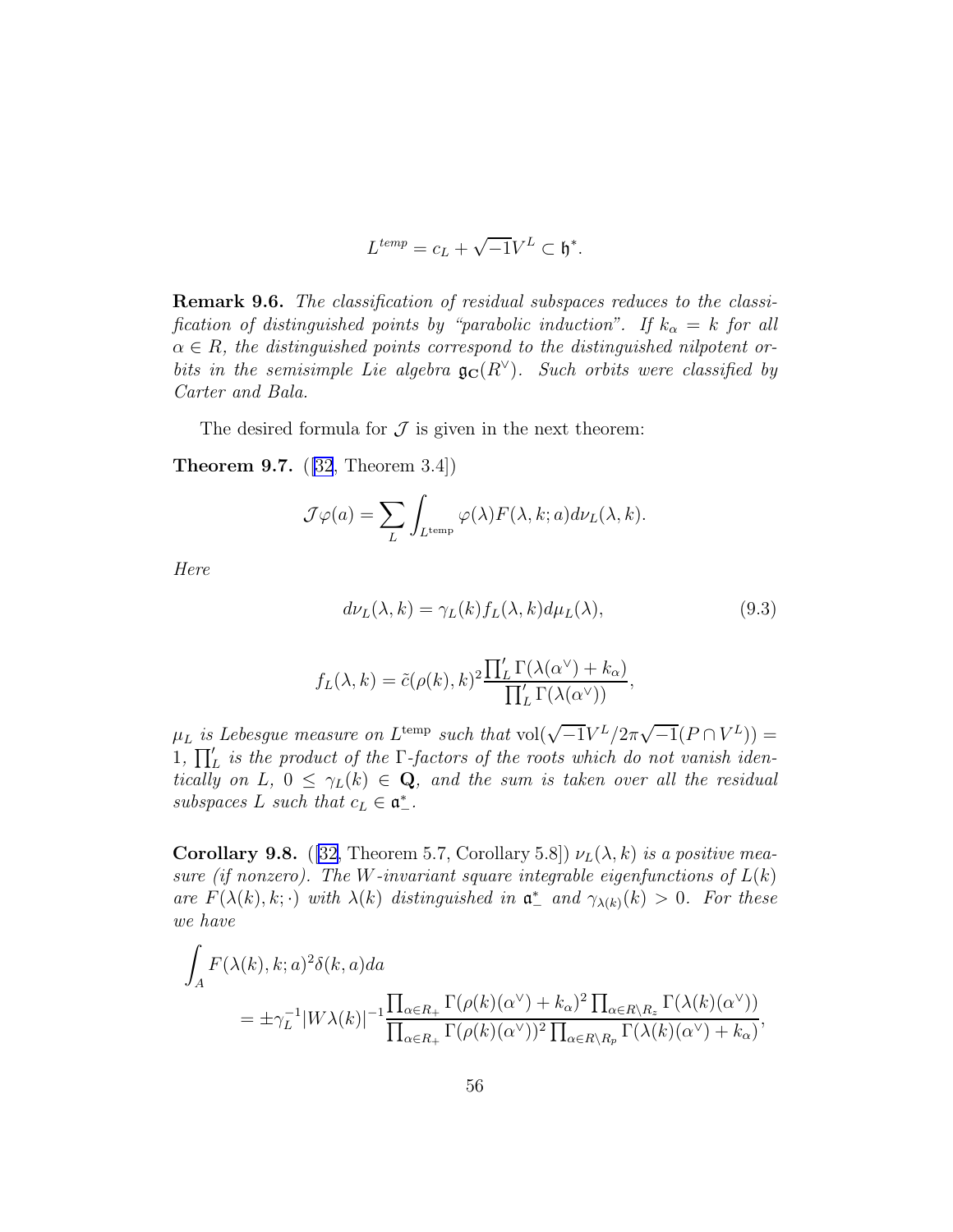<span id="page-57-0"></span>where

$$
R_z = \{ \alpha \in R \, ; \, \lambda(k)(\alpha^{\vee}) = 0 \text{ for all } k \},
$$
  
\n
$$
R_p = \{ \alpha \in R \, ; \, \lambda(k)(\alpha^{\vee}) + k_\alpha = 0 \}.
$$

Theparameters  $\lambda(k)$  in Corollary [9.8](#page-56-0) are classified in [[15,](#page-64-0) Section 4].

**Example 9.9.** (see [\[1](#page-63-0)]) If  $k_{\alpha} = k$  for all  $\alpha \in R$  then  $\lambda(k) = \rho(k)$  is distinguished and for  $F(\rho(k), k; \cdot) = 1$ , we have

$$
\int_A \delta(k, a) da = \prod_{i=1}^n \binom{d_i k}{k} \frac{\pi}{\sin(-m_i \pi k)},
$$

where  $m_i$  are the exponents and  $d_i = m_i + 1$  are the degrees.

In the rest of the section, we will give an outline of the proof of Theorem [9.7.](#page-56-0)

#### 9.2 Residues

Given a finite arrangement of affine hyperplanes  $\mathcal H$  in a Euclidean space  $V$ , we choose for each  $H \in \mathcal{H}$  a vector  $\alpha_H \in V$ , and a number  $k_H \in \mathbf{R}$  such that

$$
H = \{ \lambda \in V; (\alpha_H, \lambda) = k_H \}.
$$

Let  $\mathcal L$  be the lattice of intersections of elements of  $\mathcal H$ , ordered by inclusion (and  $V \in L$  by definition). Let  $\omega$  be a rational *n*-form on  $V_{\mathbf{C}}$ , with poles possibly at the hyperplanes of  $H$ , but nowhere else. Let PW denote the space of Paley-Wiener functions, with rapid decay in the imaginary direction.

GOAL Study the functional

$$
X_{V,\gamma}: PW \to \mathbf{C}, \varphi \mapsto \int_{\gamma+\sqrt{-1}V} \varphi \omega,
$$

in particular what happens when  $\gamma$  moves from chamber to chamber.

We may rewrite  $X_{V,\gamma}$  in many different ways as a sum of  $X_{V,\gamma}$ 's and residual integrations over lower dimensional contours. In fact, we will describe a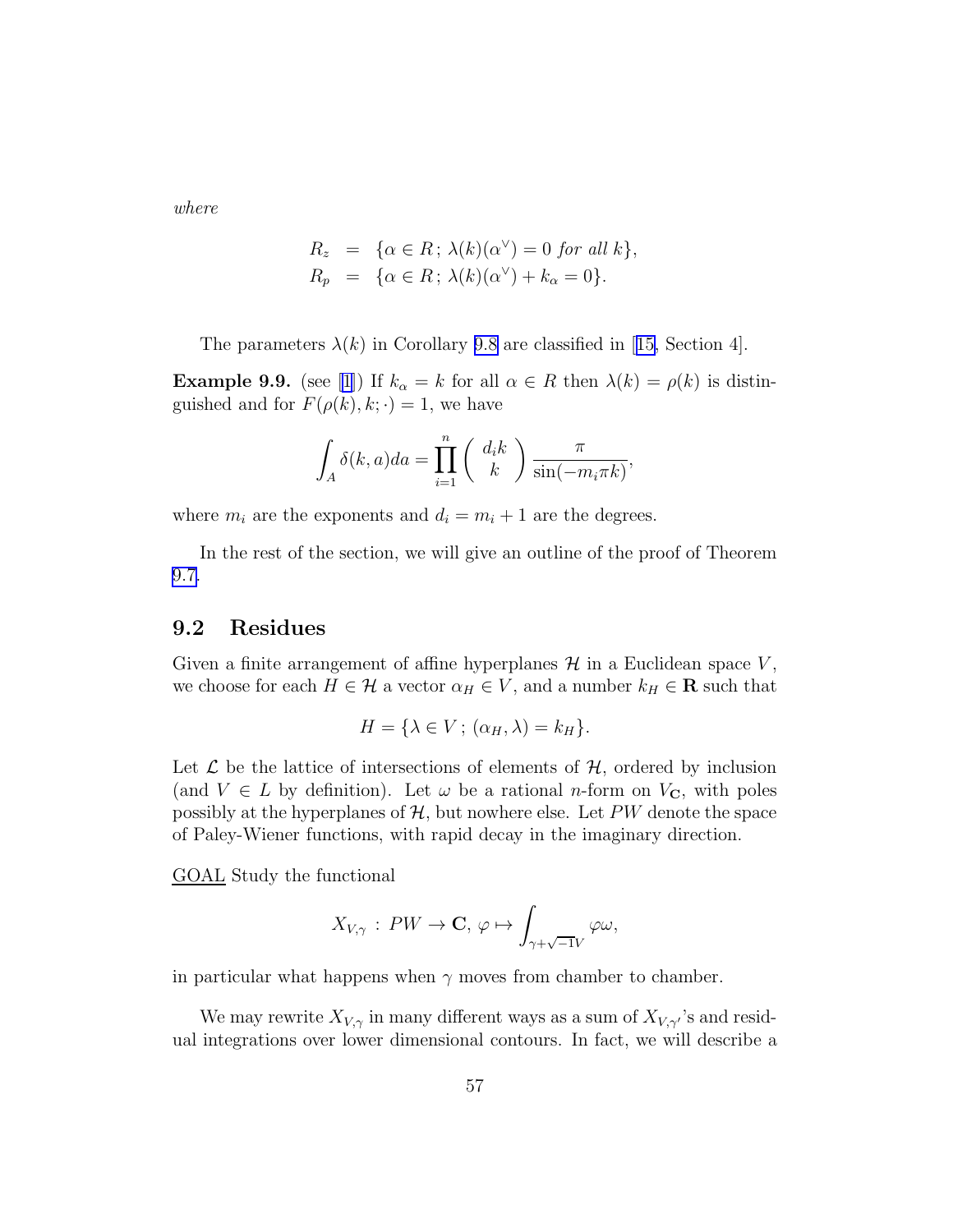<span id="page-58-0"></span>systematic way of pointing out a special chamber in each  $L \in \mathcal{L}$ , to which we want to move  $\gamma$ . The point is that this defines a unique way of rewriting  $X_{V,\gamma}$ .

Given  $L \in \mathcal{L}$ , let  $c_L$  be the orthogonal projection of  $O \in V$  onto L. Write  $L = c_L + V^L$ , where  $V^L \subset V$  is a linear subspace and  $\mathcal{C} = \{c_L : L \in \mathcal{L}\}\$ , the set of centers. The next lemma is elementary, but very effective.

**Lemma 9.10.** ([[32,](#page-65-0) Lemma 3.1]) There exists a unique collection of tempered distributions on  $X_c$ ,  $c \in \mathcal{C}$  such that

- (a)  $\text{supp}(X_c) \subset \bigcup_{L; c_L = c} \sqrt{-1}V^L$ ,
- (b)  $X_c$  has finite order,
- (c)  $X_{V,\gamma}(\varphi) = \sum_{c \in \mathcal{C}} X_c(\varphi(c + \cdot))$  for all  $\varphi \in PW$ .

The distributions  $X_c$  play a crucial role. We refer to  $X_c$  as "the local contribution of  $X = X_{V,\gamma}$  at the center c".

**Remark 9.11.** The value of  $X_c$  does not change when either 0 or  $\gamma$  passes a hyperplane that does not contain c. Hence, when computing  $X_c$ , we may always assume that both O and  $\gamma$  are in chambers which contain c in their closure. In other words, we reduce in this way to consider the central arrangement of hyperplanes that contain the center c.

**Lemma 9.12.** ([[32,](#page-65-0) Lemma 3.3]) Let H be a central arrangement with center c. If  $X_c \neq 0$ , then O must be in the closure of the antidual chamber of the chamber in which  $\gamma$  lies. Explicitly,

$$
O \in \sum_{H \in \mathcal{H}'} \mathbf{R}_{+} c_{H} + \sum_{H \in \mathcal{H}''} \mathbf{R}_{-} c_{H} + c,
$$

where  $\mathcal{H}'$  is the set of non-separating hyperplanes for  $\gamma$  and  $O$ , and  $\mathcal{H}'' =$  $\mathcal{H}\setminus\mathcal{H}'.$ 

The above result follows from the next example, the special case of normal crossings, since every arrangement of hyperplanes can be approximated by arrangements with normal crossings only. In this normal crossing case it is a simple exercise using the geometry of simplicial cones.

**Example 9.13.** (normal crossing case) Suppose  $(\gamma, \alpha_H) < k_H$  for all  $H \in \mathcal{H}$ , and H is divisor with normal crossings at  $c = \bigcap_{H \in \mathcal{H}} H$ . Assume

$$
\omega = \prod_{H} ((\lambda, \alpha_H) - k_H)^{-1} d\lambda
$$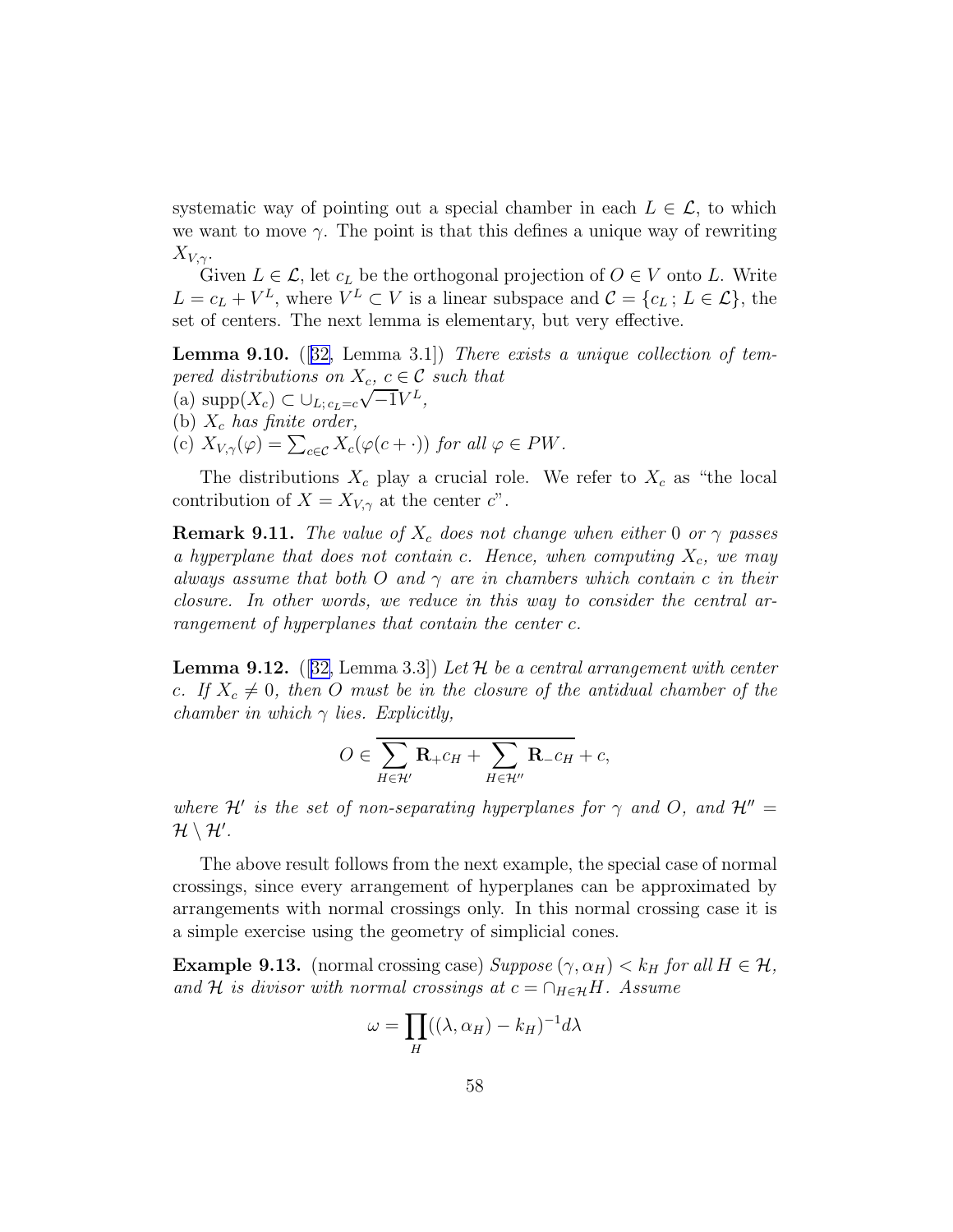<span id="page-59-0"></span>and assume that O is in the antidual of  $\gamma$ . Then

$$
X_c(\varphi(c+\cdot)) = (-2\pi\sqrt{-1})^n \det(\alpha_H, \alpha_{H'})^{-1/2} \varphi(c)
$$
  
= 
$$
(-2\pi\sqrt{-1})^n \frac{1}{vol(V/\sum_H \mathbf{Z}\alpha_H)} \varphi(c).
$$

#### 9.3 The arrangement of shifted root hyperplanes

Assume that we have a root system R, irreducible, reduced, in  $V = \mathfrak{a}^*$ , and root multiplicities  $k_{\alpha} \in \mathbf{R}_-$ . Let  $R^{\vee} \subset \mathfrak{a}$  be the set of coroots, and normalize the Lebesgue measure  $dx$  (resp.  $d\lambda$ ) on  $\alpha$  (resp.  $\sqrt{-1}\alpha^*$ ) such that covol $(Q^{\vee}) = 1$  (resp. covol $(2\pi\sqrt{-1}P) = 1$ ). Denote by  $c'(\lambda, k)$  the rational function

$$
c'(\lambda, k) = \prod_{\alpha \in R_+} \frac{\lambda(\alpha^{\vee}) + k_{\alpha}}{\lambda(\alpha^{\vee})}.
$$

Consider

$$
X_{\mathfrak{a}^*,\gamma}(\varphi) = \int_{\gamma+\sqrt{-1}\mathfrak{a}^*} \varphi(\lambda) \frac{d\lambda}{c'(-\lambda,k)},
$$
  

$$
Y_{\mathfrak{a}^*,\gamma}(\varphi) = \int_{\gamma+\sqrt{-1}\mathfrak{a}^*} \varphi(\lambda) \frac{d\lambda}{c'(-\lambda,k)c'(\lambda,k)},
$$

where  $\gamma \in \mathfrak{a}_{-}^*$  such that  $\gamma(\alpha^{\vee}) - k_{\alpha} < 0$  for all  $\alpha \in R_+$ . Let

$$
H_{\alpha} = \{ \lambda \in \mathfrak{a}^* \, ; \, \lambda(\alpha^{\vee}) = k_{\alpha} {}^{\forall} \alpha \in R \}
$$

and let  $\mathcal C$  be the set of centers of the corresponding intersection lattice  $\mathcal L$ . For  $c \in \mathcal{C}$ , denote by  $X_c$  and  $Y_c$  the local contribution of  $X_{\mathfrak{a}^*, \gamma}$  and  $Y_{\mathfrak{a}^*, \gamma}$ . Given  $c \in \mathcal{C}$ , denote by  $W_c$  the stabilizer in W of c, and let  $A_c$  denote the symmetrization operation

$$
A_c\varphi(\lambda) = |W_c|^{-1} \sum_{w \in W_c} c'(w\lambda, k)\varphi(w\lambda).
$$

Notice that this is holomorphic in a neighbourhood of  $c + \sqrt{-1}a^*$  if  $\varphi$  is so. **Lemma 9.14.** ([[32,](#page-65-0) Proposition 3.6]) For  $c \in \mathcal{C} \cap \overline{\mathfrak{a}^*_{-}}$  and  $w \in W$ , we have

$$
X_{wc} = Y_c \circ w^{-1} \circ A_{wc}.
$$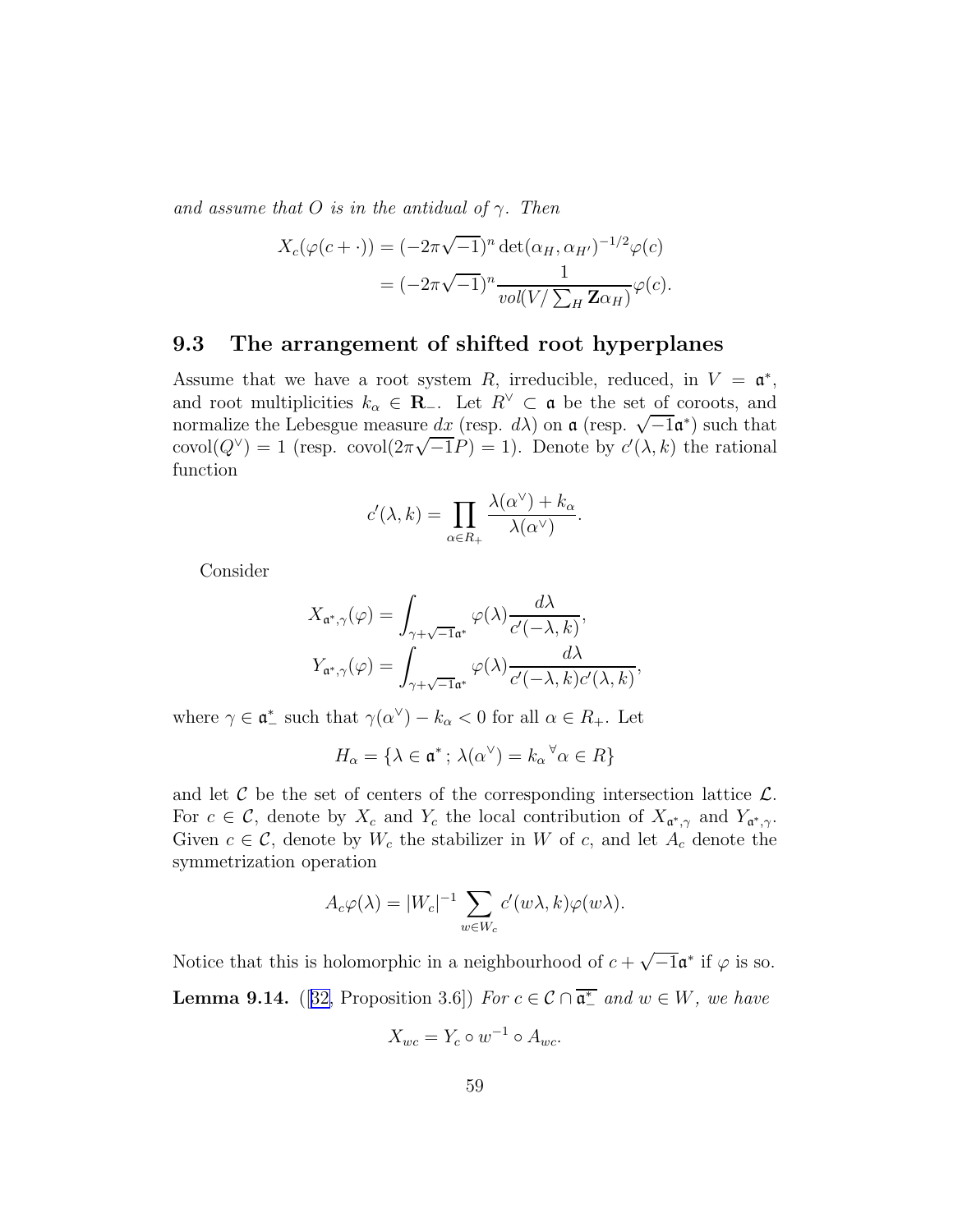<span id="page-60-0"></span>This has the following application, which is of substance when  $c$  is singular. Suppose that  $\lambda$  is in the support of some  $Y_c$  with  $c \in \mathfrak{a}^*$ . If  $w\lambda$  is not in the support of  $X_{wc}$  then  $A_{wc}\varphi(w\lambda)$  must be zero. By Lemma [9.12](#page-58-0) this is always the case when  $wc = Re(w\lambda) \notin \overline{a^*}$ . This argument will show that the hypergeometric function  $F(\lambda, k, \cdot)$  has all its leading exponents in  $-\mathbf{a}^*$  for such  $\lambda$ , hence is tempered by a well known criterion of Casselman and Milicić. This is the content of Corollary [9.19.](#page-61-0) Let us now formulate this argument on a technical level. The next result is a direct application of Lemma [9.12.](#page-58-0)

**Corollary 9.15.** ([[32,](#page-65-0) Corollary 3.7]) For  $c \in \mathcal{C}$ , write

$$
{}_{-}\mathfrak{a}^{*c}=\sum_{\alpha\in R_{+},c(\alpha^{\vee})=k_{\alpha}}\mathbf{R}_{-}\alpha\subset\overline{-\mathfrak{a}^{*}},
$$

where  $\overline{a^*}$  is the closure of antidual of  $\mathfrak{a}^*_+$ . Let  $c \in \mathcal{C} \cap \overline{\mathfrak{a}^*_-}$  and  $w \in W$  with  $wc \notin \mathcal{A}^{*wc}$ . If  $\lambda \in c + \text{supp}(Y_c)$  then  $A_{wc}\varphi(w\lambda) = 0$  for all  $\varphi \in PW(\mathfrak{a}^*_{c})$ .

First of all, recall that in this attractive case  $k_{\alpha} < 0$ , we are interested only in the situation where  $\delta_k(a)$  is integrable on A, and we have seen that this means that condition (2) in Theorem [9.1](#page-54-0) holds. It means geometrically that

$$
C_{\rho(k)} \subset \{\lambda \in \mathfrak{a}^* \, ; \, |\lambda(\alpha^{\vee})| < 1 + k_{\alpha} \, ^\forall \alpha \in R\}.
$$

Choose an open convex  $W$ -invariant set  $U$  between these sets.

**Lemma 9.16.** ([[32,](#page-65-0) Proposition 2.2]) Let  $a \in A_+$ . Then  $\lambda \mapsto \Phi(\lambda, k; a)$  is holomorphic on  $a_+ + U + \sqrt{-1}a^*$ , and uniformly bounded there.

**Lemma 9.17.** ([[32,](#page-65-0) Lemma 3.3]) Write  $c(\lambda, k) = c'(\lambda, k)c''(\lambda, k)$ . Then  $c''(\lambda, k)^{\pm}$  are holomorphic on  $U + \sqrt{-1}a^*$ , and  $c''(\lambda, k)^{-1}$  bounded,  $c''(\lambda, k)$  of moderate growth. Also  $c''(-\lambda, k)^{-1}$  is holomorphic in  $a_- + U + \sqrt{-1}a^*$  and  $c''(\lambda, k)c''(-\lambda, k)$  and  $c'(\lambda, k)c'(-\lambda, k)$  are W-invariant.

**Lemma 9.18.** ([[32,](#page-65-0) Lemma 3.2]) All centers  $c \in \mathcal{C}$  lie in U.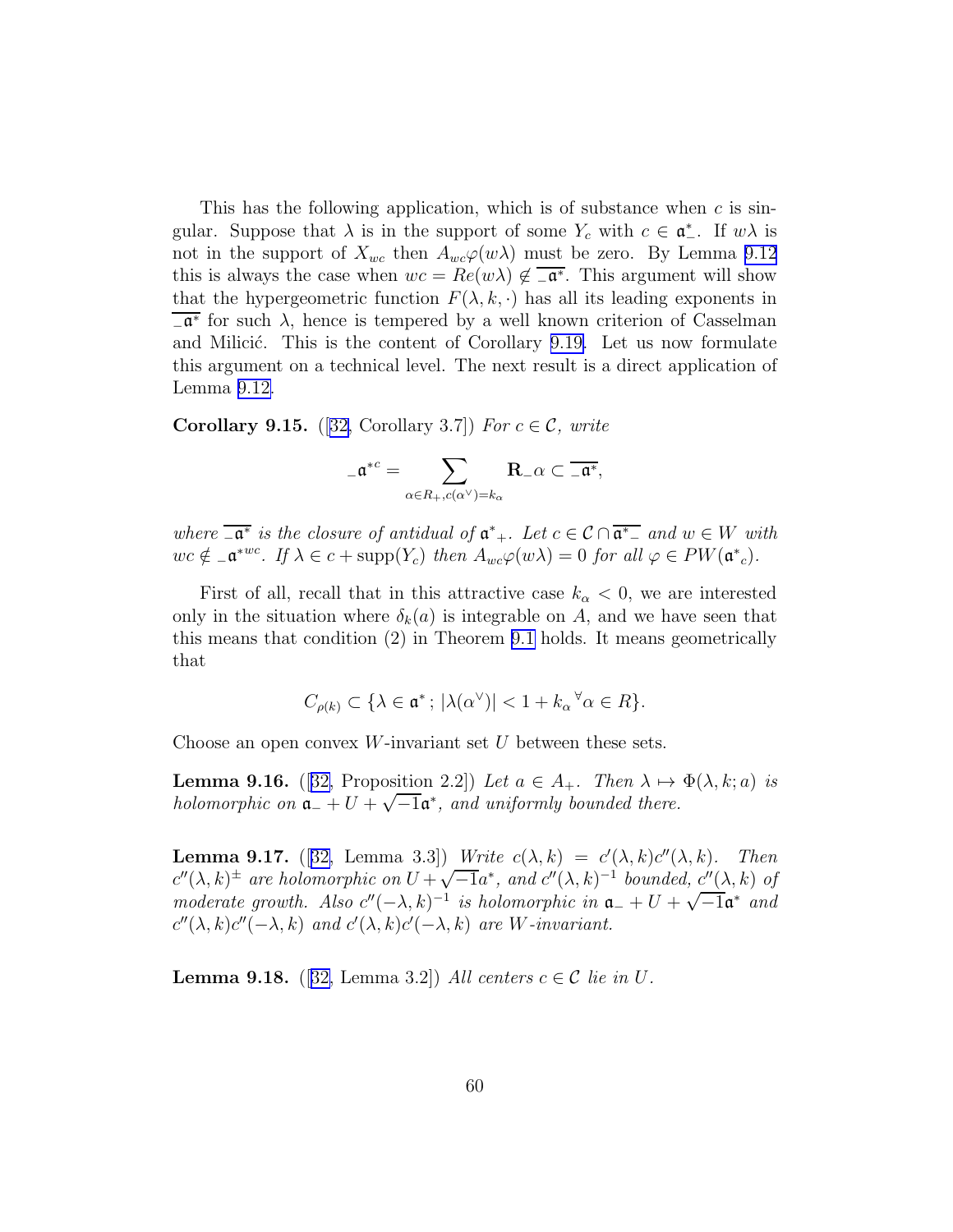<span id="page-61-0"></span>Corollary [9.15](#page-60-0) contains important information about the hypergeometric function, because the operator  $A_{wc}$  plays a role in its definition. If  $c = Re(\lambda)$ then

$$
F(\lambda, k; a) = \sum_{w \in W} c(w\lambda, k) \Phi(w\lambda, k; a)
$$
  
= 
$$
\sum_{w \in W/W_c} |W_c| A_{wc}(c''(\cdot, k) \Phi(\cdot, k; a))(w\lambda).
$$

Together with the above results concerning the good behaviour of  $\Phi$  and  $c''$ on  $U + i\mathfrak{a}^*$  this finally leads to the desired result:

Corollary 9.19. ([[32,](#page-65-0) Corollary 3.7]) If  $\lambda \in c + \text{supp}(Y_c)$ ,  $c \in \mathcal{C} \cap \mathfrak{a}^*$ , and  $w \in W$  such that  $wc \notin \mathcal{A}^{*wc}$ , then  $a \mapsto F(\lambda, k; a)$  is tempered on A. If  $L = c$ , and  $Y_c \neq 0$ , then  $F(c, k; a)$  has exponential decay; such F are called cuspidal.

Now we need to say more about the shifted root hyperplane arrangement. There are two very special geometric peculiarities of this arrangement that make everything work properly. It is obvious that the local contributions of  $Y_{\mathfrak{a}^*,\gamma}$  have support at subspaces that are residual in the following sense.

Definition 9.20. L is called residual if

$$
#\{\alpha \in R\,;\,\alpha^{\vee}(L)=k_{\alpha}\} \geq #\{\alpha \in R\,;\,\alpha^{\vee}(L)=0\} + codim(L).
$$

However, as we have seen in Definition [9.5,](#page-55-0) whenever the above inequality holds it has to be an equality! This is of crucial importance because this shows that the local contributions of  $Y_{\mathfrak{a}^*,\gamma}$  are in fact densities (distributions of order 0). Another important point is that a residual subspace  $L$ of dimension  $k$  is determined by a distinguished point of a parabolic subsystems of rank  $n - k$ . In fact  $L^{\text{temp}}$  is the space of the corresponding unitary parabolic induction parameters, as embedded in the parameter space of the minimal principal series. This stucture makes it possible to work with "unitary parabolic inducion". The second peculiarity has to do with the positivity of the relative Plancherel measures on  $L^{\text{temp}}$  needed in this inductive process. Here one needs the property that  $-c<sub>L</sub>$  and  $c<sub>L</sub>$  are in the same orbit of the fixator group of  $\mathfrak{a}^{*L}$  in W.

The following theorem is proved by the classification (!) of distinguished points.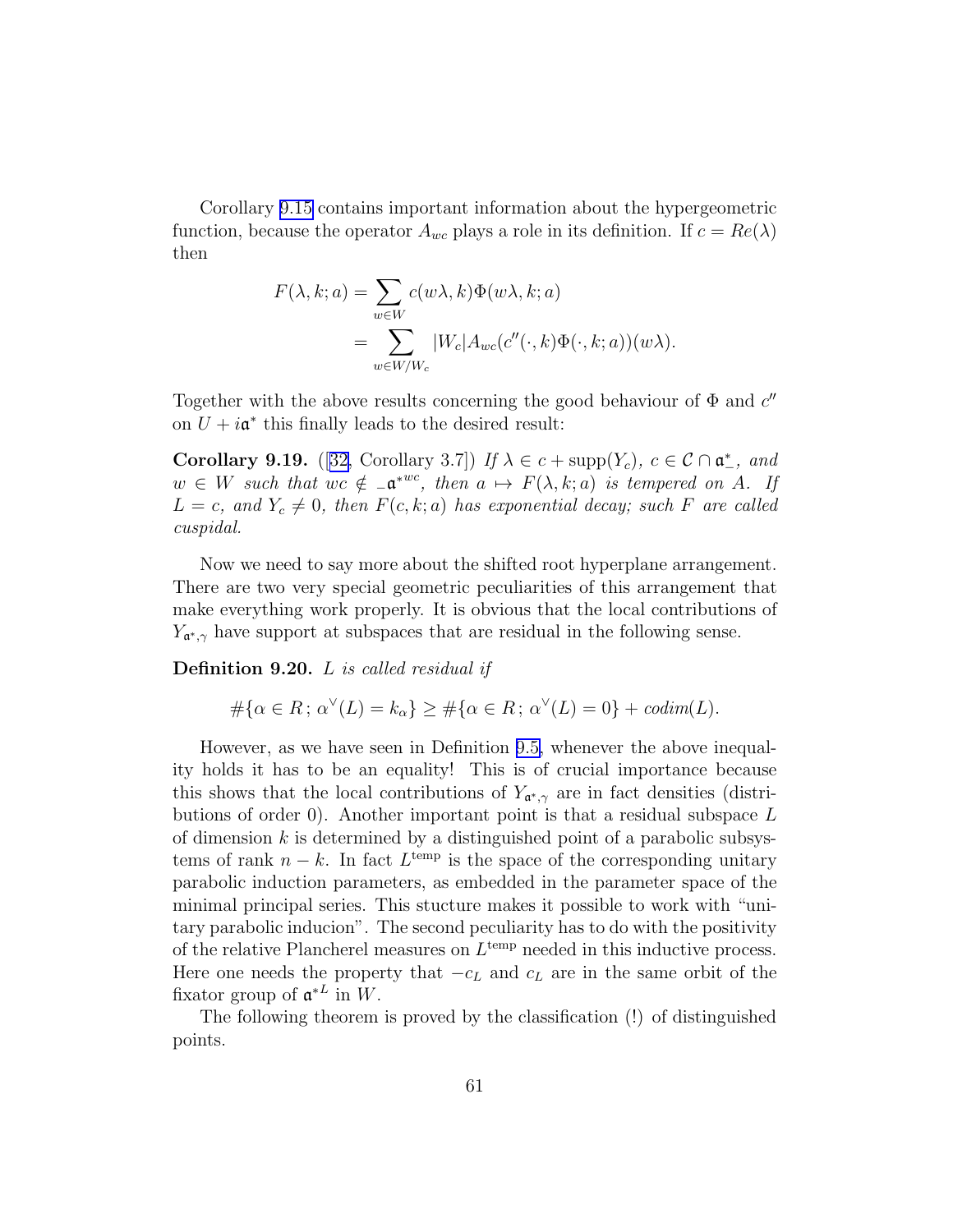**Theorem 9.21.** (15, Theorem 3.9, Theorem 3.10, Remark 3.11) If L is residual in the sense of Definition [9.20,](#page-61-0) then

$$
#\{\alpha \in R \,;\, \alpha^{\vee}(L) = k_{\alpha}\} = #\{\alpha \in R \,;\, \alpha^{\vee}(L) = 0\} + \text{codim}(L).
$$

If L is residual, then its center  $c<sub>L</sub>$  is a distinguished point for  $R<sub>L</sub> = \{ \alpha \in$  $R; L(\alpha^{\vee}) = constant\}$  and  $-c_L \in W(R_L)c_L$ .

As indicated, this leads to:

**Corollary 9.22.** If L is residual,  $c_L \in \mathcal{C} \cap \mathfrak{a}_{-}^*$  and  $Y_{c_L} \neq 0$ , then it is in fact a measure, namely integration over  $c_L + \sqrt{-1} \mathfrak{a}^{*L}$  against the density

$$
d\nu'_L(\lambda, k) = \gamma_L(k) \frac{\prod' |\lambda(\alpha^{\vee})|}{\prod' |\lambda(\alpha^{\vee})| + k_{\alpha}|} d_L(\lambda),
$$

where  $\prod'$  denotes the product over all  $\alpha \in R$ , omitting zero factors.

The Corollary [9.19](#page-61-0) makes it possible to show (by induction, starting with the distinguished points) that all densities involved are in fact positive measures (and Theorem [9.21](#page-61-0) is crucially needed in the inductive process):

**Corollary 9.23.** The function  $(c''(\lambda, k)c''(-\lambda, k))^{-1}$  is positive, bounded and real analytic on  $c_L + \sqrt{-1}a^{*L}$ , and  $\nu_L(\lambda, k) = (c''(\lambda, k)c''(-\lambda, k))^{-1}\nu'_L(\lambda, k)$  is given by formula [\(9.3\)](#page-56-0). It is a positive, real analytic measure when  $\gamma_L(k) \neq$ 0).

**Corollary 9.24.** If  $\varphi$  is a W-invariant, PW-function and  $\gamma(\alpha^{\vee}) < k_{\alpha}$  for all  $\alpha \in R_+$ , then

$$
\mathcal{J}_{\gamma}(\varphi) = X_{\mathfrak{a}^*, \gamma}(\varphi \Phi(\cdot, k, a)c''(-\lambda, k)^{-1})
$$
  
= 
$$
\int_{\gamma + \sqrt{-1}\mathfrak{a}^*} \varphi(\lambda) \Phi(\lambda, k, a) \frac{d\lambda}{c(-\lambda, k)}
$$
  
= 
$$
\sum_{L: \text{residual}, c_L \in \mathcal{C} \cap \mathfrak{a}^*} \int_{L^{\text{temp}}} \varphi(\lambda) F(\lambda, k; a) d\nu_L(\lambda, k)
$$
  
:= 
$$
\mathcal{J}(\varphi).
$$

Theorem [9.7](#page-56-0) follows from this corollary. We finish with the main result, the Plancherel Theorem.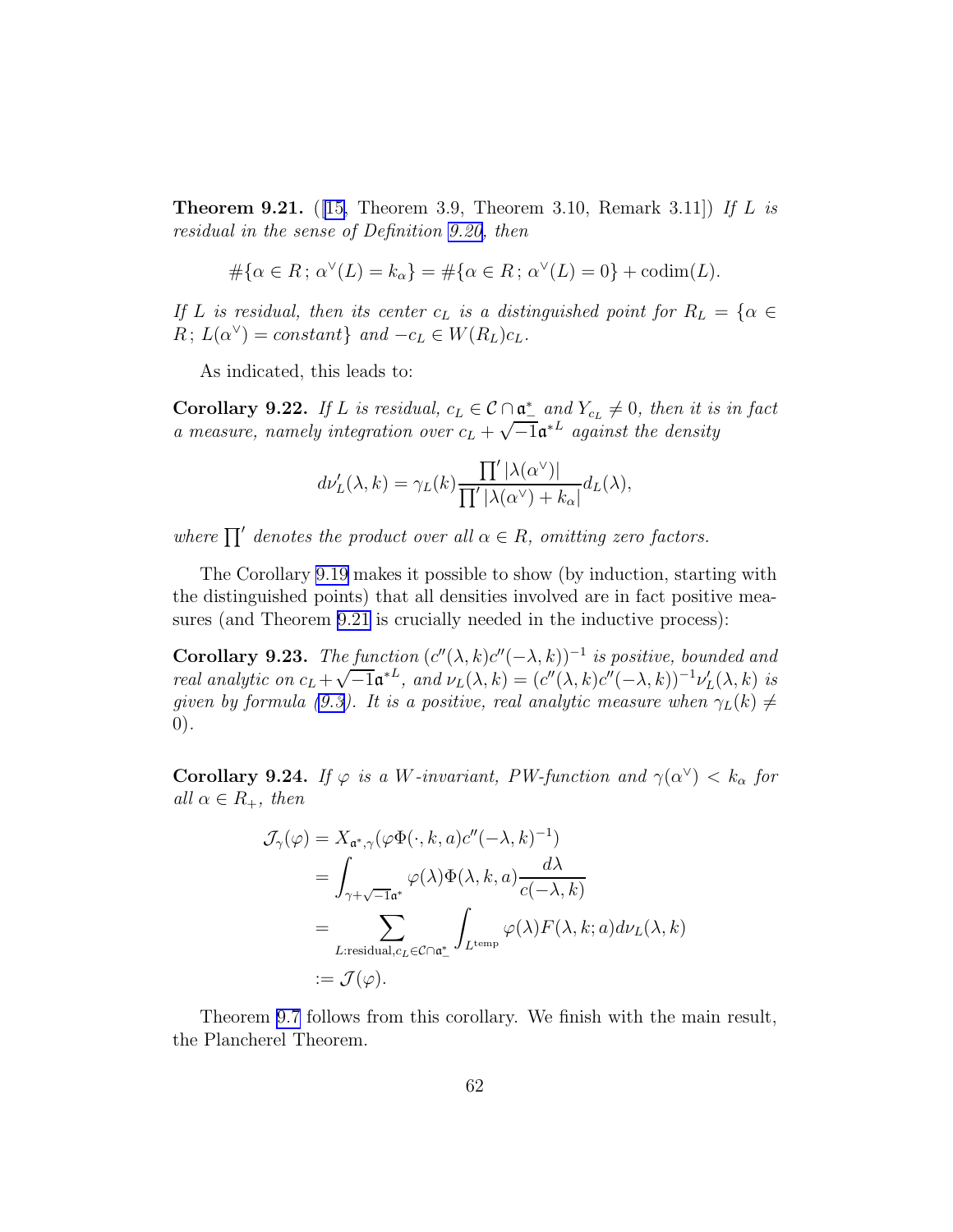<span id="page-63-0"></span>**Theorem 9.25.** ([\[32,](#page-65-0) Theorem 5.5]) A residual subspace L is called spherically tempered when  $\nu_L \neq 0$ . The map F extends naturally to an isometric isomorphism

$$
\mathcal{F}: L_2(A, \delta_k da)^W \to \left\{ \bigoplus_{Lsph. temp.} L_2(L^{temp}, \nu_L(k)) \right\}^W,
$$

with inverse  $J$  as in Theorem [9.7](#page-56-0).

# References

- [1] R. Brussee; G. J. Heckman; E. M. Opdam, Variation on a theme of Macdonald, Math. Z. 208 (1991), pp. 1–10.
- [2] I. Cherednik, A unification of Knizhnik- Zamolodchikov equations and Dunkl operators via affine Hecke algebras, Inv. Math. 106 (1991), pp. 411-432.
- [3]  $\ldots$ , Integration of quantum many body problems by affine Knizhnik- $Zamolodchikov equations, Adv. in Math. 106, No. 1 (1994), pp. 65-95.$
- [4] , Inverse Harish-Chandra transform and difference operators, Internat. Math. Res. Notices 1997, no. 15, pp. 733–750.
- [5]  $\_\_\_\_\_\$ , Lectures on affine Knizhnik-Zamolodchikov equations, quantum many-body problems, Hecke algebras, and Macdonald theory, RIMS-1144, 1997.
- [6]  $\ldots$ , On q-analogues of Riemann's zeta, preprint 1998.
- [7] V.G. Drinfeld, Degenerate affine Hecke algebras and Yangians (Russian) Funktsional. Anal. i Prilozhen. 20 (1986), no. 1, pp. 69–70.
- [8] C.F. Dunkl, Differential-difference operators associated to reflection groups, Trans. AMS 311, No. 1 (1989).
- [9] G.J. Heckman, Root systems and hypergeometric functions II, Comp. Math. 64 (1987), pp. 353–373.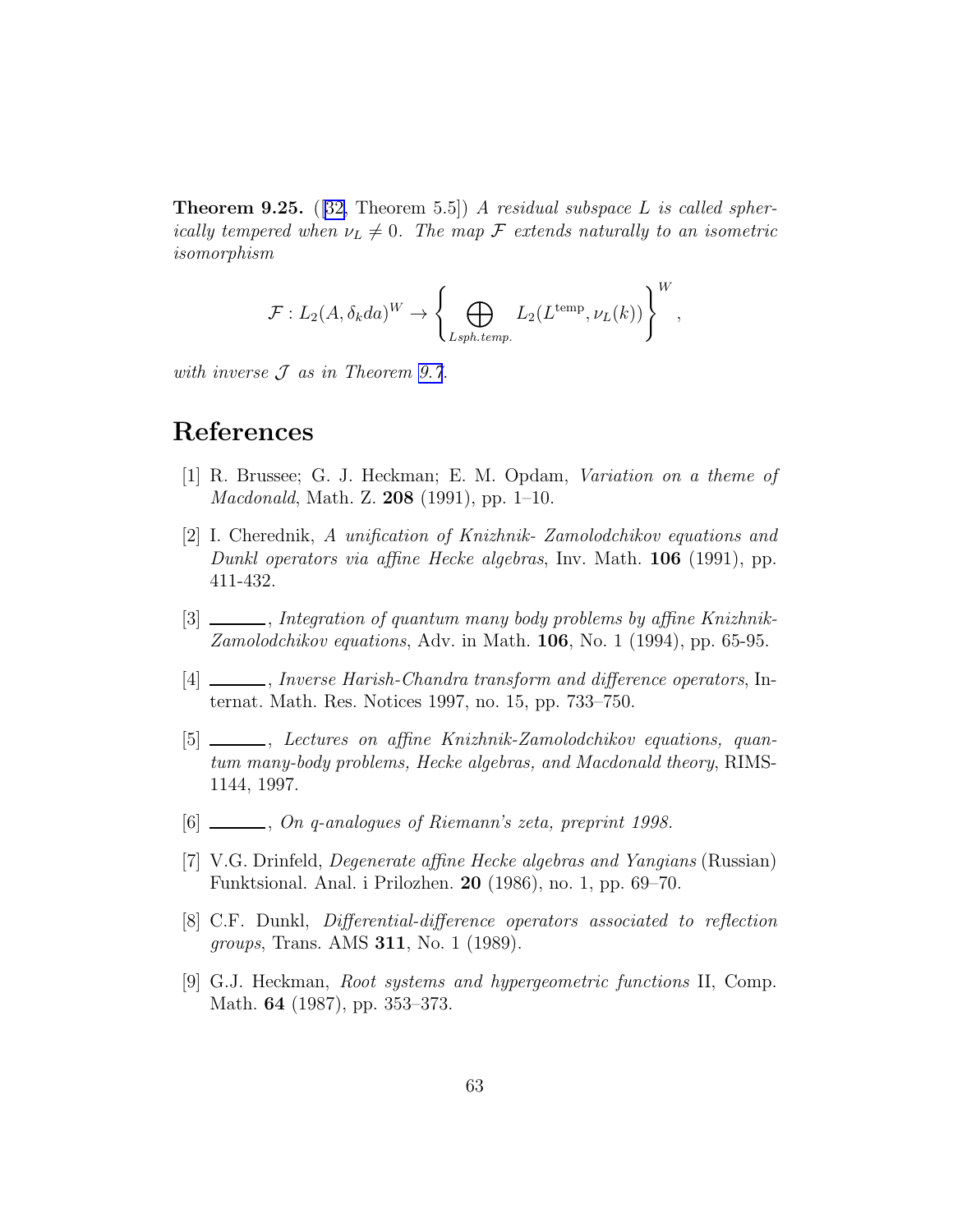- <span id="page-64-0"></span>[10] \_\_\_\_\_, *Hecke algebras and hypergeometric functions*, Invent. Math. **100** (1990), no. 2, pp. 403–417.
- $[11]$   $\_\_\_\_\_$ , A remark on the Dunkl differential-difference operators, Proc. of the Bowdoin conference on harmonic analysis on reductive groups (1989).
- $[12]$   $\_\_\_\_\_$ , An elementary approach to the hypergeometric shift operators of Opdam, Invent. Math. 103 (1991), pp. 341–350.
- [13] *Leonardors*, Séminaire BOURBAKI 49ème année, 1996-97, n ◦ 828, 1997.
- [14] G.J. Heckman and E.M. Opdam, Root systems and hypergeometric functions I, Comp. Math. 64 (1987), pp. 329–352.
- [15] , *Yang's system of particles and Hecke algebras*, Ann. Math. **145** (1997), pp. 139–173.
- [16] G.J. Heckman and H. Schlichtkrull, Harmonic Analysis and Special Functions on Symmetric Spaces, Academic Press, 1994.
- [17] S. Helgason, Groups and Geometric Analysis, Perspectives in Mathematics 16, Academic Press, New York, 1984.
- [18] M.F.E. de Jeu, The Dunkl transform, Inv. Math. 113 (1993), pp. 147– 162.
- $[19]$  A. Kirillov, Lectures on affine Hecke algebras and Macdonald's conjectures, Bull. AMS 34(3) (1997), pp. 251–292.
- [20] F. Knop and S. Sahi, A recursion and a combinatorial formula for Jack polynomials, Invent. Math. 128 (1997), no. 1, pp. 9–22.
- [21] T.H. Koornwinder, Orthogonal polynomials in two variables which are eigenfunctions of two algebraically independent partial differential operators I-IV, Indag. Math. 36 (1974), pp. 48–66 and 358–381.
- [22] G. Lusztig, Affine Hecke algebras and their graded version, J. Amer. Math. Soc. 2 (1989), no. 3, pp. 599–635.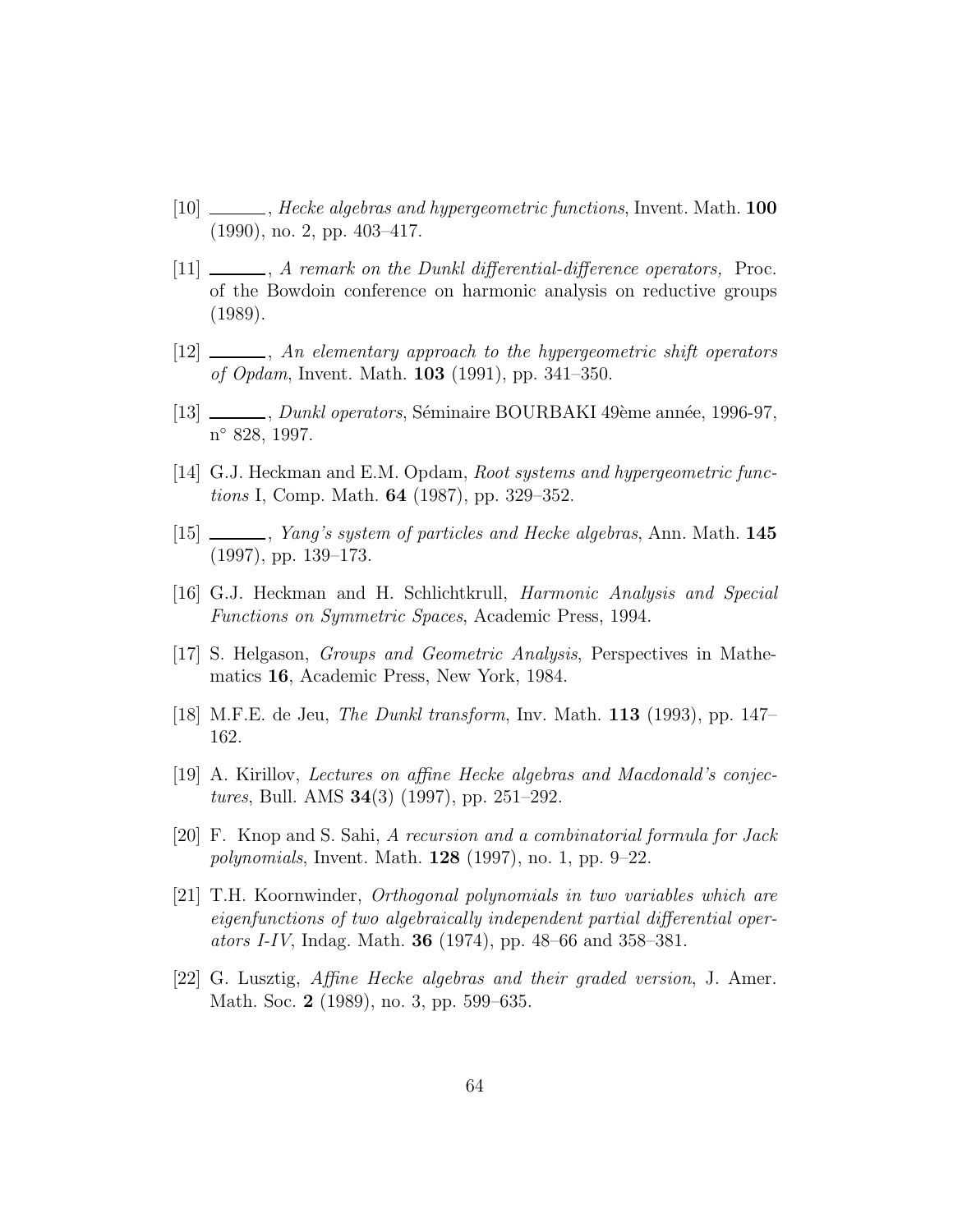- <span id="page-65-0"></span>[23] I.G. Macdonald, Some conjectures for root systems, SIAM J. of Math. An.13 (1982) 988-1007.
- $[24]$   $\_\_\_\_\$ n, Affine Hecke algebras and orthogonal polynomials, Séminaire Bourbaki, Vol. 1994-1995 (797).
- [25] A. Matsuo, Integrable connections related to zonal spherical functions, Invent. Math. 110 (1992), pp. 95–121.
- [26] E.M. Opdam, Root systems and hypergeometric functions. III. Compositio Math. 67 (1988), pp. 21–49.
- $[27]$   $\_\_\_\_\_\$ n, Root systems and hypergeometric functions. IV. Composition Math. 67 (1988), pp. 191–209.
- [28] Some applications of hypergeometric shift operators, Invent. Math. 98 (1989), pp. 1–18.
- [29] \_\_\_\_, An analogue of the Gauss summation formula for hypergeometric functions related to root systems, Math. Z. 212 (1993), pp. 313–336.
- [30] \_\_\_\_\_, Dunkl operators, Bessel functions and the discriminant of a finite Coxeter group, Compositio Math. **85** (1993), pp. 333–373.
- [31] \_\_\_\_\_, Harmonic analysis for certain representations of graded Hecke algebras, Acta. Math. 175 (1995), pp. 75–121.
- [32] , Cuspidal hypergeometric functions, preprint, 1996.
- [33] T. Oshima, A Definition of Boundary Values of Solutions of Partial Differential Equations with Regular Singularities, Publications of RIMS Vol. 19 No 3 (1983), pp. 1203-1230.
- [34] T. Yano and J. Sekiguchi, The microlocal structure of weighted homogeneous polynomials associated with Coxeter systems I, Tokyo J. Math. 2, No. 2 (1979).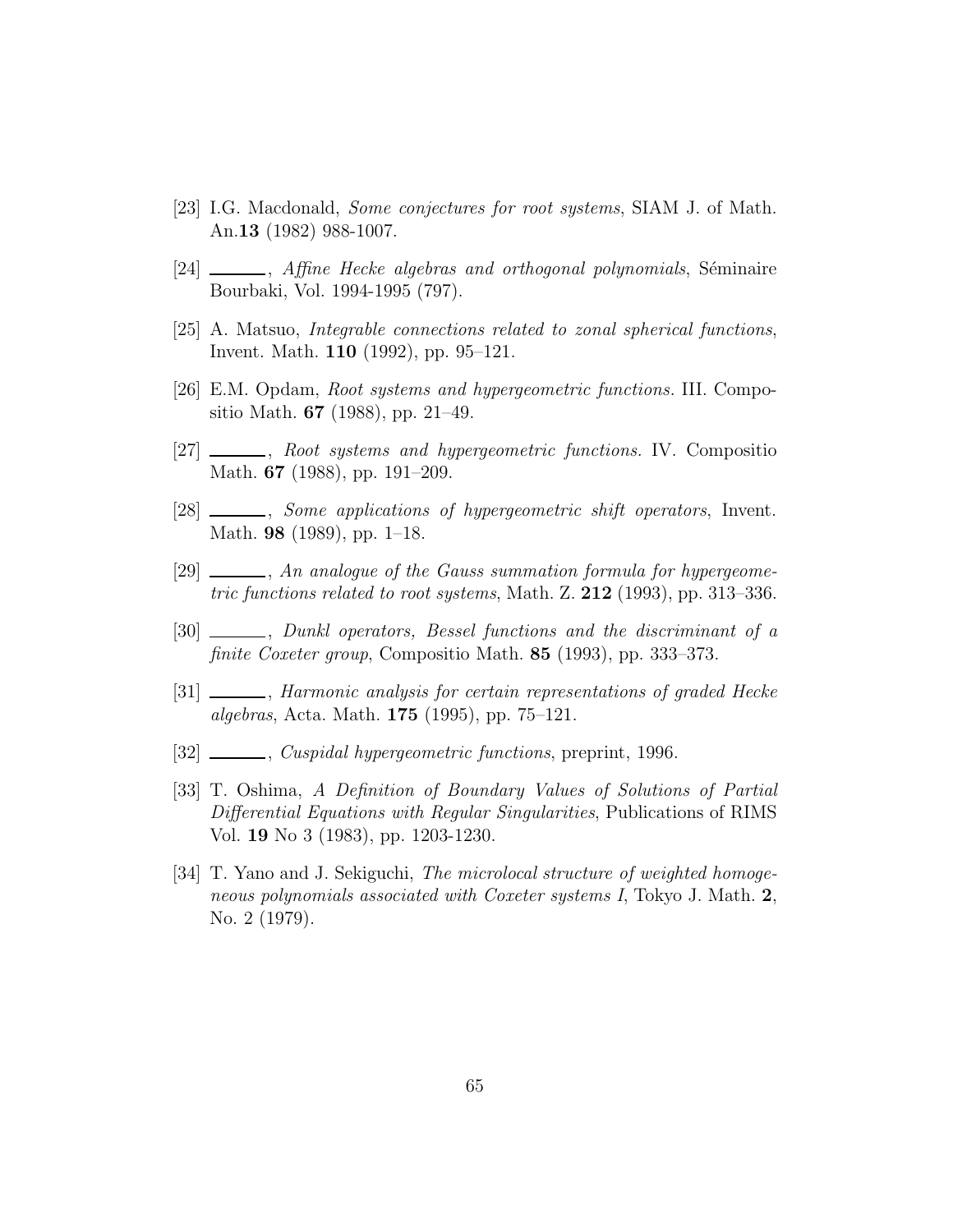# Index

 $(f, g)_k$ , 8, 48 <, 8 ⊳, 8 A, 5 A, 14 a, 4  $a_0$ , 11  $A_c\varphi(\lambda)$ , 59 affine Weyl group, 11  $A_+, 32$  $\mathfrak{a}^*_{-}, 55$ C, 11  $C_a$ , 49  $c(\lambda, k), 53$ center, 58  $\mathbf{C}[H], 6$  ${\bf C}[H]^{-W}, 7$  ${\bf C}[H]^W,$  7  $c_L$ , 55  $c'(\lambda,k),\,59$  $c_w^*(\lambda, k)$ , 19  $\tilde{c}(\lambda, k), 19$  $\tilde{c}_w(\lambda, k)$ , 19

degenerate affine Hecke algebra, 15 degenerated extended double affine Hecke algebra, 13 ∆, 6 δ, 6  $\delta_k$ , 8

 $\delta_k(a)$ , 48 distinguished point, 55  $d(\lambda, k)$ , 45  $d\nu_L(\lambda, k)$ , 56

 $D_p(k)$ , 28  $D_{q}^{\pm}(k)$ , 23 Dunkl-Cherednik operator, 7 Dunkl-Heckman operator, 14  $d(w, k)$ , 18  $E(\lambda, k)$ , 8 elementary spherical function, 29 extended affine Weyl group, 11  $F(\lambda, k; a)$ , 38 F, 49  $\tilde{F}(\lambda, k; a)$ , 36 fundamental shift operators, 24  $G(\lambda, k; \cdot), 43$  $\Gamma_{\kappa}(\lambda, k), 31$ Gauss summation formula, 38 Gauss' hypergeometric function, 44  $G_{\pm}(k)$ , 24 graded affine Hecke algebra, 15  $H, 5$ H, 21 H, 58  $\mathfrak{h}, 5$  $H_a$ , 49  $H^{\text{aff}}(R_{+}, q_{i}), 35$ Harish-Chandra series, 30 Harish-Chandra transform, 52  $H^e(R_+, k), 13$  $H_{\kappa}$ , 31  $H<sup>reg</sup>$ , 28 hypergeometric function, 39 hypergeometric system, 29

 $\varepsilon^\pm$ , 23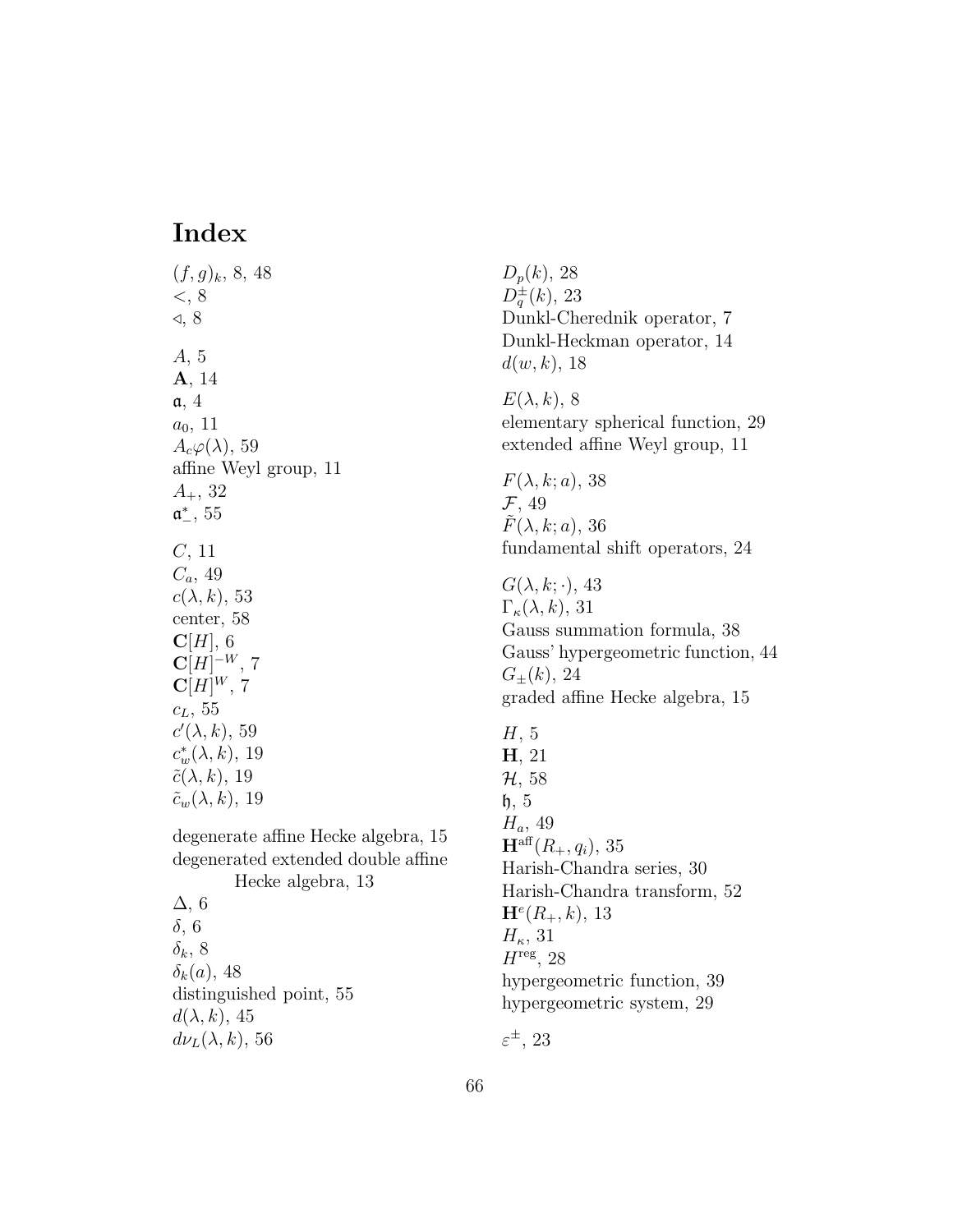| $I_i$ , 17                                                                                                                   | $\pi_r$ , 15                                                                                       |
|------------------------------------------------------------------------------------------------------------------------------|----------------------------------------------------------------------------------------------------|
| $I_w$ , 17                                                                                                                   | $P(\lambda, k), 22$                                                                                |
| $\mathcal{J}, 48$<br>Jacobi polynomial, 22<br>$J_{\lambda}(x;\alpha)$ , 20                                                   | $P_+$ , 6<br>PW, 49<br>$p^w$ , 12<br>PW(a), 49                                                     |
| $k=(k_{\alpha})_{\alpha\in R}, 7$                                                                                            | Q, 5                                                                                               |
| Knizhnik-Zamolodchikov connection,                                                                                           | $Q^{\vee}$ , 5                                                                                     |
| 47                                                                                                                           | Q(R), 5                                                                                            |
| KZ-connection, 47                                                                                                            | $Q_i$ , 50                                                                                         |
| L, 55                                                                                                                        | $Q_+, 5$                                                                                           |
| $\lambda_i$ , 12                                                                                                             | $Q(R^{\vee}), 5$                                                                                   |
| $\lambda_+, 8$<br>$\tilde{\lambda}, 9$<br>$L(k)$ , 29<br>$\mathcal{L}_{\lambda}, 47$<br>$L^{\text{temp}}$ , 56<br>$l_v$ , 34 | R, 5<br>$r_{\alpha}$ , 4<br>$r_a$ , 11<br>$R^a_+, 11$<br>residual, 55, 61<br>$\rho(k), 7$          |
| Matsuo isomorphism, 47                                                                                                       | $R_{+}, 5$                                                                                         |
| minuscule weight, 12                                                                                                         | $R^{\vee}$ , 5                                                                                     |
| $M(\lambda,k)$ , 22                                                                                                          | S, 5                                                                                               |
| $\nabla(\lambda, k), 47$<br>nonsymmetric hypergeometric func-<br>tions, 40                                                   | $\sigma(\lambda)$ , 49<br>$\sigma'(\lambda)$ , 53<br>$S(\lambda, k), 40$<br>$S(\lambda, k)^W$ , 29 |
| $\Omega$ , 11                                                                                                                | $S_{Wh}(\lambda, k)^{\lambda}$ , 40                                                                |
| $\Omega^{\iota}$ , 45                                                                                                        | $S_n(\mathfrak{h}), 11$                                                                            |
| $\omega_r$ , 12                                                                                                              | $S_{\xi}(k)$ , 14                                                                                  |
| P, 5                                                                                                                         | t, 5                                                                                               |
| $P^-(\lambda,k), 22$                                                                                                         | T, 5                                                                                               |
| Paley-Wiener theorem, 49                                                                                                     | $t_{\alpha}$ , 11                                                                                  |
| Paley-Wiener type, 49                                                                                                        | $\theta$ , 11                                                                                      |
| $\Phi(\lambda,k), 31$                                                                                                        | $T_i$ , 35                                                                                         |
| $\pi$ , 14                                                                                                                   | triv, $15$                                                                                         |
| $\pi^{\pm}(k)$ , 23                                                                                                          | $T_v$ , 35                                                                                         |